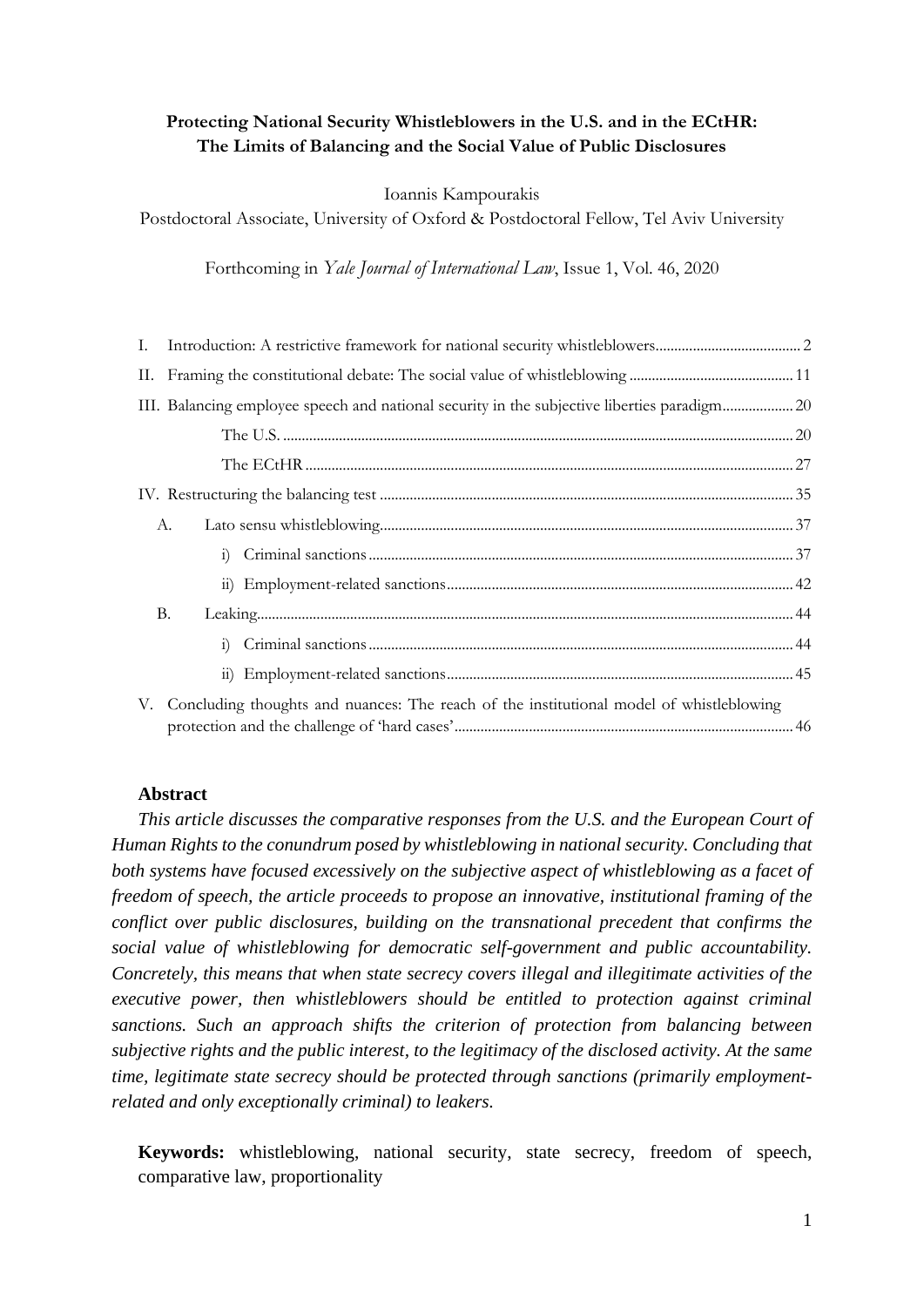#### <span id="page-1-0"></span>**I. Introduction: A restrictive framework for national security whistleblowers**

In this article, I will explore the constitutional considerations that arise from whistleblowing within the setting of national security and the question of how to strike a balance between the social value of whistleblowing and the protected public interest that lies in state secrecy. Discussing the comparative case law of the U.S. and the European Court of Human Rights (ECtHR) on employee speech, I will argue that, contrary to the predominant 'subjective liberties paradigm', according to which whistleblowing may be protected as a facet of the freedom of speech of the employee, whistleblowing should be understood in its institutional dimension, as a counter-institution to the expansive tendencies of the national security system. In other words, the constitutional value of disclosures in the public interest is not limited to them being an instantiation of individual employee expression, but it rather lies in the function whistleblowing performs for the accountability of public institutions and the maintenance of the democratic character of state secrecy and security politics. Without having become decisive, such an understanding of whistleblowing's value already permeates existing case law. It is from this latent recognition of the social value of whistleblowing that I commence to outline a normative model for the protection of unauthorized disclosures in the public interest.

As 'whistleblowing' I understand the disclosure of wrongdoing that is legally protected, under conditions, by the respective legislative framework – the, so called, 'public interest disclosures'. <sup>1</sup> A necessary distinction to demarcate the limits of protection for whistleblowers

<sup>&</sup>lt;sup>1</sup> In the UK, the 'Public Interest Disclosure Act (PIDA) of 1998 provides protection to employees making disclosures in the public interest. For a disclosure to be protected by the Act's provisions it must relate to matters that 'qualify' for protection under the Act. Such are, for example, criminal offences, the breach of a legal obligation, a danger to the health and safety of any individual, or damage to the environment. In a similar spirit, according to Transparency International's definition, whistleblowing is "the disclosure of information related to corrupt, illegal, fraudulent or hazardous activities being committed in or by public or private sector organizations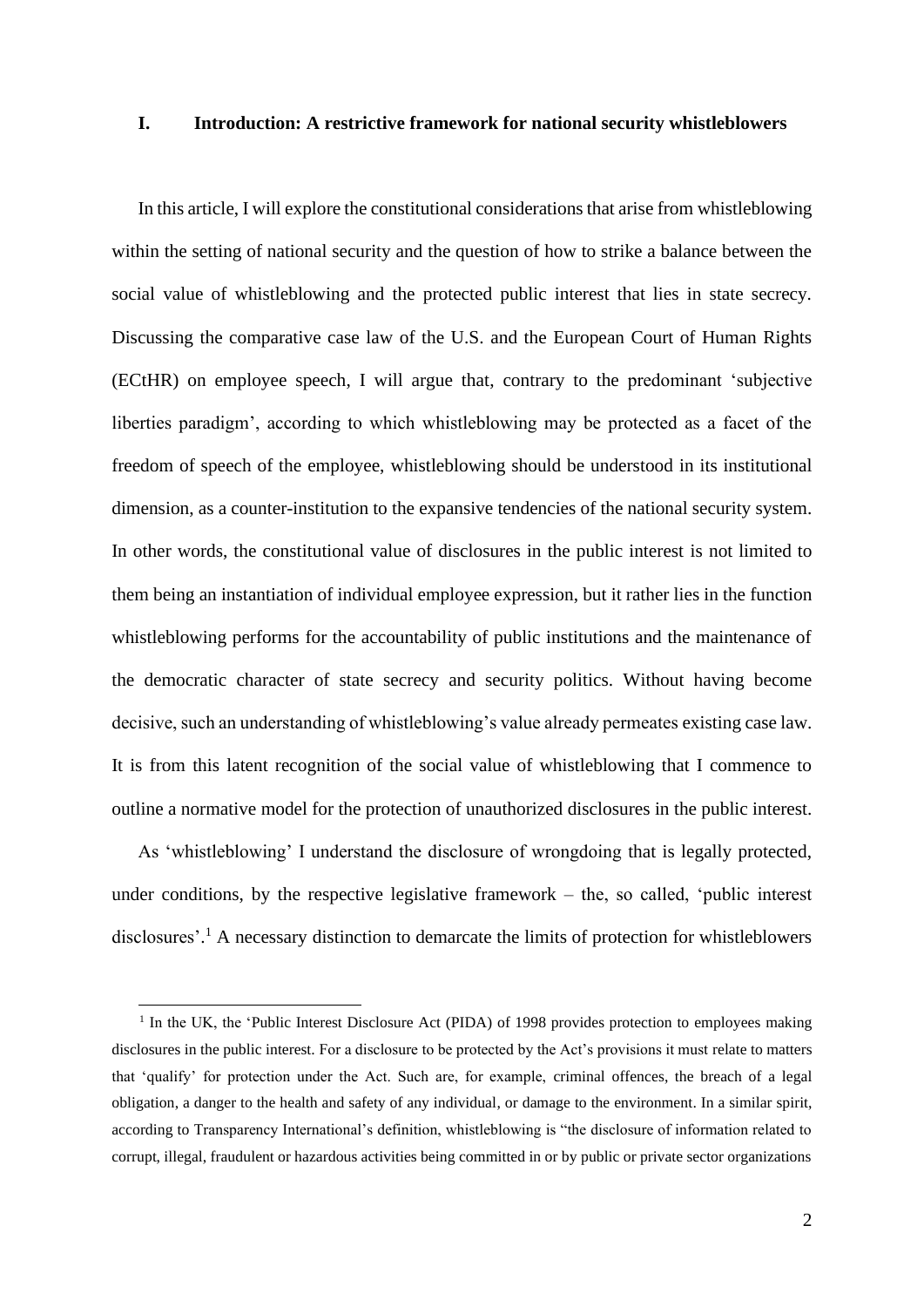is that between *whistleblowing* and *leaking*. Leaking, according to Björn Fasterling and David Lewis, "refers to the situation where an insider gives ("leaks") an organization's confidential or unpublished information to an outsider<sup>"2</sup> – without necessarily disclosing wrongdoing. However, considering that whistleblowers also give inside information to outsiders, there seems to be a certain overlap between the two terms. 3 In fact, the differentiation takes place at the level of the legal definition of the conditions that grant protection to public interest disclosures. Whistleblowers are those who a) follow the designated procedures for reporting and b) whose disclosures refer to illegality and wrongdoing, as designated by the legislation. Leakers step out of the institutional framework to make disclosures that are not content-specific – they do not necessarily reveal wrongdoing. Yet, as the institutionalization of (internal) reporting mechanisms for national security whistleblowers is often very restrictive and inefficient, individuals that reveal wrongdoing do not always follow the designated reporting channels. For example, in the U.S., most of the prominent 'leaks' that arguably revealed wrongdoing, such as those of Manning, Snowden, and earlier that of Ellsberg, did not follow the designated procedures of reporting. As a result, the term 'whistleblowing', in its broad

<sup>(</sup>including perceived or potential wrongdoing) –which are of concern to or threaten the public interest– to individuals or entities believed to be able to effect action", Transparency International, WHISTLEBLOWING IN EUROPE: LEGAL PROTECTIONS FOR WHISTLEBLOWERS IN THE EU (2013). Unpacking this definition reveals, albeit without the necessary precision, the essential elements of whistleblowing: a) the existence of wrongdoing within organizations that threatens the public interest, b) the disclosure of this wrongdoing to individuals or entities capable to effect action.

<sup>2</sup> Björn Fasterling & David Lewis, *Leaks, legislation and freedom of speech: How can the law effectively promote public-interest whistleblowing?*, 153 INTERNATIONAL LABOUR REVIEW 71, 73 (2014).

<sup>3</sup> For example, Alexander J. Kasner, *National Security Leaks and Constitutional Duty*, 67 STANFORD LAW REVIEW 241 (2015) appears to be using the terms interchangeably. For the different characterizations of Edward Snowden by news agencies see, Erik Wemple, *Edward Snowden: 'Leaker,' 'source' or 'whistleblower'?*, THE WASHINGTON POST, Jun. 10, 2013.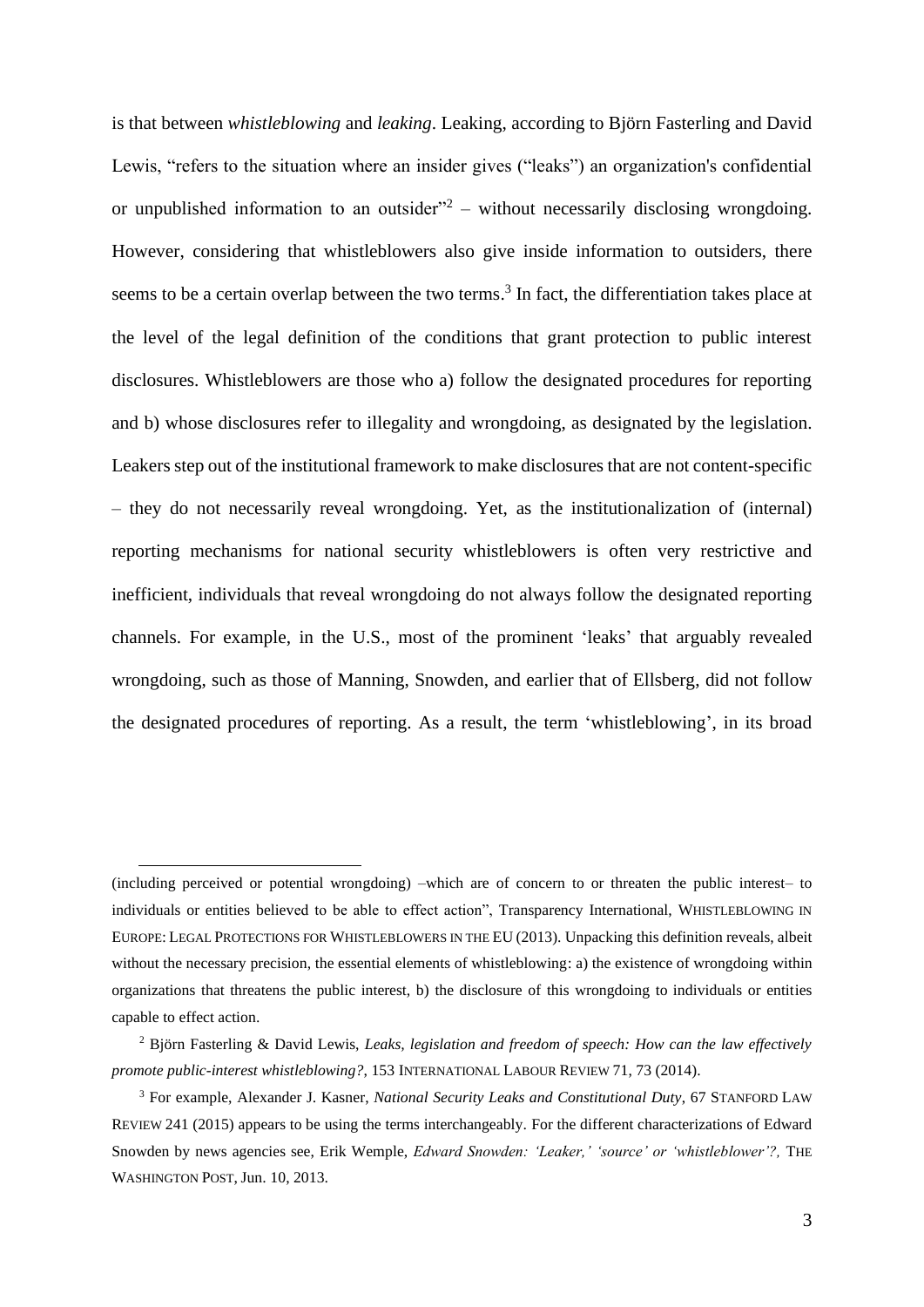ethical-political dimension<sup>4</sup> as the disclosure of wrongdoing with the aim to protect the public interest, became disconnected with its legal status in the Whistleblower Protection Act or related statutes, with individuals reporting serious wrongdoing actually being prosecuted as leakers. In order to preserve the ethical core of the term 'whistleblowing' without at the same time rendering meaningless the distinction performed by the law between reporting of wrongdoing that follows the set procedures and public disclosures that do not (e.g., disclosures to the press), an intermediary category needs to be conceptualized. For the sake of clarity, I propose a tripartite terminological distinction: *stricto sensu* whistleblowers, for those who follow the legal procedures and institutional channels to report wrongdoing (in principle internally to the organization or, more rarely, externally to a different agency), *lato sensu* whistleblowers, who also disclose wrongdoing but not through the prescribed channels, but, for instance, to the press, and *leakers*, who disclose classified information that does not involve wrongdoing.

A snapshot of the legal landscape around national security whistleblowing in the U.S. and Europe reveals how limited the protections and guarantees for national security whistleblowers are. Disclosing wrongdoing internally in the national security apparatus is strictly limited, while unauthorized public disclosures of confidential information face, as a rule, criminal sanctions. In the U.S., the reporting mechanisms for *stricto sensu* whistleblowers are too restrictive and convoluted, having as a result that individuals who want to report serious wrongdoing often resort to public disclosures. The Whistleblower Protection Act of 1998 excludes from its protection most government employees that might reasonably be expected to

<sup>4</sup> On the moral justification of whistleblowing either as an extraordinary individual conscientious act of indictment or as an ordinary dutiful organizational practice of answerability that enables the capacity of selfcorrection of an organization, see Emanuela Ceva & Michele Bocchiola, *Theories of whistleblowing*, 15 PHILOSOPHY COMPASS 563 (2020) See, also Mathieu Bouville, *Whistle-Blowing and Morality*, 81 JOURNAL OF BUSINESS ETHICS 579 (2008), William E. Scheuerman, *Whistleblowing as civil disobedience*, 40 PHILOSOPHY & SOCIAL CRITICISM 609 (2014).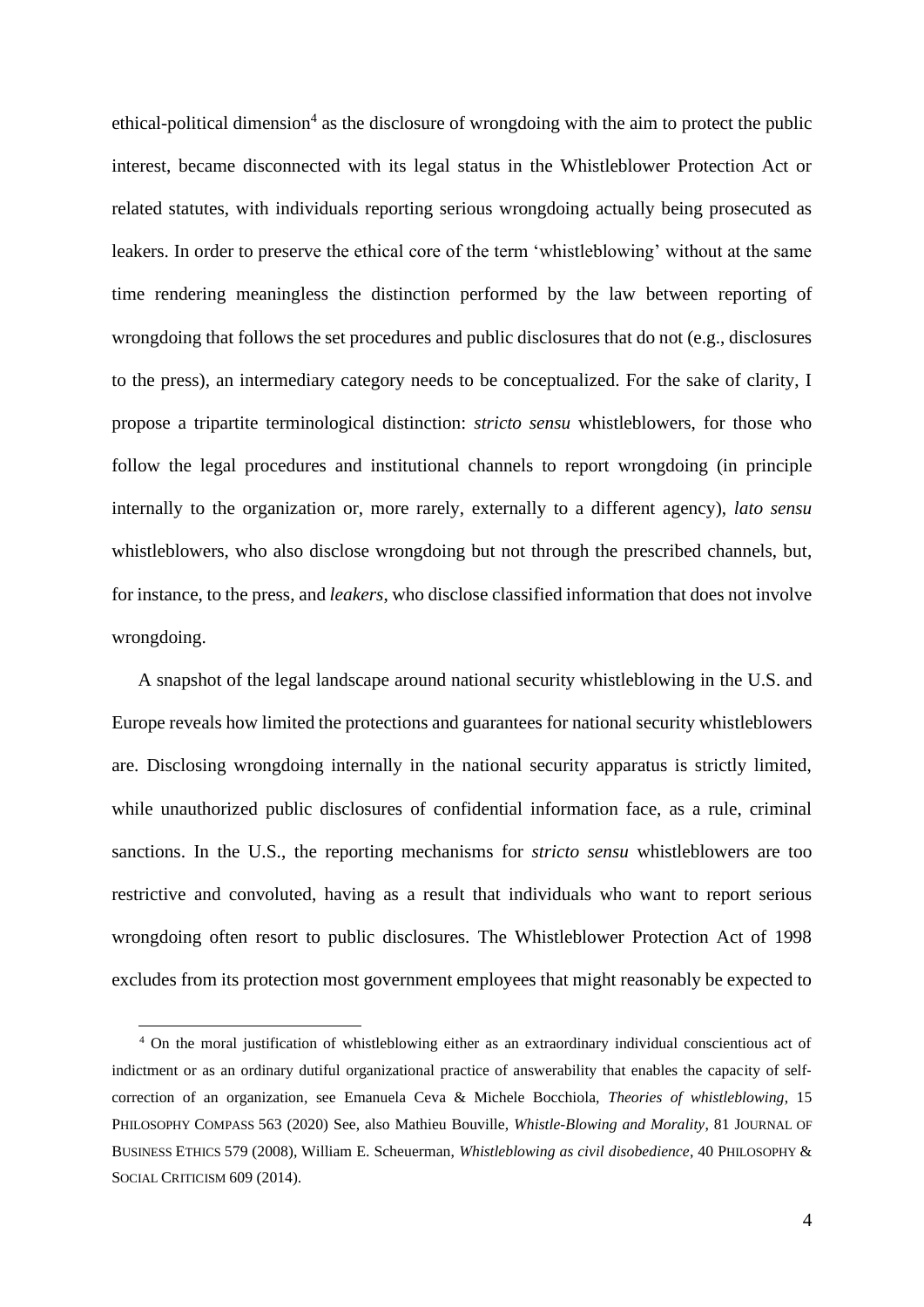have possession of classified information, such as those of the FBI and the CIA, and does not secure against the revocation of one's security clearance.<sup>5</sup> The Intelligence Community Whistleblower Protection Act of 1998 expanded protection to employees of intelligence agencies and to contractors reporting to the Inspector General, but it limited the subjects to those of 'urgent concern', it did not sufficiently encourage disclosures to Congress or protect against the revocation of security clearance, and, most importantly, it did not provide for judicial review for retaliation resulting from the disclosure.<sup>6</sup> The drawbacks of the Intelligence Authorization Act of 2014 are similar.<sup>7</sup> The Whistleblower Enhancement Act of 2012

<sup>6</sup> Unlike the WPA, no explicit mechanism for remedy in the cases of retaliation resulting from disclosures is provided. On the contrary, the actions of the Inspector General regarding the evaluation of a disclosure is not subject to judicial review, 50 U.S.C § 3033k(5)(F).

 $<sup>5</sup>$  In addition, the Act protects the disclosure of any information a government employee reasonably believes</sup> constitutes "violation of any law, rule, or regulation; or gross mismanagement, a gross waste of funds, an abuse of authority, or a substantial and specific danger to public health or safety", but only insofar as it "is not specifically prohibited by law and if such information is not specifically required by Executive order to be kept secret in the interest of national defense or the conduct of foreign affairs". Therefore, due to the Espionage Act, which precludes the dissemination of national security information to "anyone not entitled to receive it", and due to the classification system established by executive order, classified information may not be publicly disclosed under any circumstances. The exceptional regime for national security is in tension with the broader spirit of the Act, which aimed at enhancing democratic accountability of public institutions, including even a right to disobey illegal orders. Robert Vaughn rightly points out that the right to disobey illegal orders embodies the same broad concept of loyalty as the protections of whistleblowers: A loyalty that goes beyond the supervisor and the hierarchy to encompass the organization as a whole, the government as a whole, or even the society at large, ROBERT G. VAUGHN, WHISTLEBLOWER PROTECTION AND THE CHALLENGE TO PUBLIC EMPLOYMENT LAW (Marilyn Pittard & Phillipa Weeks eds. 2011) Federal employees covered by the statute may disclose wrongdoing that involves classified information to the Inspector General or the Special Counsel, as no such prohibition is listed. This information in turn has to be transmitted to the National Security Advisor and the House and Senate Permanent Select Committees on Intelligence, see 5 U.S.C § 2302(b)(8)(B) and 5 U.S.C § 1213(j).

<sup>7</sup> Even though the Act eliminates the need for 'urgent concern' for disclosures and it permits disclosure to a number of instances beyond the Inspector General, including the Director of National Intelligence and a congressional intelligence committee, it still does not allow for judicial review and it does not include specific procedures whistleblowers may use to utilize their rights, 50 U.S.C § 3234(d).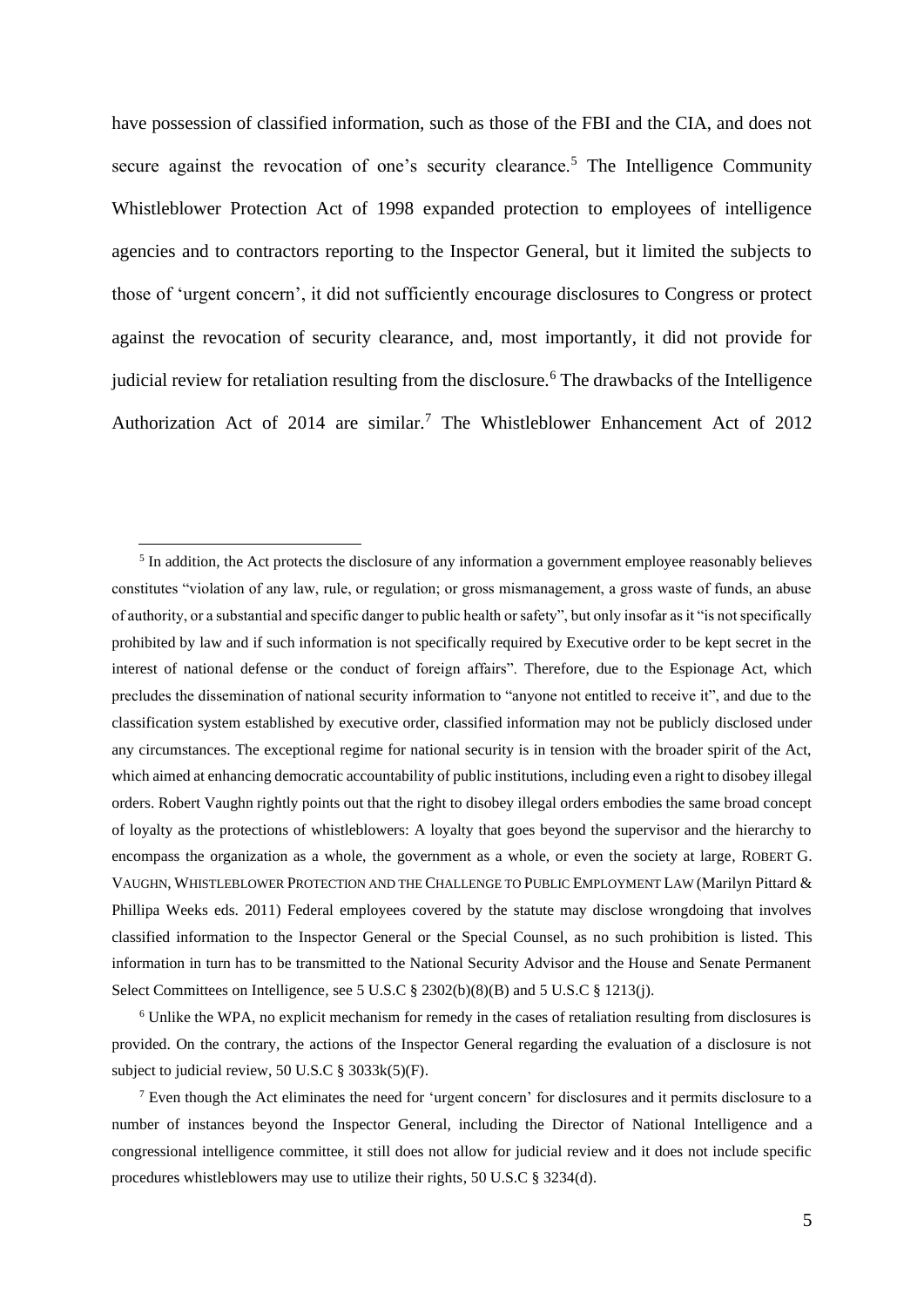eventually excluded national security employees and contractors,<sup>8</sup> while the Presidential Policy Directive 19 created a complicated internal mechanism, which grants agencies the final word in resisting a disclosure and which provided no remedy to the retaliated against employee.<sup>9</sup> These mechanisms, as Stephen Vladeck correctly points out, will be the *least* effective when whistleblowing is *most* important, namely in accountability leaks, where the unlawful secret was known and perpetrated by the top of the organizational hierarchy.<sup>10</sup> At the same time, the government enjoys a wide discretion for the criminal prosecution of *lato sensu* whistleblowers (those who disclose wrongdoing publicly) through the Espionage Act. The statute applies in the case of disclosure of information relating to national defence "to anyone not entitled to receive it".<sup>11</sup> This makes disclosures to the press punishable in the category of espionage, considering that "anyone not entitled to receive it" applies to whoever is not authorized according to the classification system.

In Europe the situation is not very different. In the UK, the Official Secrets Act has a broad scope, as it is aimed both at government employees and anyone else who might possess classified information. Members of the security and intelligence agencies who make an unauthorized disclosure are liable to criminal sanctions regardless of whether their disclosure was harmful to national security,<sup>12</sup> while other government employees or even journalists may

<sup>8</sup> See, Executive Office of the President, Statement of Administration Policy: H.R. 985 - Whistleblower Protection Enhancement Act of 2007 (2007).

<sup>9</sup> The Directive, by making clear that it "does not create any right or benefit, substantive or procedural, enforceable in law or equity by any party against the United States", restricts itself to an internal review process implemented by the agencies themselves, 5 U.S.C § 2302.

<sup>&</sup>lt;sup>10</sup> Stephen I. Vladeck, *The Espionage Act and National Security Whistleblowing After Garcetti*, 57 AMERICAN UNIVERSITY LAW REVIEW 1531, 1544 (2008).

 $11$  18 U.S.C. § 793(d), (e).

<sup>&</sup>lt;sup>12</sup> Official Secrets Act 1989 s1(1). This indicates that the core of the criminalized behaviour is the betrayal of trust, rather than the risk to national security, see *R v. Shayler* [2002] UKHL 11, [2002] 2 WLR 754 [11, citing white paper cm 408, 41].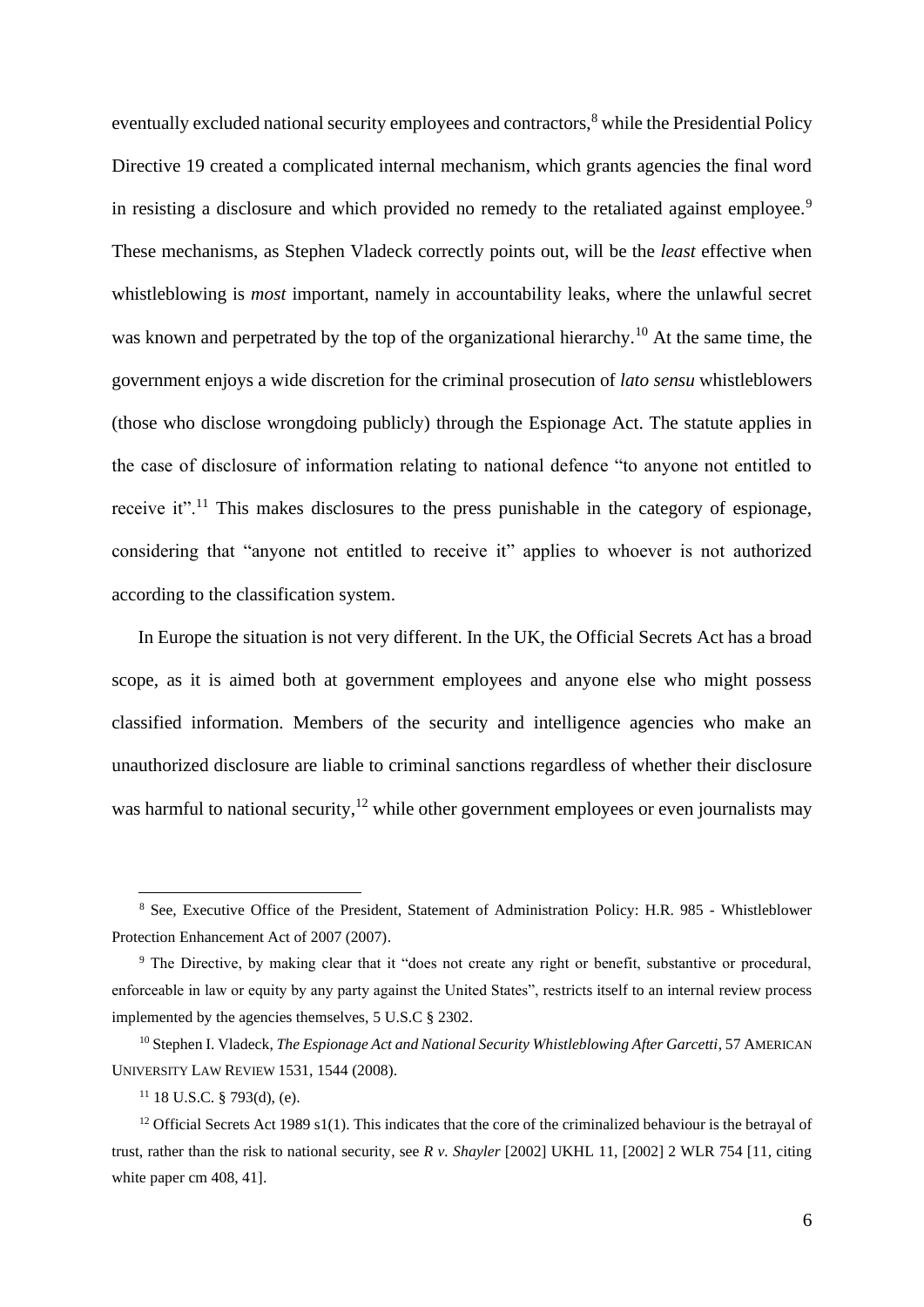be penalized only when they make a 'damaging disclosure'.<sup>13</sup> National security whistleblowers are also excluded from the Public Interest Disclosure Act that protects other whistleblowers and the only route to a protected disclosure is through previous authorization.<sup>14</sup> In France, the unauthorized disclosure of classified information, regardless of its damaging nature, is a crime with severe sanctions under the Penal Code, while public employees are also bound by the obligation of discretion, a violation of which leads to disciplinary sanctions.<sup>15</sup> Once more, no institutionalized channels of disclosure or framework for protection exists for whistleblowers, who are not immunized against criminal or disciplinary sanctions.<sup>16</sup>

However, it can hardly be argued that national security is "a system of organizations and institutions, subject to all the imperfections and failures of all other organizations".<sup>17</sup> As a result, accountability mechanisms are essential within national security, as within any other organization. This warns against government opaqueness, inviting instead for 'democratic secrecy'. It is inconsistent with principles of procedural legitimacy and the Rule of Law to conceive of national security as a space potentially 'beyond-the-law', where the executive can

<sup>&</sup>lt;sup>13</sup> Official Secrets Act 1989 s1(3).

<sup>&</sup>lt;sup>14</sup> Employment rights act 1996, s 193. The Official Secrets Act did not provide for a public interest defence, as such a provision, according to the government, would make it impossible to achieve maximum clarity in the law and its application, *R v. Shayler* [31]. Similarly with the WPA in the United States, this internal process of authorization runs the risk of being the least effective when the abuse disclosed is most crucial. See, also the appellant's contestation in *R v. Shayler* [34] that judicial review "was in practice an unavailable means since private lawyers were not among those to whom disclosure could lawfully be made under section  $7(3)(a)$ , and a former member of the service could not be expected to initiate proceedings for judicial review without the benefit of legal advice and assistance".

<sup>&</sup>lt;sup>15</sup> Code Pénal, art. 410-1, 413-10, 413-11, Loi n° 83-634 du 13 juillet 1983 portant droits et obligations des fonctionnaires, dite loi Le Pors, art. 26.

<sup>&</sup>lt;sup>16</sup> Two recent attempts to institutionalize some level of protection for national security whistleblowers (Loi relative au renseignement [Intelligence Act] and Loi relative à la transparence [Transparency Act]) were both not successful.

<sup>17</sup> Yochai Benkler, *A Public Accountability Defense For National Security Leakers and Whistleblowers*, 8 HARVARD LAW AND POLICY REVIEW 281, 284 (2014).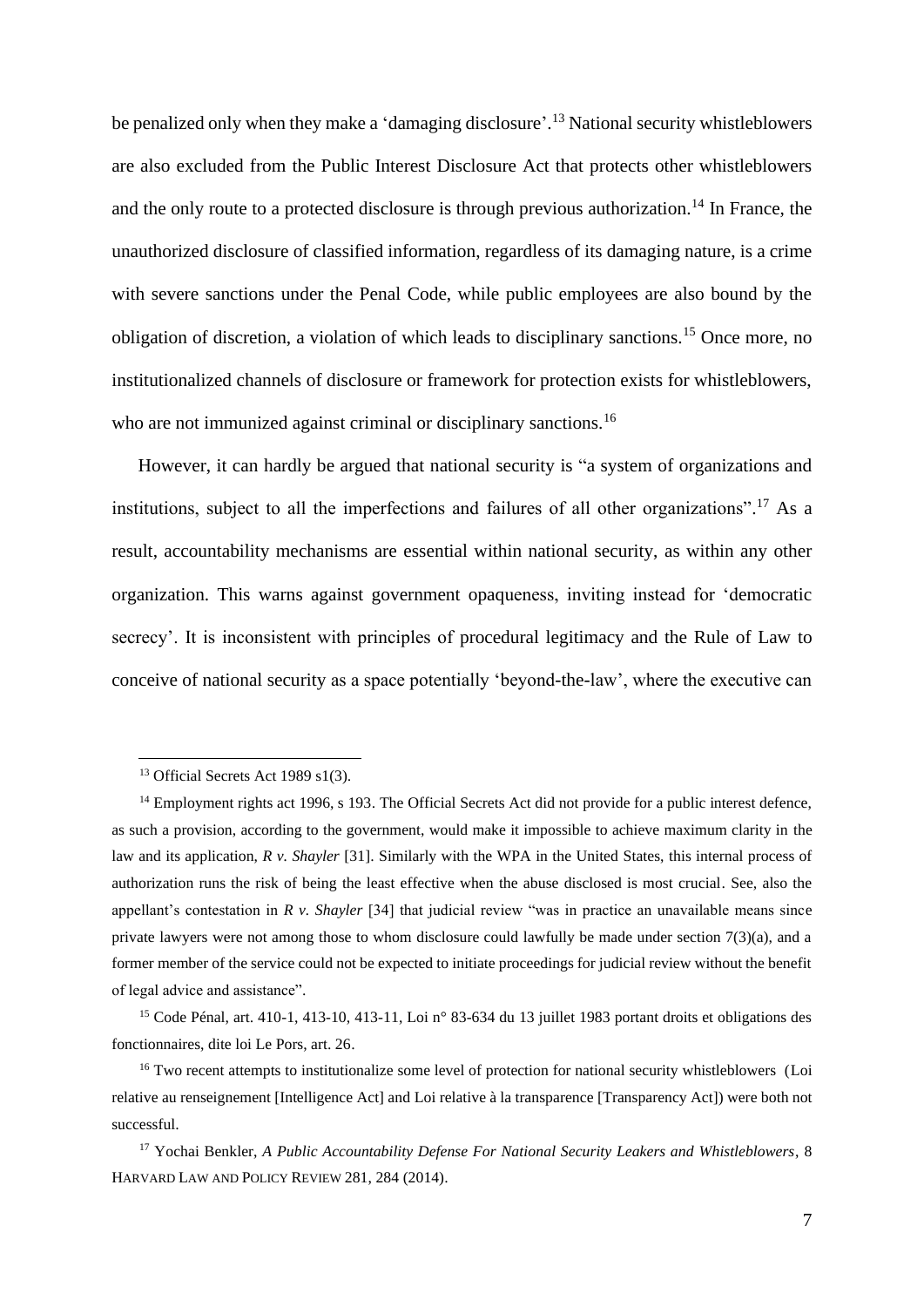make evaluations and decisions based on self-developed criteria that do not have at least indirect democratic validation. According to Dennis Thompson's well-known maxim: "secrecy is justifiable only if it is actually justified in a process that itself is not secret. First-order secrecy (in a process or about a policy) requires second-order publicity (about the decision to make the process or policy secret)".<sup>18</sup> Indeed, government secrecy must be 'shallow', in the sense that citizens should be aware of the existence of a secret, even if the precise information is not known to them (it is thus a known-unknown), as opposed to deep secrecy (an unknownunknown), where even the existence of the secret is hidden.<sup>19</sup> Shallow (or, rather, legitimate) secrecy can be achieved, for example, through the prevention of over-classification, $20$  as well as through the establishment of systems of internal and external reporting of wrongdoing, involving inter-agency and inter-branch coordination. Mechanisms of protection for *stricto sensu* whistleblowing could be important in that regard, especially if accompanied with procedural rights and with the possibility of judicial review for retaliation arising from the reporting. Such legislative reform would be, of course, context-specific, taking into

<sup>18</sup> Dennis F Thompson, *Democratic Secrecy*, 114 POLITICAL SCIENCE QUARTERLY 181, 185 (1999).

<sup>&</sup>lt;sup>19</sup> AMY GUTMANN & DENNIS F THOMPSON, DEMOCRACY AND DISAGREEMENT 121 (1996). According to David Pozen's elaborate definition, "a government secret is deep if a small group of similarly situated officials conceals its existence from the public and from other officials, such that the outsiders' ignorance precludes them from learning about, checking, or influencing the keepers' use of the information. A state secret is shallow if ordinary citizens understand they are being denied relevant information and have some ability to estimate its content". David Pozen, *Deep Secrecy*, 62 STANFORD LAW REVIEW 257, 274 (2010)

 $^{20}$  Classification may conceal administrative failures or violations of the law, despite the relevant prohibition of classification for such purposes (Executive Order 13526, sec. 1.7[a]), ELIZABETH GOITEIN & David M. Shapiro, REDUCING OVERCLASSIFICATION THROUGH ACCOUNTABILITY (2011) The courts, convinced by the decision of the executive to classify the information or by the argument that they lack the expertise to judge if the information was rightly withheld from the public, show deference to the executive and do not challenge classification decisions, David McCraw & Stephen Gikow, *The End to an Unspoken Bargain?: National Security and Leaks in a Post-Pentagon Papers World*, 48 HARVARD CIVIL RIGHTS-CIVIL LIBERTIES LAW REVIEW 473, 500 (2013). The lack of a formal legal procedure to challenge undue secrecy results in an increase of *lato sensu* whistleblowing instances.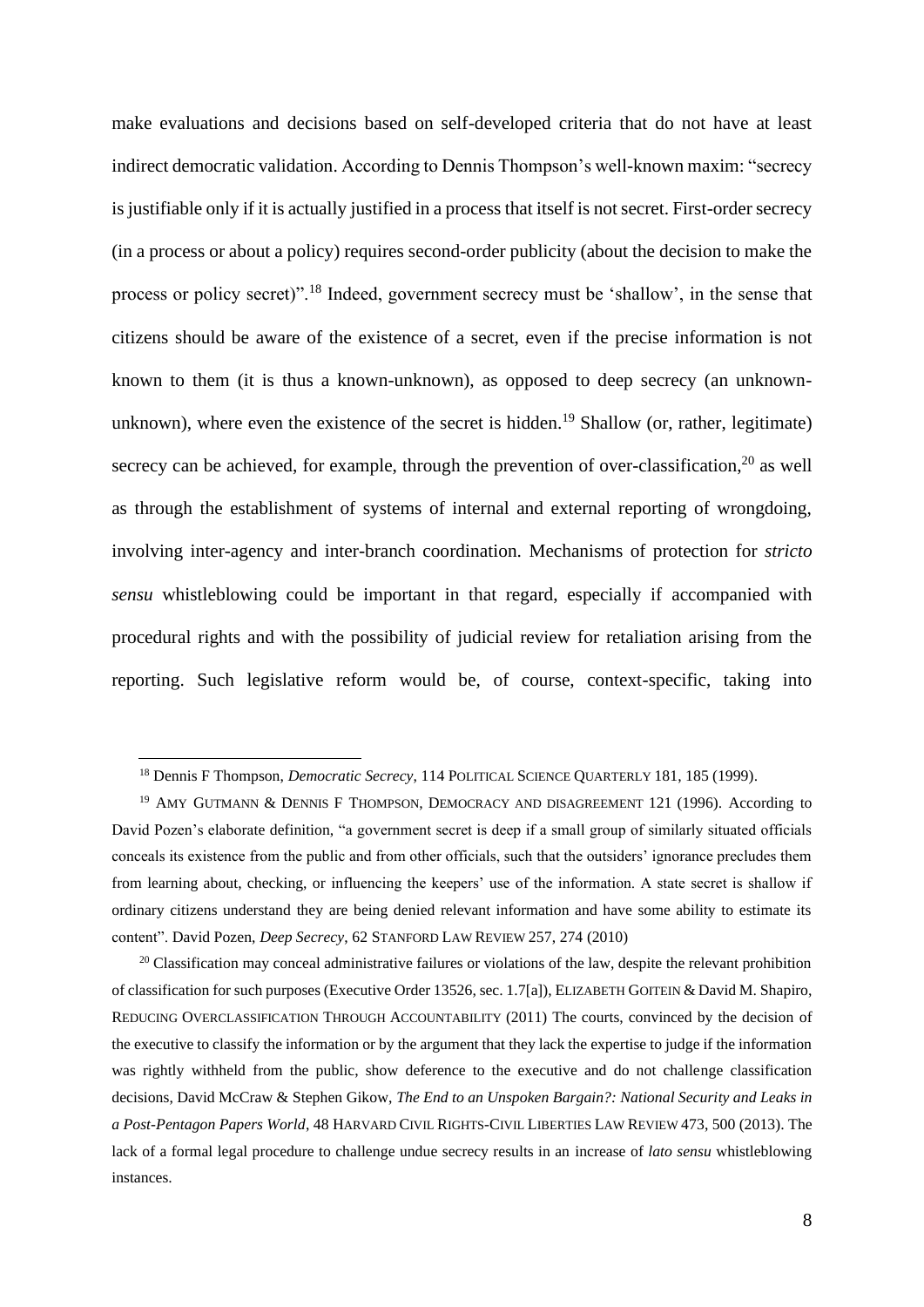consideration existing institutional formations.<sup>21</sup> A contemporary example in the direction of external reporting and inter-branch coordination can be drawn from Ireland's Protected Disclosures Act of 2014, which allows for a disclosure to be made to a judge appointed by the Prime Minister, who may refer the information for consideration to the relevant public office.

However, reiterating Vladeck's point, designated reporting mechanisms will encounter structural obstacles in becoming meaningful in situations of exceeding gravity. When disclosures expose systemic abuse and lack of accountability to the highest degree, perpetrated from those highest in hierarchy, it is might be unrealistic to expect from a system of internal

In the UK, it has been suggested that a recipient of disclosures could be the Intelligence and Security Committee (ISC) that oversees the work of intelligence agencies. Instead of being limited to a post facto review of events, the ISC could develop into a whistleblowing mechanism, ASHLEY SAVAGE, LEAKS, WHISTLEBLOWING AND THE PUBLIC INTEREST: THE LAW OF UNAUTHORISED DISCLOSURES (2016).

In France, the initial provision within the *Loi relative au renseignement* (2015) regarding the reporting to the Commission de Contrôle des Activités de Renseignement (CNCTR) of violations of privacy was a step in a good direction. The ample use of independent administrative authorities in regulation in France (for example the CNCTR and the Commission consultative du secret de la Défense nationale – CCSDN) indicates that this structure could also function as a recipient of disclosures in the public interest.

 $^{21}$  For example, in the U.S., suggestions for reform have ranged from amending the Espionage Act in order to preclude prosecution for those who leak information to the media, to a call for an equivalent treatment of national security whistleblowers to other types of federal whistleblowers regarding the procedural and substantive remedies for retaliation, to timid efforts to introduce a 'three-tiered system' whereby protection is granted if the whistleblower tried to comply to the ICWPA and only leaked information to the press as a last resort. See, Josh Zeman, *"A Slender Reed Upon Which to Rely": Amending the Espionage Act to Protect Whistleblowers*, 61 WAYNE LAW REVIEW 149 (2015), Richard Moberly, *Whistleblowers and the Obama Presidency: The National Security Dilemma*, 16 EMPLOYEE RIGHTS AND EMPLOYMENT POLICY JOURNAL 51, 130 (2012) Michael P. Scharf & Colin T. McLaughlin, *On Terrorism and Whistleblowing*, 38 CASE WESTERN RESERVE JOURNAL OF INTERNATIONAL LAW 567, 579-580 (2007). One way to keep the national security system in check would be through Congress, which could be a recipient of disclosures, as was for example suggested in the Federal Employee Protection of Disclosures Act of 2005 or in the original Whistleblower Enhancement Act of 2007. Unlike the provisions of the Intelligence Authorization Act of 2014, reforms in favor of whistleblower protection should be accompanied with procedural rights regarding their utilization.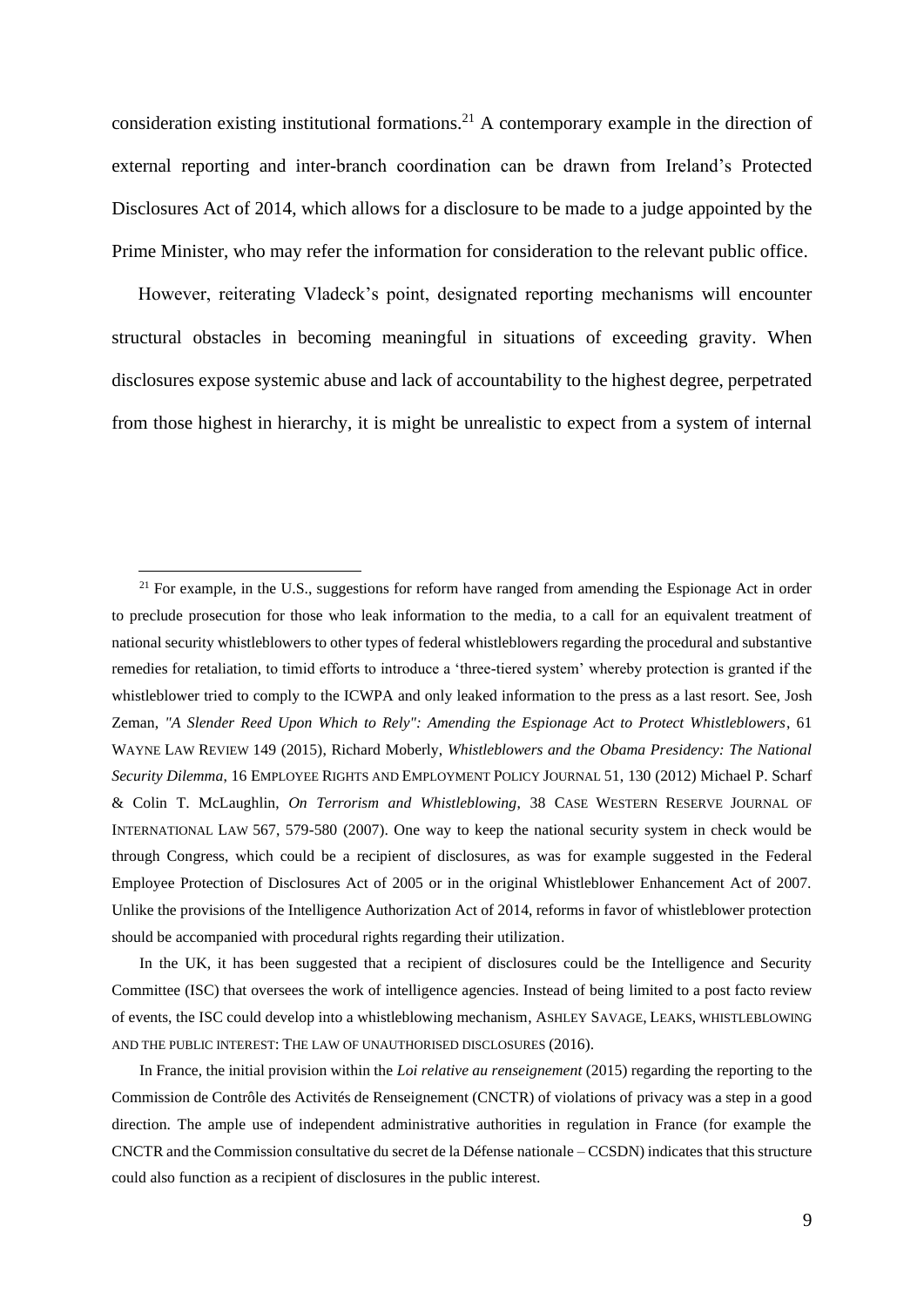reporting to fulfil its promise of accountability.<sup>22</sup> A further step in the direction of an institutional redesign of democratic secrecy, and the main point of this article, is to expand freedom of speech rights for whistleblowers who disclosed to the press when internal means fail them or are bound to fail them. The constitutional, under conditions, protection of public disclosures against criminal sanctions could then constitute the ultimate safety valve for maintaining the democratic character of secrecy.

In Part II, I frame the constitutional debate, presenting the arguments against and in favor of some level of protection for *lato sensu* whistleblowers. I also highlight the social value of whistleblowing as a counter-institution against the expansion of rationalities of the national security system. This makes the conflict over whistleblowing not about the extent of subjective liberties of the whistleblowers themselves, but about democratic governance and democratic control of security politics more broadly. In Part III, I analyse the current balancing exercises undertaken by courts in the U.S. and the ECtHR. The comparative examination of case law indicates that whistleblowing in government is conceptualized as a conflict between subjective rights and public interest. In the U.S., a series of constitutional cases, including *Pickering, Connick, Garcetti,* and *Lane*, concretized a balancing test, which is nevertheless not applied for national security employees. The focus on the subjective liberty – freedom of speech –, rather than on the social value of whistleblowing, informs this restrictive idea of balancing. On the other hand, the ECtHR, after establishing a set of criteria for the resolution of the conflict between the duty of loyalty and freedom of expression in *Guja v. Moldova*, has progressively been placing increasing emphasis on the social value of public disclosures. This is indicated by

 $22$  In addition, there is a diffused sense of pessimism regarding the potential for legislative reform. According to Mary-Rose Papandrea, "given that statutory reform is not likely to occur in the near future, it is essential for courts to rethink the First Amendment implications of leak prosecutions", Mary-Rose Papandrea, *Leaker Traitor Whistleblower Spy: National Security Leaks and the First Amendment*, 94 BOSTON UNIVERSITY LAW REVIEW 449, 539 (2014).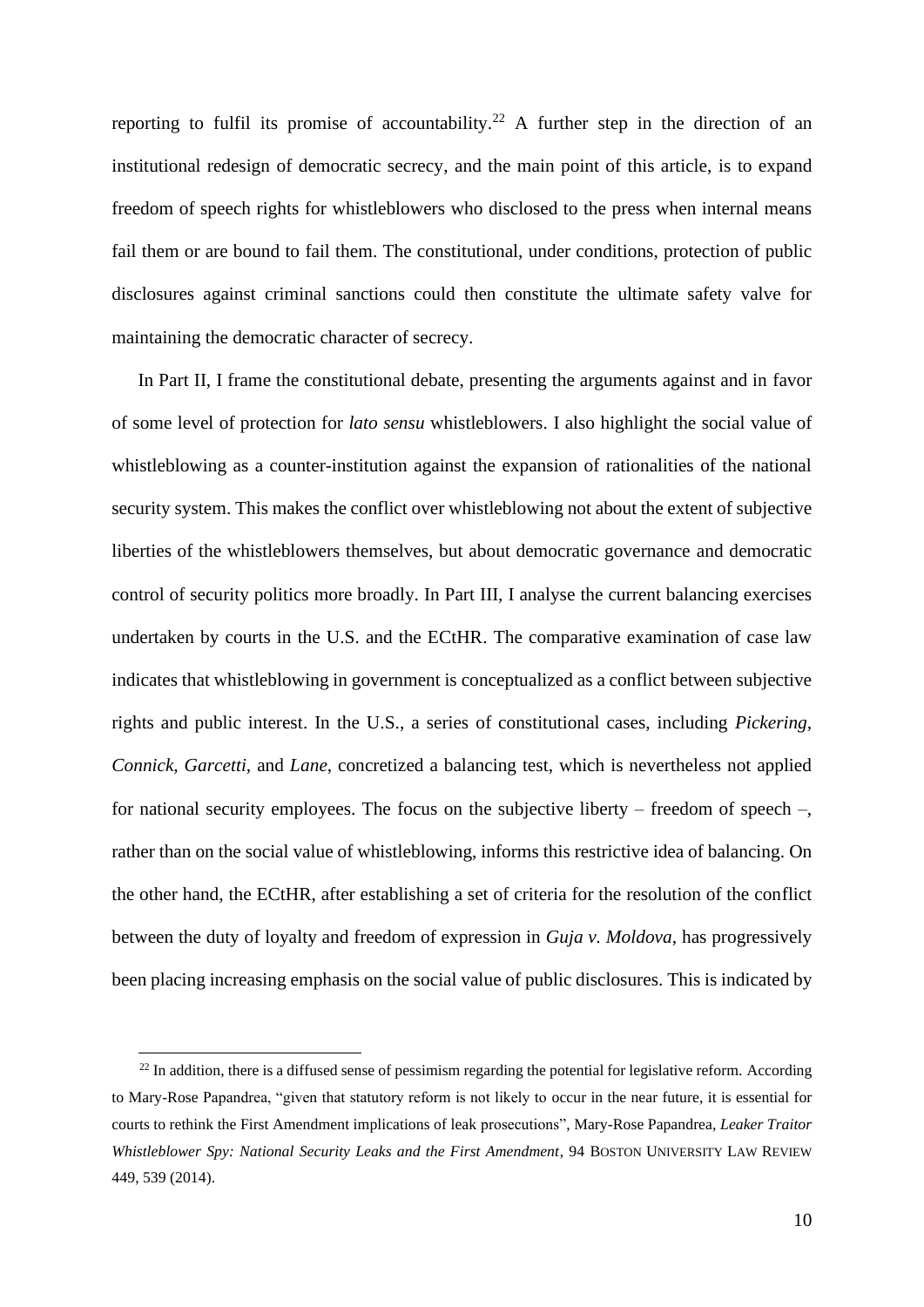the shift of focus to the criterion of 'public interest' of the disclosed information, as well as by the slight subsiding of the most clearly subjective criterion, the good faith of the whistleblower. The developments of the case law of the ECtHR, even if not conclusive of a general distancing from the subjective liberties paradigm, fuel my suggestion for an institutional model of whistleblowing protection, presented in Part IV. This model aspires to protect unauthorized disclosures against criminal sanctions when such disclosures reveal illegitimate secrecy. At the same time, legitimate state secrecy should be protected through – primarily employmentrelated and only exceptionally criminal – sanctions to leakers. In Part V, I offer some concluding observations and I examine some of the limits of my proposed institutional model of whistleblowing protection.

## <span id="page-10-0"></span>**II. Framing the constitutional debate: The social value of whistleblowing**

To the extent they reveal confidential information, it is contentious whether public interest disclosures related to wrongdoing within national security merit protection. The first and most straightforward argument against any form of rights-based protection for national security whistleblowers is that their disclosures do not constitute speech. The classified information these disclosures involve is government property and, therefore, they amount to theft.<sup>23</sup> This view gained strength in the U.S. following the decision of the U.S. Court of Appeals *United* 

<sup>23</sup> This was the position of the US administration in *United States v. Rosen,* 445 F. Supp.2d 602 (2006), referring to the Morison case. *See*, GOVERNMENT'S SUPPLEMENTAL RESPONSE TO DEFENDANT'S MOTION TO DISMISS THE SUPERSEDING INDICTMENT 22, 29-30 (2006).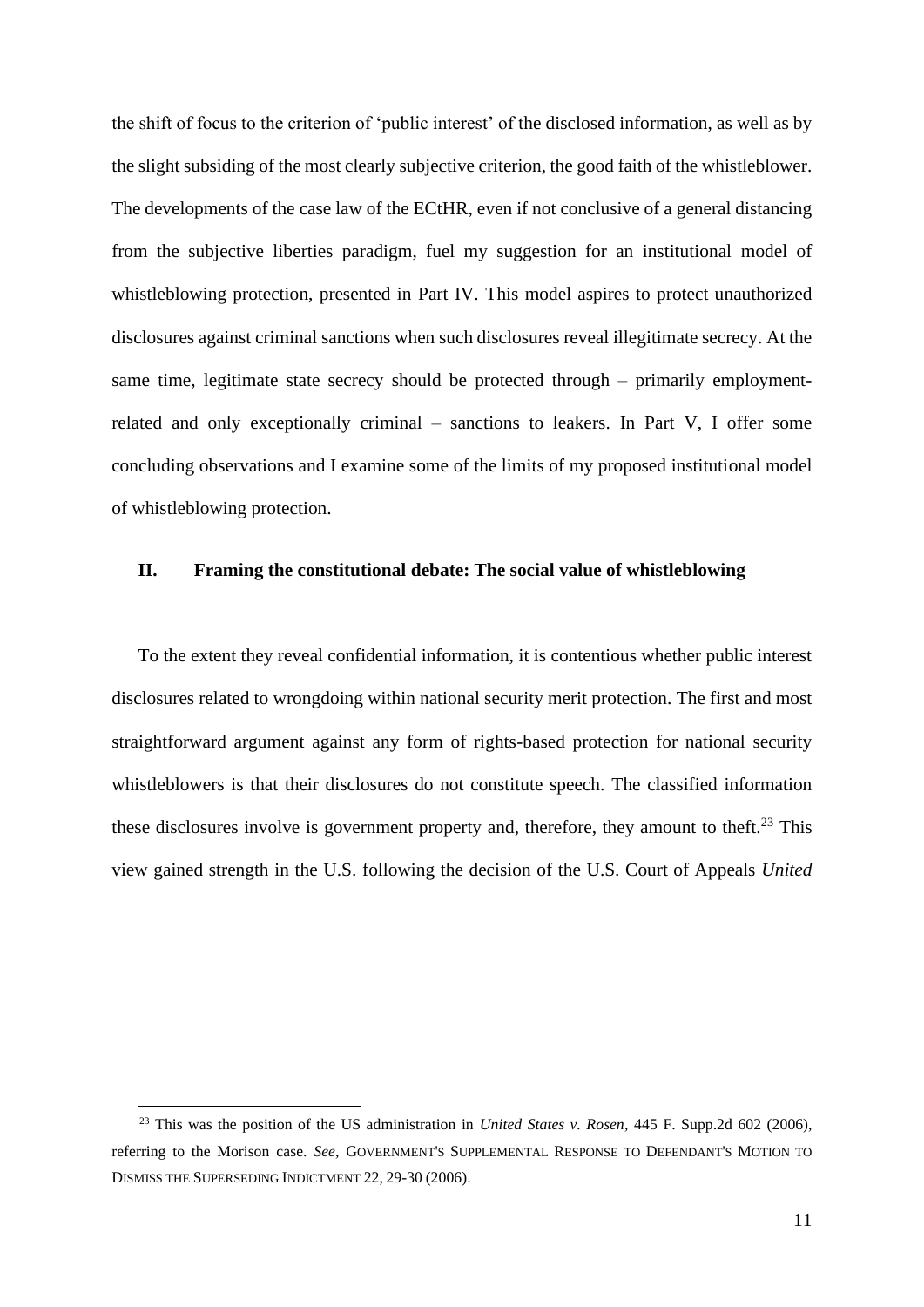*States v. Morison*. <sup>24</sup> Τhe jurisprudential uncertainty in what constitutes 'speech' makes this argument plausible. 25

Another argument is that officials of the national security apparatus have waived their freedom of speech rights and that they are bound by professional obligation not to disclose information they acquire while performing their duties.<sup>26</sup> In other words, the employee engages in a relationship of trust with the government based on the premise of nondisclosure, an obligation he or she wilfully accepts when signing a nondisclosure agreement. In the famous case *Snepp v. United States*, the Supreme Court upheld a Non-Disclosure Agreement prohibiting Snepp, a former CIA agent, from publishing anything related to the CIA without prepublication clearance.<sup>27</sup> In the U.S., the signing of a contract is significant, considering that constitutional rights may be waived voluntarily.<sup>28</sup>

The 'executive discretion approach'<sup>29</sup> toward freedom of speech is underpinned by the premise of the exclusive legitimacy of the executive branch in steering public policy and

<sup>28</sup> *See, Johnson v. Zerbst* 304 U.S. 458 (1938) on the waiver of a right to counsel.

<sup>29</sup> Heidi Kitrosser, *Leak Prosecutions and the First Amendment: New Developments and a Closer Look at the Feasibility of Protecting Leakers*, 56 WILLIAM & MARY LAW REVIEW 1221, 1238 (2015). For a discussion of the structural issue of the legitimacy of the executive to keep secrets and withhold information, see also JOHN YOO, THE POWERS OF WAR AND PEACE: THE CONSTITUTION AND FOREIGN AFFAIRS AFTER 9/11 (2006), William G. Weaver & Robert M. Palitto, *State Secrets and Executive Power*, 120 POLITICAL SCIENCE QUARTERLY 85 (2005), Amanda Frost, *The State Secrets Privilege and Separation of Powers*, 75 FORDHAM LAW REVIEW 1931 (2007), Vicki Divoll, *The "Full Access Doctrine": Congress's Constitutional Entitlement to National Security Information from the Executive*, 34 HARVARD JOURNAL OF LAW & PUBLIC POLICY 493 (2011).

<sup>24</sup> *United States v. Morison,* 844 F.2d 1057, 1068-1070 (1988).

<sup>25</sup> For example the US Supreme Court has not consistently favored one legal theory over another. *See*, Frederick Schauer, *The Boundaries of the First Amendment: A Preliminary Exploration of Constitutional Salience*, 117 HARVARD LAW REVIEW 1765 (2004).

<sup>26</sup> *United States v. Aguilar* 515 U.S. 593, 606 (1995). A concise summary of this position was pronounced in the case *Boehner v. McDermott* 484 F.3d 573, 579 (2007). In France, *see* CE, 5 février 2014, n° 371396, where the Conseil supported the view that only the hierarchical authority can relieve a public employee from the obligation of professional discretion.

<sup>27</sup> *Snepp v. United States* 444 U.S. 507 (1980).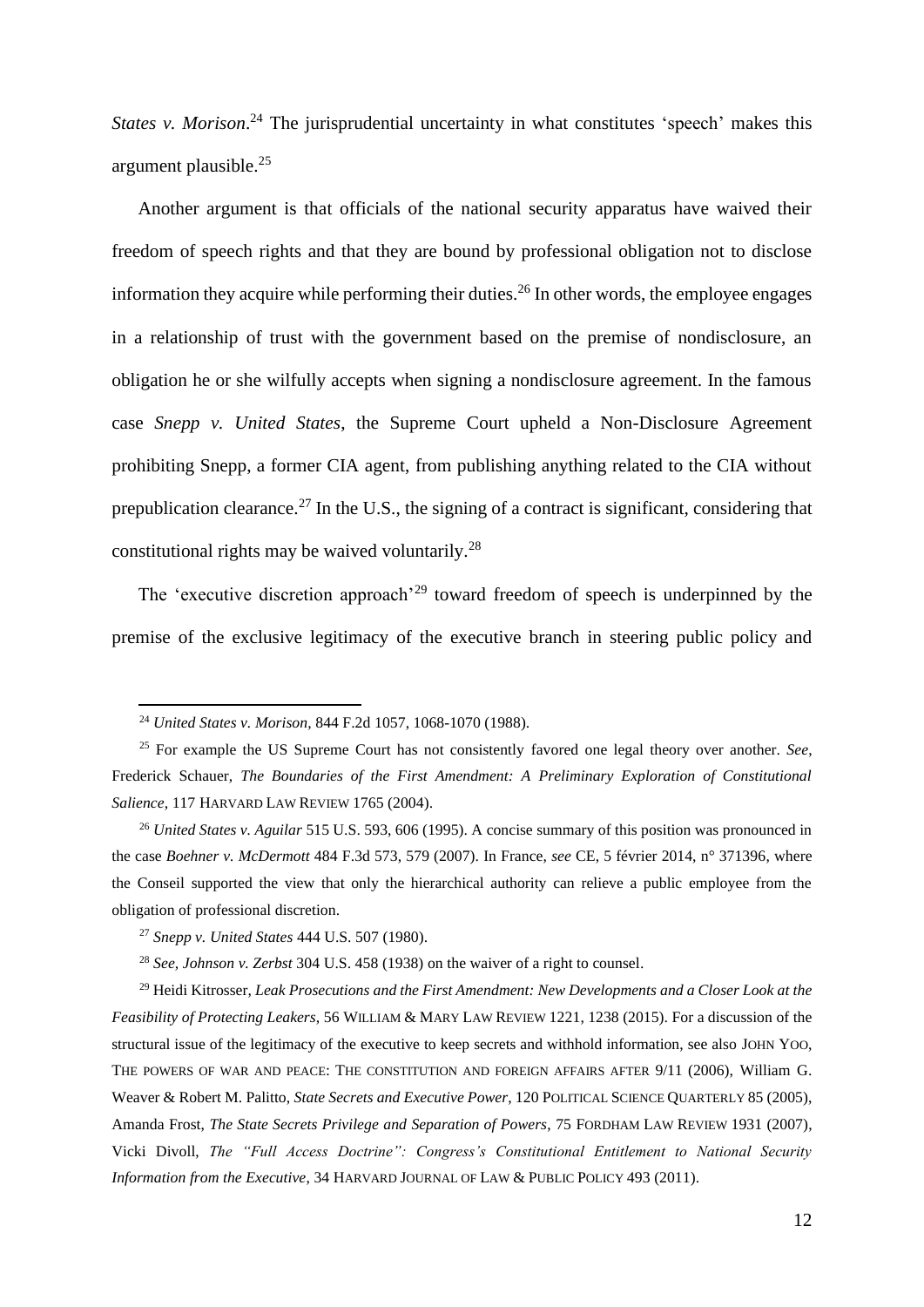determining the public interest. Rahul Sagar supports that "officials, reporters, and publishers do not have the knowledge or the legitimacy to decide whether unauthorized disclosures are in the public interest".<sup>30</sup> He concedes that these individuals might, in the case of serious wrongdoing, be justified to disobey laws prohibiting unauthorized disclosures and yet, this 'justified' action should not be legally condoned. The justification must remain at the level of morality, because whistleblowers cannot know the extent to which their disclosures will harm national security and they cannot claim to act on behalf of the citizenry, as they are not elected.<sup>31</sup> This nexus of lack of knowledge and lack of legitimacy makes a powerful argument as it posits unauthorized disclosures in opposition to the principles and institutions of an organised polity, the rule of law, and democratic self-governance.<sup>32</sup>

The argument referring to the lack of knowledge of whistleblowers reflects the contemporary trust in expertise as a response to the complexity of the world.<sup>33</sup> Whistleblowers cannot properly estimate the harm their disclosures might cause to national security.<sup>34</sup> Moreover, whistleblowers, not being elected, cannot determine and decide the content of the public interest. In this sense, this position resembles the positivist view, according to which the 'exact' meaning of a norm is a fiction, such that no method of interpretation can be decisive from a scientific point view.<sup>35</sup> It is then the interpretation by the institutional instance of

<sup>30</sup> RAHUL SAGAR, SECRETS AND LEAKS: THE DILEMMA OF STATE SECRECY 126 (2013). Similarly, *see* Harry Kalven, JR, *The Supreme Court 1970 Term*, 85 HARVARD LAW REVIEW 3, 211 (1971).

<sup>31</sup> SAGAR, *supra* 30, at 13

<sup>&</sup>lt;sup>32</sup> According to GABRIEL SCHOENFELD, NECESSARY SECRETS: NATIONAL SECURITY, THE MEDIA, AND THE RULE OF LAW 187 (2011), Ellsberg's revelations constituted an 'assault on democratic self-governance itself'.

<sup>33</sup> *See*, Aziz Rana, *Who Decides on Security?*, 44 CONNECTICUT LAW REVIEW 1417 (2012).

<sup>&</sup>lt;sup>34</sup> According to Geoffrey R. Stone, *Government Secrecy vs. Freedom of the Press*, 1 HARVARD LAW AND POLICY REVIEW 185, 194 (2007), public employees have no "First Amendment right to second-guess the classification system".

<sup>35</sup> PAUL AMSELEK, L'INTERPRÉTATION DANS LA THÉORIE PURE DU DROIT DE HANS KELSEN 43 (Stéphane Beaulac & Mathieu Devinat eds. 2011).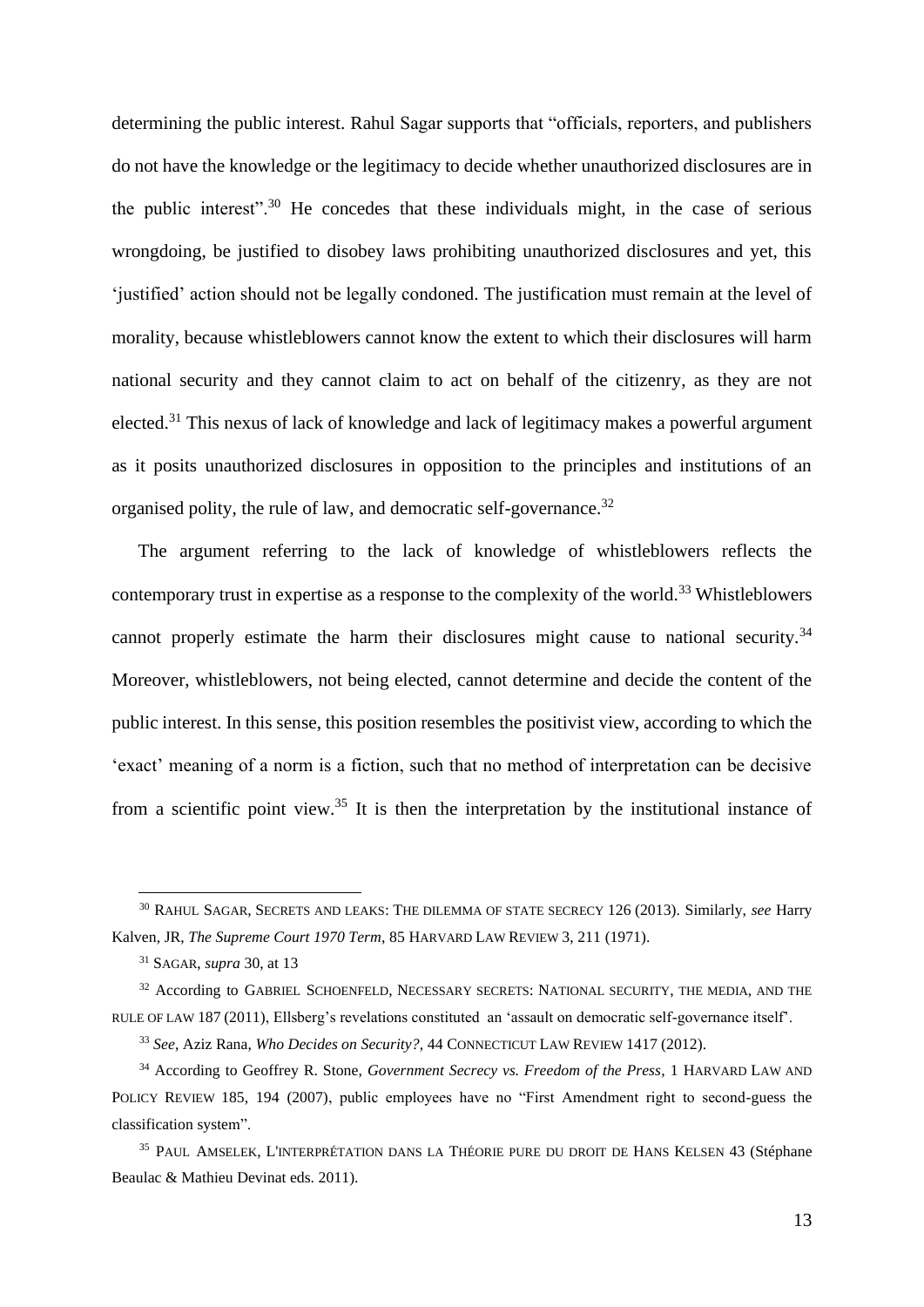application that has an authentic character and makes law.<sup>36</sup> Similarly, whistleblowers cannot 'interpret' the public interest and cannot assess a program's legality. Furthermore, it is suggested that the whistleblower, even if he or she is right about the illegality of the reported conduct, does not understand the wider context of the disclosure.<sup>37</sup> This is an example of the application of the 'mosaic theory'. According to this theory, information that may at first appear insignificant becomes significant when combined with other information, similarly to the pieces of a mosaic. The theory has been supported by US case law<sup>38</sup> and it is most often used as a justification for the government's withholding of information from the public.<sup>39</sup> Whistleblowers may therefore consider their disclosures to be non-detrimental and yet, if they are seen in their larger context, they might be causing serious harm to national security interests.

The 'speaker protective approach'<sup>40</sup> tries to debunk these arguments. According to Robert Post, freedom of speech analysis becomes relevant when the values served by its constitutional protection are implicated.<sup>41</sup> These values do not correspond to abstract acts of communication,

<sup>36</sup> HANS KELSEN, THÉORIE PURE DU DROIT 460 (1962). *See*, also MICHEL TROPER, LE PROBLÈME DE L'INTERPRÉTATION ET LA THÉORIE DE LA SUPRALÉGALITÉ CONSTITUTIONNELLE 138 (Marcel Waline ed. 1975)

<sup>37</sup> *Id.* at 117.

<sup>38</sup> Adherence to the mosaic theory by the courts results in deference to state privilege. *See*, US District Court Columbia. 598 F.2d 1 and *Snepp*, 444 U.S. 507 at 512.US Supreme Court. 444 U.S. 507.

<sup>39</sup> Jameel Jaffer, *The Mosaic Theory*, 77 SOCIAL RESEARCH 873 (2010). *See*, also David Pozen, *The Mosaic Theory, National Security, and the Freedom of Information Act*, 115 YALE LAW JOURNAL 628 (2005), David Pozen, *The Mosaic Theory, National Security, and the Freedom of Information Act*, 115 YALE LAW JOURNAL 628 (2005).

<sup>40</sup> Kitrosser, *supra* 29 at 1243. See, also Heidi Kitrosser, *Classified Information Leaks and Free Speech*, 2008 UNIVERSITY OF ILLINOIS LAW REVIEW 881 (2008), Heidi Kitrosser, *Free Speech Aboard the Leaky Ship of State: Calibrating First Amendment Protections for Leakers of Classified Information*, 6 JOURNAL OF NATIONAL SECURITY LAW AND POLICY 409 (2013), Mary-Rose Papandrea, *Lapdogs, Watchdogs, and Scapegoats: The Press and National Security Information*, 83 INDIANA LAW JOURNAL 233 (2008), Mary-Rose Papandrea, *The Publication of National Security Information in the Digital Age*, 5 JOURNAL OF NATIONAL SECURITY LAW AND POLICY 119 (2011).

<sup>41</sup> Robert C. Post, *Recuperating First Amendment Doctrine'*, 47 STANFORD LAW REVIEW 1249, 1255 (1995).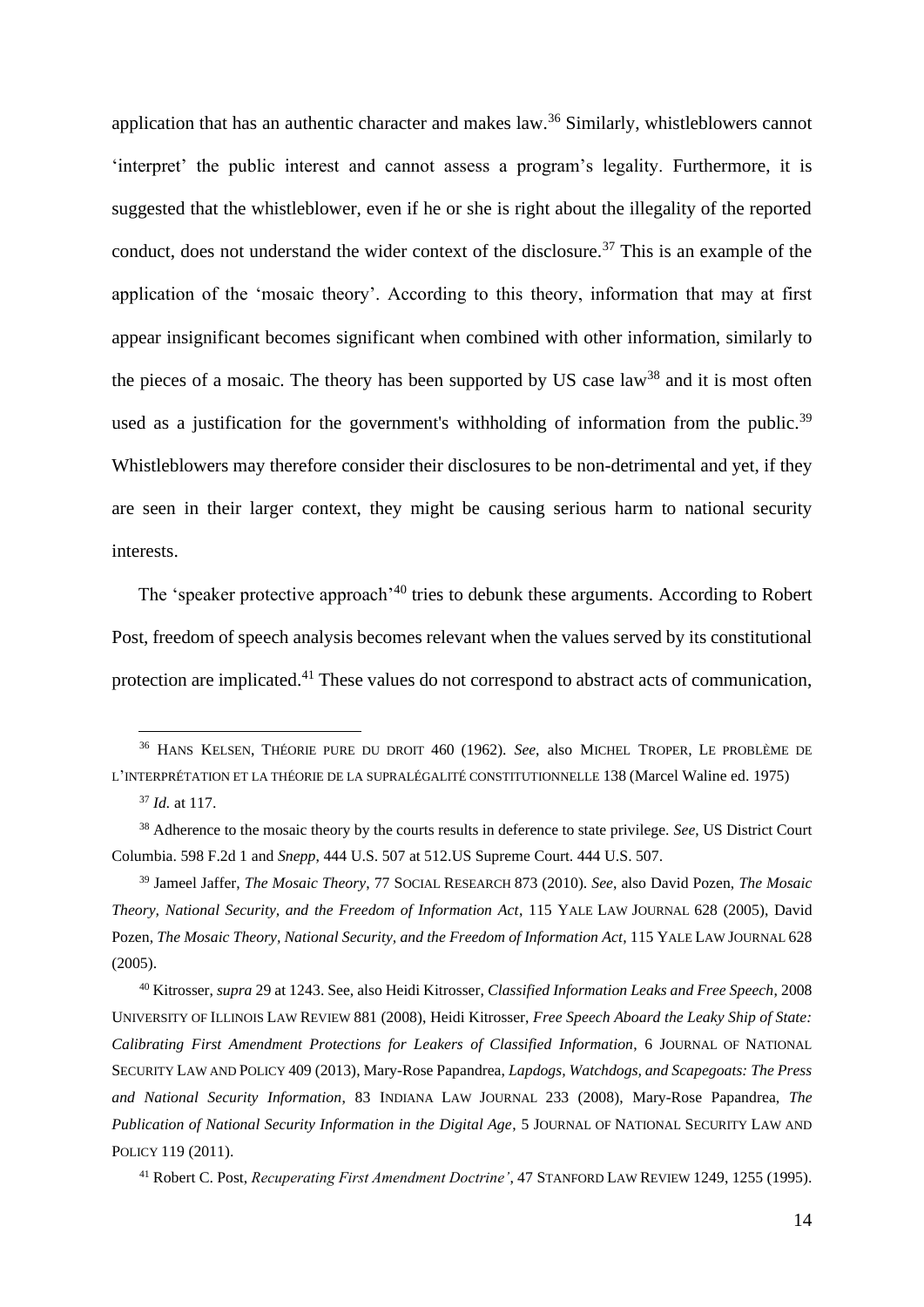but to social contexts that render them meaningful. It is then difficult to argue that national security whistleblowing does not constitute speech, when it relates directly to the operations of government and its possible abuses of power, fitting into what Cass Sunstein names 'the Jeffersonian conception of freedom of speech'.<sup>42</sup>

The arguments against the waiver justification focus on the structural consequences of the governmental imposition of curtailed speech rights. Free speech does not exist solely to protect individual autonomy, but also to guarantee a type of liberal government that allows for deliberative processes of the wider public.<sup>43</sup> Whistleblowing is meant to uncover wrongdoing and illegality. If the utmost aim of the secrecy agreement is to immunize the government against such phenomena, then the purpose of the agreements itself is unconstitutional. In any case, confidentiality agreements, according to the law of contracts, cannot be enforced if they violate public policy.<sup>44</sup> As far as it concerns their relationship of trust to the government, employees have overlapping obligations, not only toward their organization, but also to society at large.<sup>45</sup>

A similar position on the structural value of freedom of speech is employed in the counterarguments against the lack of legitimacy of the whistleblowers. According to Heidi Kitrosser, "First Amendment rights are grounded not only in their individual interests, but also in their societal value as sources of information".<sup>46</sup> A total restriction of public disclosures would

<sup>42</sup> Cass R. Sunstein, *Government Control of Information*, 74 CALIFORNIA LAW REVIEW 889, 915 (1986). For the democratic self-government theory of freedom of speech, *see* ALEXANDER MEIKLEJOHN, POLITICAL FREEDOM (1960).

<sup>43</sup> *Id*. at 915.

<sup>44</sup> Mary-Rose Papandrea, *Leaker Traitor Whistleblower Spy: National Security Leaks and the First Amendment*, 94 BOSTON UNIVERSITY LAW REVIEW 449, 520 (2014).

<sup>45</sup> Orly Lobel, *Citizenship, Organizational Citizenship, and the Laws of Overlapping Obligations*, 97 CALIFORNIA LAW REVIEW 433 (2009).

<sup>46</sup> *Id.* at 1244.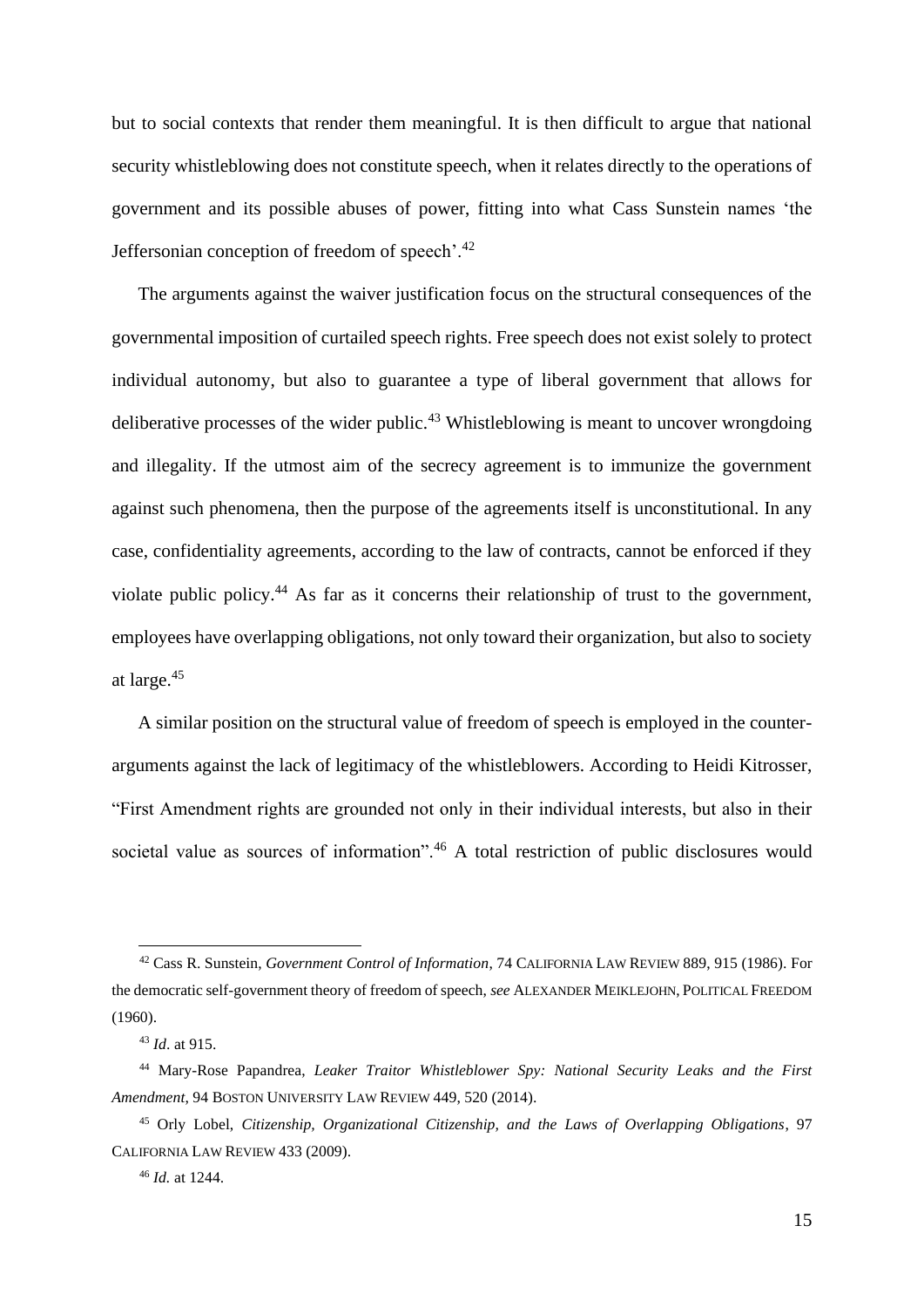discourage and prevent disclosures even of vital importance for the public interest. <sup>47</sup> The 'speaker protective approach' underlines that unchecked power over the information flow and unfettered discretion on what is classified would be in disjunction with the very idea of the Constitution as a limitation to political power.<sup>48</sup> Classification by itself is not a sufficient reason for weaker freedom of speech rights. At least, the argument goes, there must be some balancing between the protected interest of national security and the value of the disclosure for democracy and public deliberation. It is, in my opinion, this line of thinking that also warns against an application of the 'mosaic theory': If there is a damage test to decide whether the unauthorized disclosure should be criminally prosecuted (as is for example the case in the UK Official Secrets Act for government employees other than the ones in intelligence and security agencies) the mosaic theory will almost always give a positive answer. This is because it does not require a necessary connection between the cause (the disclosure) and the effect (the harm) but it deems as sufficient a general connection of events that does not have to be proved and that can be claimed at the discretion of the executive branch. Only the supposition of someone ('a' terrorist) who has a broader overview and who can put things in context to the expense of national security interests is enough to prevent the disclosure.<sup>49</sup> The problem with the mosaic theory is not that it is not true; on the contrary, precisely because it is true all the time (there always might be a distant connection between seemingly unconnected events) it ceases to be a convincing reason for which to prevent a disclosure. Otherwise, all disclosures, even

<sup>47</sup> Richard Moberly, *Whistleblowers and the Obama Presidency: The National Security Dilemma*, 16 EMPLOYEE RIGHTS AND EMPLOYMENT POLICY JOURNAL 51, 137 (2012); Michael P. Scharf & Colin T. McLaughlin, *On Terrorism and Whistleblowing*, 38 CASE WESTERN RESERVE JOURNAL OF INTERNATIONAL LAW 567, 579-580 (2007).

<sup>48</sup> Kitrosser, *supra 29* at 1243-1244.

<sup>49</sup> Jaffer, *supra* 39 at 874, citing US District Court Columbia. 217 F.Supp.2d 58. *See*, also US District Court Columbia. 265 F.Supp.2d 20.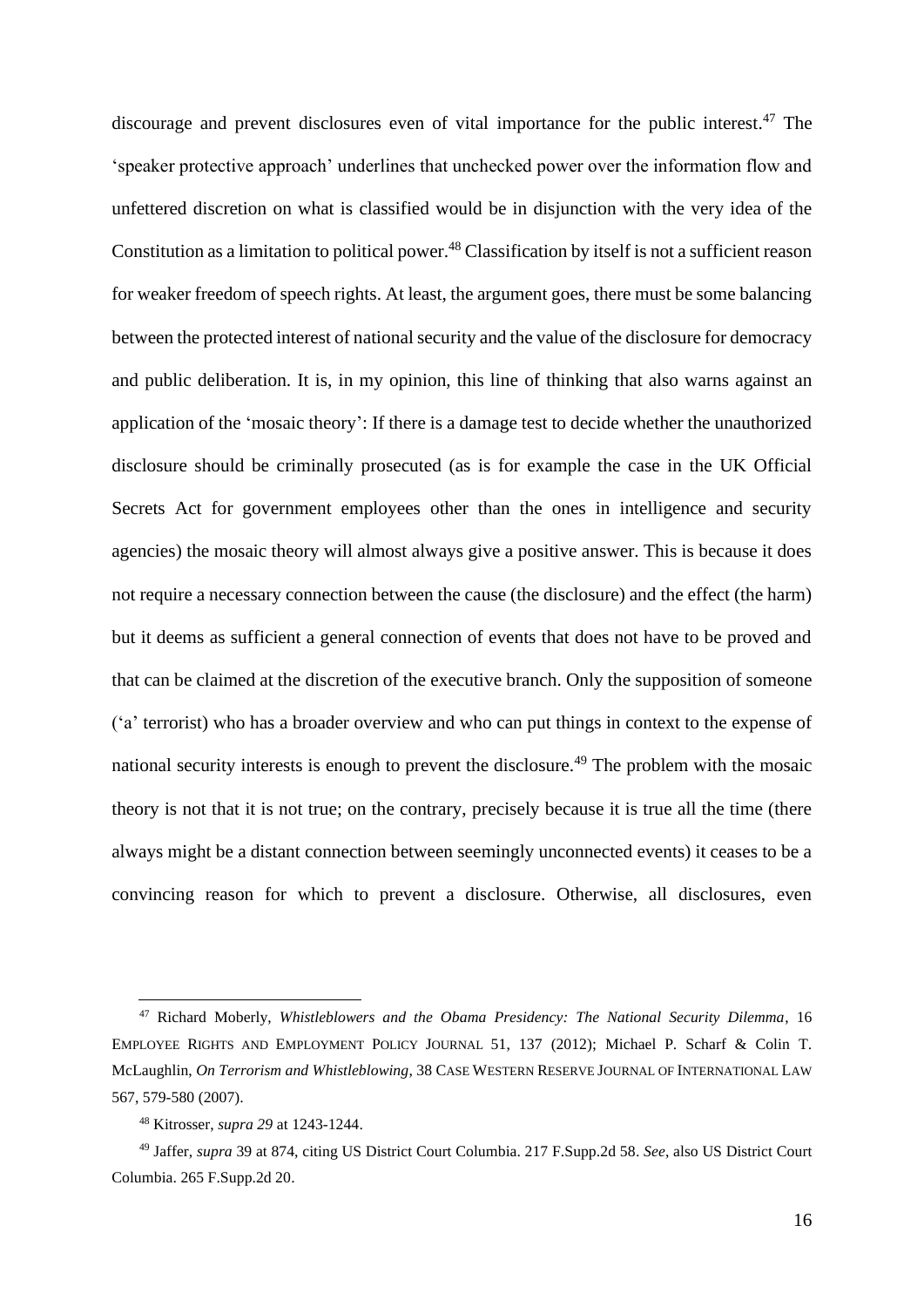authorized, would have to be reconsidered as only complete opacity would prevent the mosaic effect.

Although the social value of whistleblowing is recognized by the 'speaker protective approach', both the arguments in favor and against expanding freedom of speech rights to *lato sensu* whistleblowers (and leakers) are framed within the conceptualization of the conflict of a subjective right – the freedom of speech of the whistleblower, with a legitimate state interest – national security. This approach underestimates the social function of human rights as mechanisms of protection and stabilization of a functionally differentiated society.<sup>50</sup> Human rights need to be understood not solely as individual entitlements, but rather as social and legal counter-institutions against the expansive tendencies of social systems.<sup>51</sup> According to such a system-theoretical perspective, human rights are not about intersubjective relations but about "the dangers to the integrity of institutions, persons and individuals that are created by anonymous communicative matrices".<sup>52</sup> They protect society against the risk that social systems – like the economy, national security, etc. – expand to the point of englobing other functional systems, thus dedifferentiating society and facilitating concentrations of power. In that direction, Andreas Fischer-Lescano correctly points out that the conflict over whistleblowing should not be conceived as concerning mostly subjective liberties – that would

<sup>50</sup> NIKLAS LUHMANN, GRUNDRECHTE ALS INSTITUTION: EIN BEITRAG ZUR POLITISCHEN SOZIOLOGIE (1974).

<sup>51</sup> ANDREAS FISCHER-LESCANO, PUTTING PROPORTIONALITY IN PROPORTION: WHISTLEBLOWING IN TRANSNATIONAL LAW 338 (Blome, Kerstin, et al ed. 2016).

<sup>52</sup> Gunther Teubner, *Transnational Fundamental Rights: Horizontal Effect?*, 40 NETHERLANDS JOURNAL OF LEGAL PHILOSOPHY 191, 210 (2011). According to Teubner, "The justice of human rights can, then, at best be formulated negatively. It is aimed at removing unjust situations, not creating just ones. It is only the counterprinciple to communicative violations of body and soul, a protest against inhumanities of communication, without it ever being possible to say positively what the conditions of 'humanly just' communication might be", Gunther Teubner, *The Anonymous Matrix: Human Rights Violations by 'Private' Transnational Actors*, 69 MODERN LAW REVIEW 327 (2006).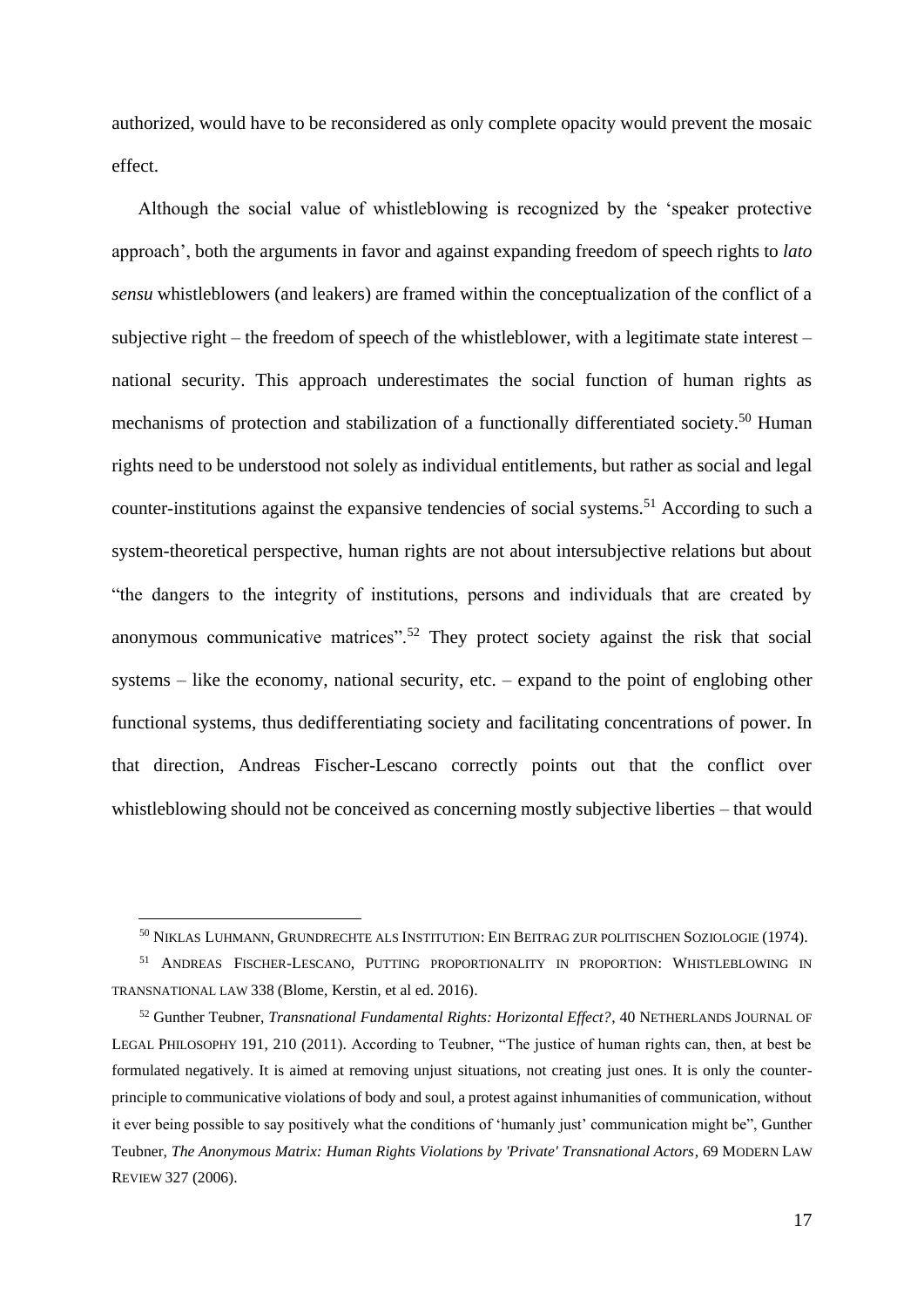be an oversimplification – but instead as a conflict over impersonal autonomous spaces.<sup>53</sup> It is essentially an institutional conflict the resolution of which has profound impact on the functional logic of democratic governance. Protection of whistleblowers should then be understood as a legal counter-institution against the expansive tendencies of the national security system. Fischer-Lescano insists that "nothing less is at stake than society's ability to regain control of security policy".<sup>54</sup>

Furthermore, phrasing the conflict as an issue of subjective liberties complicates the question of proportionality and balancing. Assuming the balance is between the subjective right of the employee to exercise freedom of expression and the legitimate and protected public interest of national security would risk resolving the conflict in an over-deferential way for the executive. The proportionality doctrine, as it has been developed by jurisprudence and case law in different jurisdictions, <sup>55</sup> holds that a law that restricts freedom of speech, such as the laws that punish unauthorized disclosures of information for national security employees, can only be constitutional insofar as it is proportional. In general terms, it is proportional if a) it is meant to achieve a proper purpose, b) if the measures taken to achieve this purpose are both rational and necessary, and c) if the limiting of the constitutional right is *stricto sensu* proportional.<sup>56</sup>

<sup>53</sup> *Id.* at 327. *See*, also the idea of a 'justification defense', Eric R. Boot, *No Right to Classified Public Whistleblowing*, 31 RATIO JURIS 70 (2018).

<sup>54</sup> Fischer-Lescano, *supra* 51, at 339.

<sup>55</sup> For the comparative historical origins of proportionality, see M. Cohen-Eliya & I. Porat, *American balancing and German proportionality: The historical origins*, 8 INTERNATIONAL JOURNAL OF CONSTITUTIONAL LAW 263 (2010) See, also Eric Engle, *The history of the general principle of proportionality: an overview*, 10 DARTMOUTH LAW JOURNAL 1 (2012).

<sup>56</sup> AHARON BARAK, PROPORTIONALITY: CONSTITUTIONAL RIGHTS AND THEIR LIMITATIONS 223 (2011). For an overview of how the regional tribunals of ECtHR, the Organization of American States (OAS) organs, and the African Commission on Human and Peoples' Rights apply the principle of proportionality using the three-part test, YUTAKA ARAI-TAKAHASHI, PROPORTIONALITY (Dinah Shelton ed. 2015) See, also Alec Stone Sweet & Jud Mathews, *Proportionality Balancing and Global Constitutionalism*, 47 COLUMBIA JOURNAL OF TRANSNATIONAL LAW 72 (2008), Charles-Maxime Panaccio, *In Defence of Two-Step Balancing and Proportionality in Rights Adjudication*, 24 CANADIAN JOURNAL OF LAW & JURISPRUDENCE 109 (2011).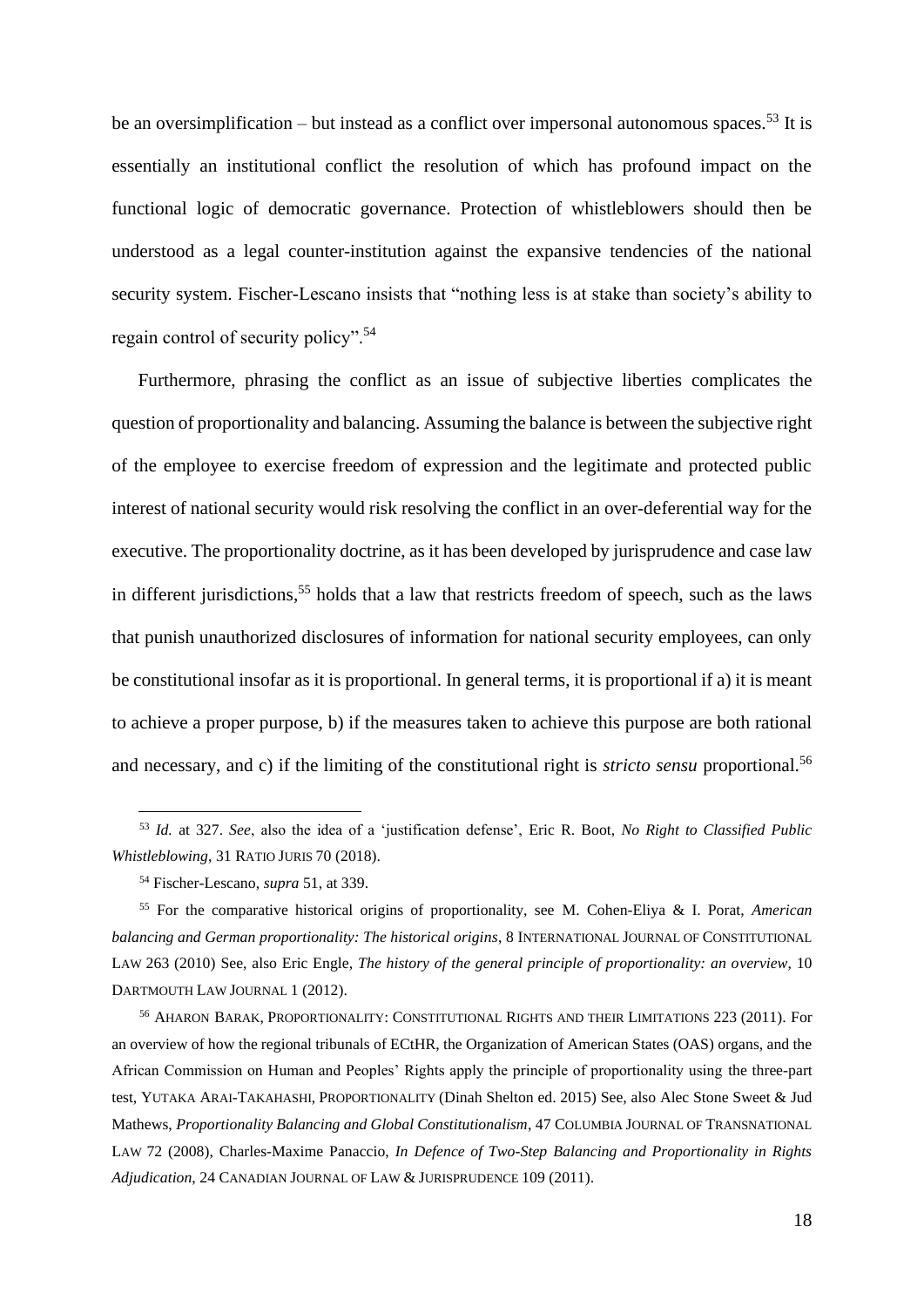Assuming for the moment that a law meets the first two requirements, then what remains to be balanced in the final test of proportionality *stricto sensu* is whether the benefits gained by the implementation of the law outweigh the harm caused to the constitutional right.<sup>57</sup> According to Aharon Barak, the normative rule that allows for this balancing between benefits and harms should be determined by the social importance of the benefits of the law in question and the social importance of the particular, *in concreto* harm inflicted upon a constitutional right.<sup>58</sup> The weight of the limitation being determined in context, it could be speculated that the harm to freedom of expression will more than likely be presumed to weigh less than the benefit for the public interest of national security. That is because when the subjective, personal interest of the employee to speak up and comment on public policy is taken into consideration, then the harm to limiting this right is restricted to one particular individual and his or her 'views' and 'opinions'. Such an approach undermines the true value of whistleblowing, which is to be a trigger of accountability, sparking and informing public debate and allowing citizens to exercise their communicative power and freedom in a meaningful way. Public disclosures are less about the subjective right of the employee to speak up and more about the collective right of the citizenry to know about abuses of power and to control security policy.

How can this suggested institutional – rather than subjective – framing of the conflict over whistleblowing be legally articulated in a way that would also allow for a better application of the principle of proportionality? Before answering this question, I will examine in detail how the balancing exercise between employee speech and national security is currently concretised in the 'subjective liberties paradigm' of the U.S. and the ECtHR.

<sup>57</sup> *Id.* at 340. See, also ROBERT ALEXY, A THEORY OF CONSTITUTIONAL RIGHTS 102 (2002), according to whom "the greater the degree of non-satisfaction of, or detriment to, one principle, the greater must be the importance of satisfying the other".

<sup>58</sup> AHARON BARAK, PROPORTIONALITY: CONSTITUTIONAL RIGHTS AND THEIR LIMITATIONS (2011), at 349.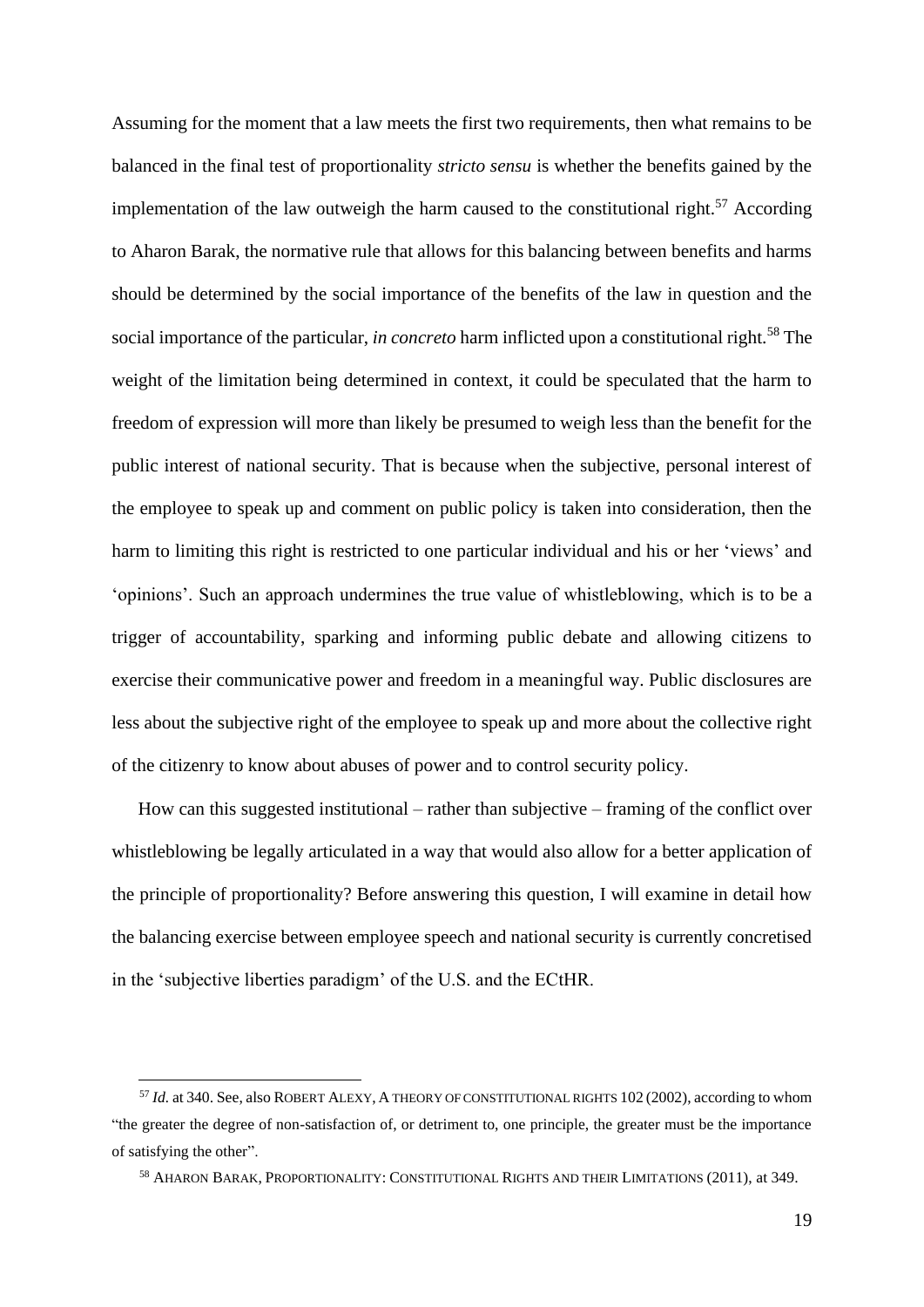# <span id="page-19-0"></span>**III. Balancing employee speech and national security in the subjective liberties paradigm**

#### <span id="page-19-1"></span>*The U.S.*

The seminal case establishing the basis upon which the modern American constitutional doctrine of public employee speech was constructed is *Pickering v. Board of Education* of 1968. The case concerned a letter of Mr. Pickering, a school teacher, to the press, complaining about the board's policies on allocation of funds, which triggered the termination of employment of Mr. Pickering. In assessing whether the letter constituted protected free speech, the Supreme Court introduced a balancing test in order to achieve "a balance between the interests of the teacher, as a citizen, in commenting upon matters of public concern and the interest of the State, as an employer, in promoting the efficiency of the public services it performs through its employees".<sup>59</sup> This balancing test was conceived as flexible, depending on the particulars of each case, but it was dependent on the speech addressing questions of public interest. According to the Court, "teachers may not constitutionally be compelled to relinquish First Amendment rights they would otherwise enjoy as citizens to comment on matters of public interest in connection with operation of public schools in which they work".<sup>60</sup> The ruling of the Court seemed to suggest that the protection granted to the teacher was connected to the speech not being a product of the employment relationship and that, in fact, any citizen could have engaged in this form of criticism.<sup>61</sup>

<sup>59</sup> *Pickering v. Board of Education of Twp. High Sch. Dist. 205 Will Cty. Illinois* 391 U.S. 563, 568 (1968). <sup>60</sup> *Id.* at 563.

 $61$  "However, in a case such as the present one, in which the fact of employment is only tangentially and insubstantially involved in the subject matter of the public communication made by a teacher, we conclude that it is necessary to regard the teacher as the member of the general public he seeks to be", ibid [574]. The argument that the employee was actually speaking as a citizen and not within the duties of employment was put forward by Justice Kennedy in *Garcetti v. Ceballos* 547 U.S. 410, [2006] (US Supreme Court) [423-424], suggesting that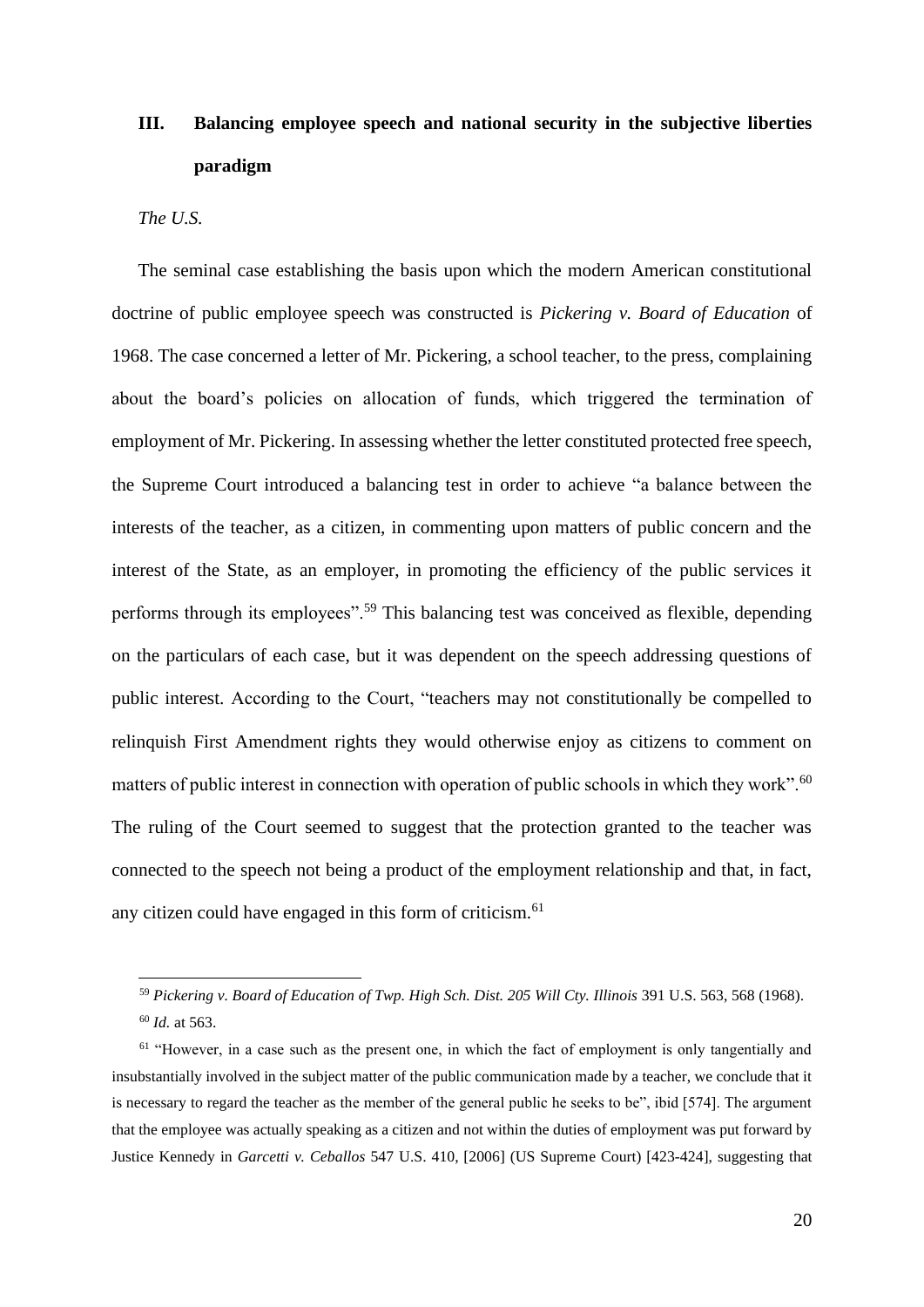The Pickering standard was further refined in the following years. The case *Connick v. Myers* in 1983, regarding the termination of employment of Ms. Myers for preparing a questionnaire for her colleagues' views on the transfer policy, which was seen as insubordination, established that "whether an employee's speech addresses a matter of public concern must be determined by the content, form, and context of a given statement, as revealed by the whole record".<sup>62</sup> This emphasis on the context and the role of the employee, adding one more threshold in the quest for constitutional protection, has been described in the literature as a step backwards for civil liberties, when compared to *Pickering*. <sup>63</sup> Further interrogations into the question of the freedom of speech of public employees led either to reiterations<sup>64</sup> of the *Pickering-Connick* balancing doctrine or to clarifications.<sup>65</sup> The resulting balancing test consists of three prongs: A) The speech of the employee as a *citizen*, addressing a matter of public concern, B) a *stricto sensu* balancing on whether the interest of the employee to comment upon the topic outweighs the interest of the state in guaranteeing the efficiency of its services, and C) a requirement that the protected expression was a substantial or motivating factor in the adverse employment decision.<sup>66</sup> This balancing test suggests that revelations of whistleblowers should be covered by the First Amendment. Yet, the courts have not consistently ruled in favor of whistleblowing constituting 'public concern'. This is usually the

Ceballos did not represent such a remarkable shift from past case law. For a contrary interpretation of the Pickering ruling, see Beth A. Roesler, *Garcetti v. Ceballos: judicially muzzling the voices of public sector employees*, 53 SOUTH DAKOTA LAW REVIEW 397, 408-409 (2008).

<sup>62</sup> *Connick v. Myers* 461 U.S. 138, 147-148 (1983).

<sup>63</sup> Jessica Reed, *From Pickering to Ceballos: The Demise of the Public Employee Free Speech Doctrine*, 11 NEW YORK CITY LAW REVIEW 95, 103 (2007); Jeffrey A. Shooman, *The Speech of Public Employees Outside the Workplace: Towards a New Framework*, 36 SETON HALL LAW REVIEW 1341, 1363 (2006), calling it a 'doctrinal failure'.

<sup>64</sup> *Waters v. Churchill* 511 U.S. 661, 683 (1994)

<sup>65</sup> *See*, *Shands v. City of Kennett* 993 F.2d 1337, 1344 (1993), for the elaboration of specific factors, such as the degree of public interest, to be calculated for the specification of the balancing test.

<sup>66</sup> *Mt Healthy City School Dist. Bd. of Education v. Doyle* 429 US 274, 283-284 (1977).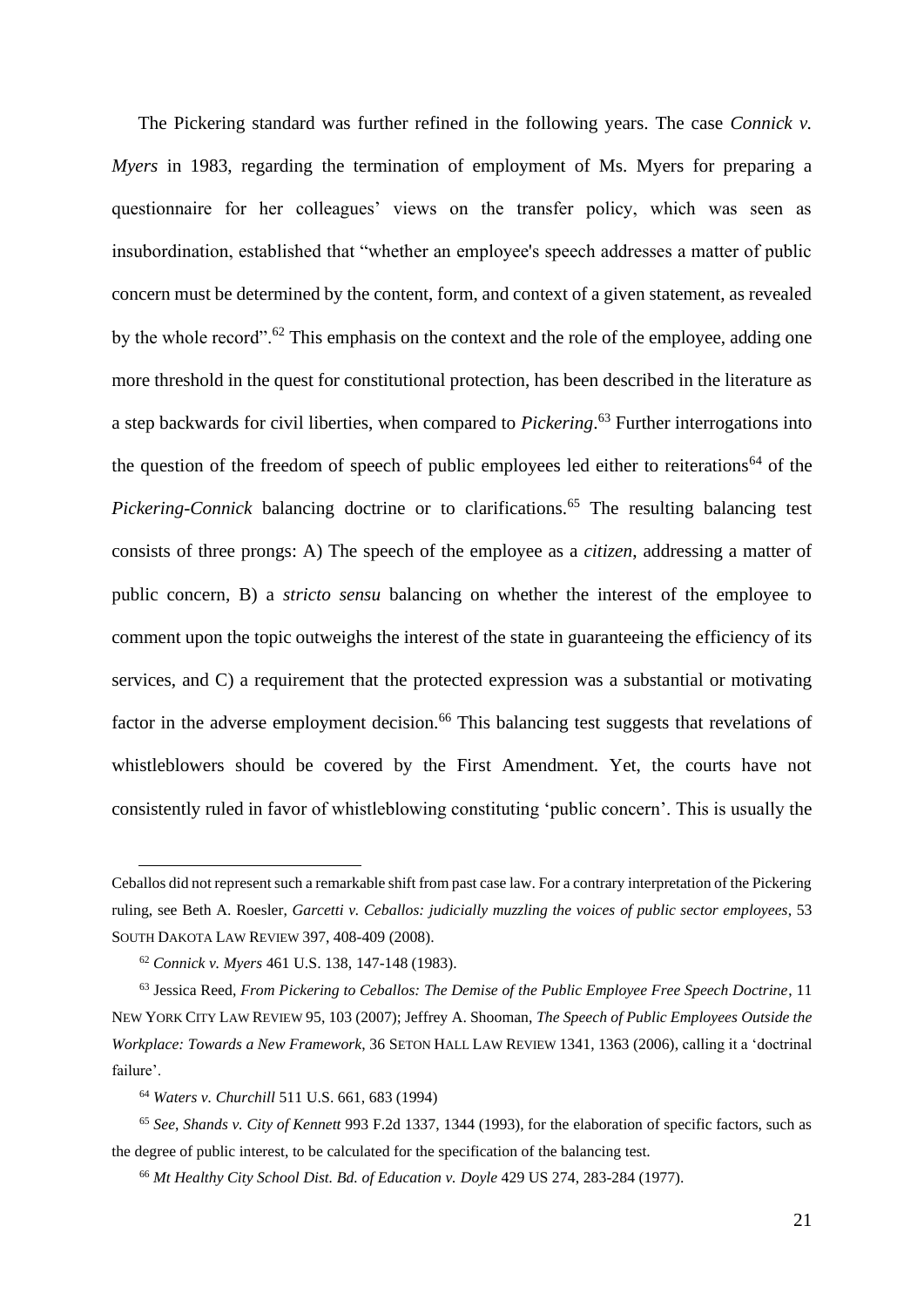case when the employee seems to have an ulterior personal motive for the revelation of the wrongdoing. 67

The case *Garcetti v. Ceballos* (2006), concerning the retaliation against a deputy district attorney – Ceballos – for exposing government misconduct in a memorandum and decried as 'the worst whistleblower decision in five decades', <sup>68</sup> marked a major point in the development of the doctrine, by specifying when the employee does *not* speak as a citizen and therefore the *stricto sensu* balancing exercise is not necessary. The Court held that "when public employees make statements *pursuant to their official duties*, they are not speaking as citizens for First Amendment purposes<sup>"69</sup>, thus significantly narrowing the scope of First Amendment protection for employees, especially for whistleblowers, who might often expose wrongdoing pursuant to their official duties. The majority, in its effort to safeguard the government's control over employees' speech and to prevent a 'constitutionalization' of employee grievances,<sup>70</sup> contented itself in the whistleblowing protection laws and labor codes as the means to encourage the exposure of wrongdoing and the protection of the employees.<sup>71</sup> According to the majority, restricting the speech which "owes its existence to a public employee's professional responsibilities"<sup>72</sup> does not violate the First Amendment, because the employee was not acting as a citizen. This indicates a further distancing from the *content* of the speech toward the role

<sup>67</sup> *See,* for example, *Barkoo v. Melby* 901 F2d 613 (1990). For a contrary example, where the personal interest was not deemed enough to disqualify an employee from freedom of speech protection, *Breuer v. Hart* 909 F2d 1035 (1990).

<sup>68</sup> David G Savage, 'Supreme Court Limits Free Speech in Workplace for Public Employees' *Seattle Times* (31 May 2006), A1.

<sup>69</sup> *Garcetti v. Ceballos* 547 U.S. 410, 421 (2006).

<sup>70</sup> *Id.* at 418-419.

<sup>71</sup> *Id.* at 425. On the contrary, according to Judge Souter dissenting, "statutory whistle-blower definitions and protections add up to a patchwork, not a showing that worries may be remitted to legislatures for relief", at 440.

<sup>72</sup> *Id.* at 421.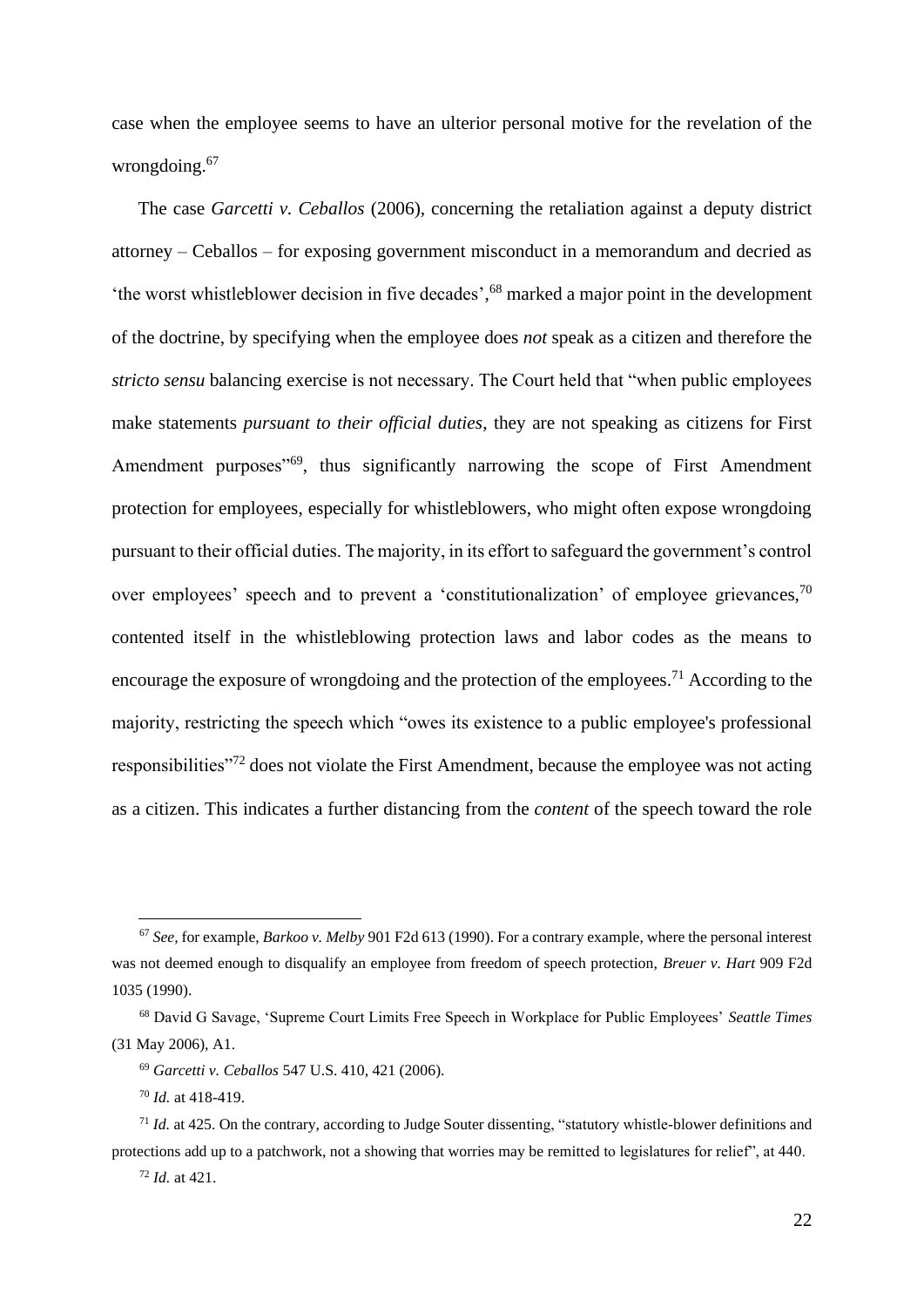and nature of the *speaker*. <sup>73</sup> The Court's subjectivist approach can lead to a chilling effect against potential exposures of wrongdoing within the working place, incentivizing instead external disclosures.<sup>74</sup> The remaining external leeway has been brought up as an argument in favor of *Garcetti*, arguing that the decision does not discourage whistleblowing.<sup>75</sup> This position undermines the value of freedom of speech as an internal controlling mechanism, important for the entirety of the constitutional structure. Kitrosser correctly points out that *Garcetti*'s rule is at odds "with the notion that public employee speech has special value because of the distinctive insights and expertise it offers".<sup>76</sup> The 'special value' rationale for the protection of employees' freedom of speech corresponds to my suggestion of an institutional reading of the conflict over whistleblowing. In that sense, *Garcetti* failed to consider that a facet of employees' freedom of speech is its connection to a constitutional design of checks, limitations of executive action, and rule of law.<sup>77</sup>

A question that arose after Garcetti, particularly relevant to whistleblowers, was whether *all* speech that "owes its existence" to public employment is unprotected by the First Amendment, meaning also speech that simply conveys information acquired by virtue of one's employment.<sup>78</sup> In the 2014 case *Lane v. Franks,* the Court rejected this claim by evoking the

<sup>73</sup> *Id.* at 417-418.

<sup>74</sup> *See*, *Id.* at 427 (Stevens, J., dissenting).

<sup>75</sup> Kermit I. Roosevelt, *Not as Bad as You Think: Why Garcetti v. Ceballos Makes Sense'*, 14 UNIVERSITY OF PENNSYLVANIA JOURNAL OF CONSTITUTIONAL LAW 631, 659 (2012).

<sup>76</sup> Heidi Kitrosser, *The Special Value of Public Employee Speech* THE SUPREME COURT REVIEW 301, 302 (2015).

<sup>77</sup> *See,* Kitrosser, *supra* 29, at 1244–46; Lobel, *supra* 45, at 451-456.

<sup>78</sup> This was the part of the argumentation in lower courts. Indicatively, see *Lane v. Central Alabama Community College* 523 Fed Appx 709, [2013] (US Court of Appeals, Eleventh Circuit) [712], *Abdur-Rahman v Walker* 567 F3d 1278, [2009] (US Court of Appeals, Eleventh Circuit) [1279, 1283]. In addition, whether the knowledge conveyed was gained through the employment factored in the argumentation, even if the outcome of the examination was positive for employee. For example, *McGunigle v. City of Quincy* 944 F. Supp. 2d 113, [2013] (US District Court Massachusetts) [122], even though the claim was dismissed at appellate because of stage c) of the balancing, i.e. causal connection between his speech and the adverse employment actions.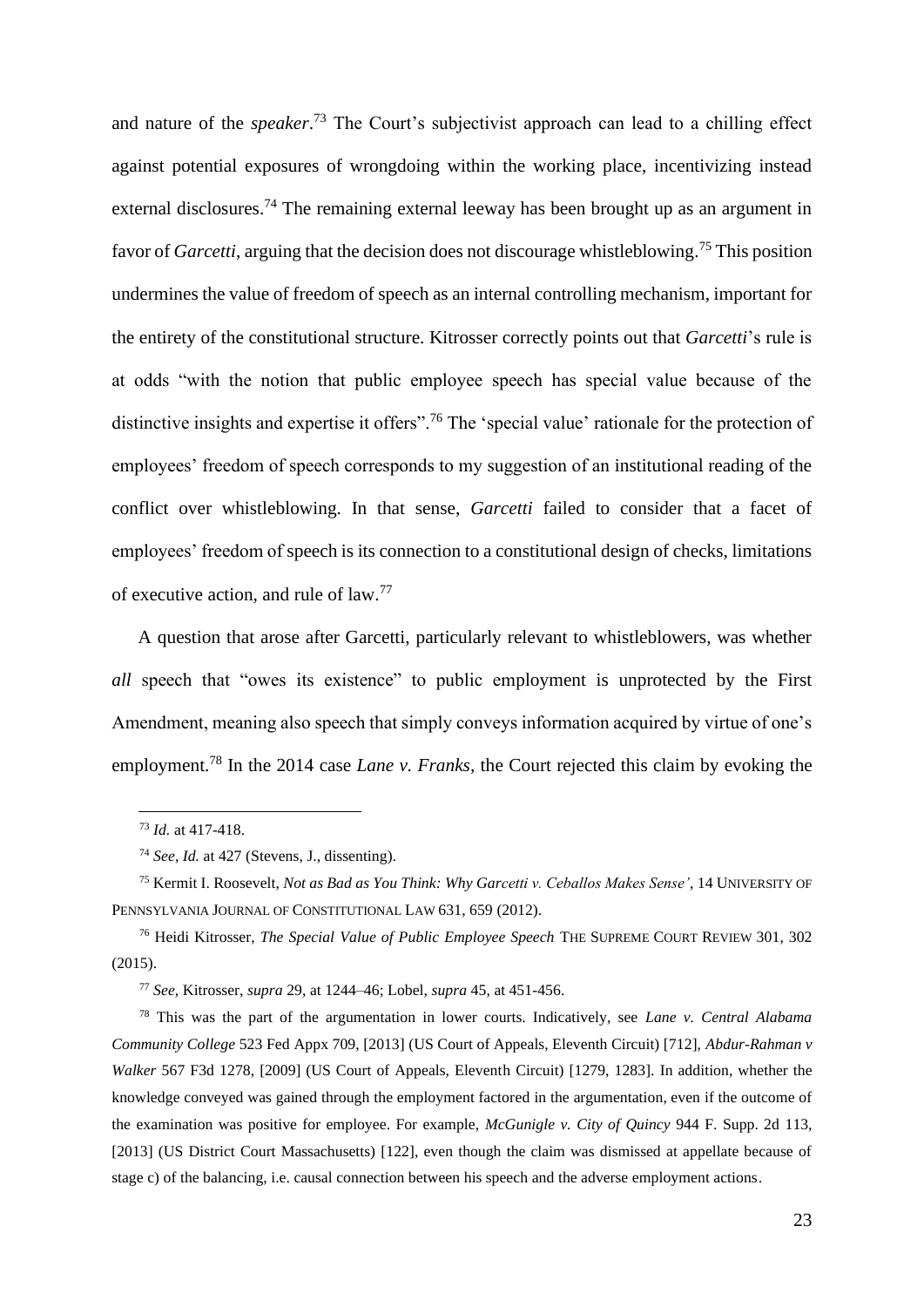"special value" of employees' speech for societal interests.<sup>79</sup> The Court held that the speech necessary to prosecute corruption by public officials must be protected by the First Amendment,<sup>80</sup> stressing that "the mere fact that a citizen's speech concerns information acquired by virtue of his public employment does not transform that speech into employee – rather than citizen – speech".<sup>81</sup> However, the fact that the case concerned specifically a subpoenaed testimony led to *Lane* being subject to a narrow reading.<sup>82</sup> Even if the post-*Lane* case law of lower courts is often contradictory as to whether speech that conveys information learned during the employment constitutes protected speech or not, the exposure of government misconduct seems to be a factor in favor of a broad reading of *Lane*, protective of employeeswhistleblowers beyond the narrow scope of testimony.<sup>83</sup>

Despite the advancement of the cause of whistleblowers by *Lane*, there are still obstacles that have to be overcome in order for their speech to be protected under the First Amendment: A) Employees have to be speaking as citizens, which as I showed remains a point of contestation. The major post-*Lane* argumentation is that they do speak as citizens when they uncover wrongdoing, unless the speech at issue is itself ordinarily within the scope of their duties (for example if they are Detectives, etc.). B) The issue has to be of public concern, which may in general be the rule for whistleblowing cases, but it is also not irrefutable, especially if the motive of the whistleblower is taken to be personal grievance. C) Their disclosure must

<sup>79</sup> *Lane v. Franks* 134 S. Ct. 2369, 2373 (2014). The Court had already touched upon the social value of employee speech in previous cases, e.g. *City of San Diego v. Roe* 543 U.S. 77, 82 (2004). *See*, also Justice Souter dissenting, *Garcetti,* 547 U.S. 410 at 431.

<sup>80</sup> *Lane,* 134 S. Ct. 2369 at 2380.

<sup>81</sup> *Id.* at 2379.

 $82$  The Fifth Circuit, in its determination of whether a police officer's report of wrongdoing was made as from a citizen, argued that speech is not necessarily made 'as a citizen' whenever corruption is involved and cautioned against an expansive reading of Lane, *Gibson v. Kilpatrick* 773 F.3d 661, 669 (2014); *See* also, *Amirault v. City of Malden* 241 F. Supp. 3d 288 (2017).

<sup>83</sup> For example, in *Hunter v. Mocksville, North Carolina* 789 F.3d 389 (2015).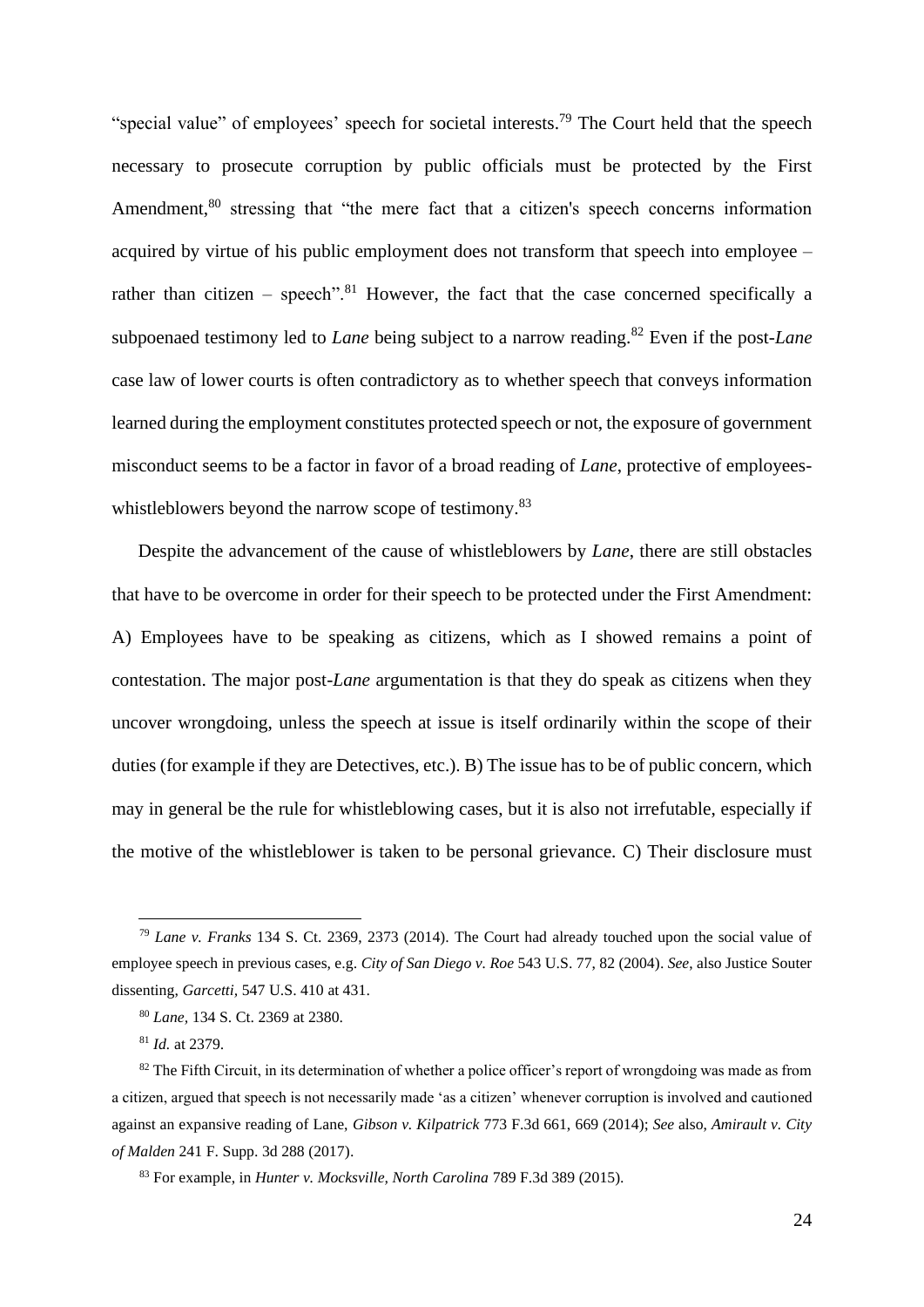satisfy the Pickering balance, meaning whether the interest of the employee to comment upon the topic outweighs the interest of the state in guaranteeing the efficiency of its services. The Supreme Court has noted that "the interest at stake is as much the public's interest in receiving informed opinion as it is the employee's own right to disseminate it".<sup>84</sup>

The balancing test formed by *Pickering*, *Garcetti*, *Lane*, and other decisions, applies in case of civil sanctions. So far, it has not applied to national security employees. Deciding on the case *Snepp v. United States* (1980), concerning the publication – without prior approval – by an agent of a book critical to CIA's activities, which nevertheless did not contain classified information, the Supreme Court held that freedom of speech could not invalidate the nondisclosure agreement, which required prior governmental approval for publication.<sup>85</sup> The *Snepp* case may not be a *lato sensu* whistleblowing case, where wrongdoing or misconduct is brought to the public, but it showcased the limits of the First Amendment as a constitutional defense against national security. The Court accepted that "the CIA could have acted to protect substantial government interests by imposing reasonable restrictions on employee activities that in other contexts might be protected by the First Amendment".<sup>86</sup> Even if it can be conceded that the Court probed the reasonableness of the restriction, it did not examine the potentially opposing interests, as it would if it followed *Pickering*. <sup>87</sup> *Snepp* has been heavily criticized.<sup>88</sup>

As far as criminal sanctions are concerned, the U.S. government has either dismissed or obtained guilty pleas in most of its prosecutions of unauthorized disclosures. The single

<sup>84</sup> *City of San Diego,* 543 U.S. 77 at 82.

<sup>85</sup> *Snepp,* 444 U.S. 507 at 510

<sup>86</sup> *Id.*

<sup>87</sup> James A. Goldston, *A Nation Less Secure: Diminished Public Access to Information*, 21 HARVARD CIVIL RIGHTS-CIVIL LIBERTIES LAW REVIEW 409, 442 (1986). *See*, also the Court's examination in *McGehee v. Casey* 718 F.2d 1137, 1142-1143 (1983).

<sup>88</sup> Goldston, *supra* 87, at 441-442; Thomas I. Emerson, *National Security and Civil Liberties*, 9 YALE JOURNAL OF INTERNATIONAL LAW 78, 100 (1982); RONALD DWORKIN, A MATTER OF PRINCIPLE (1985) 393.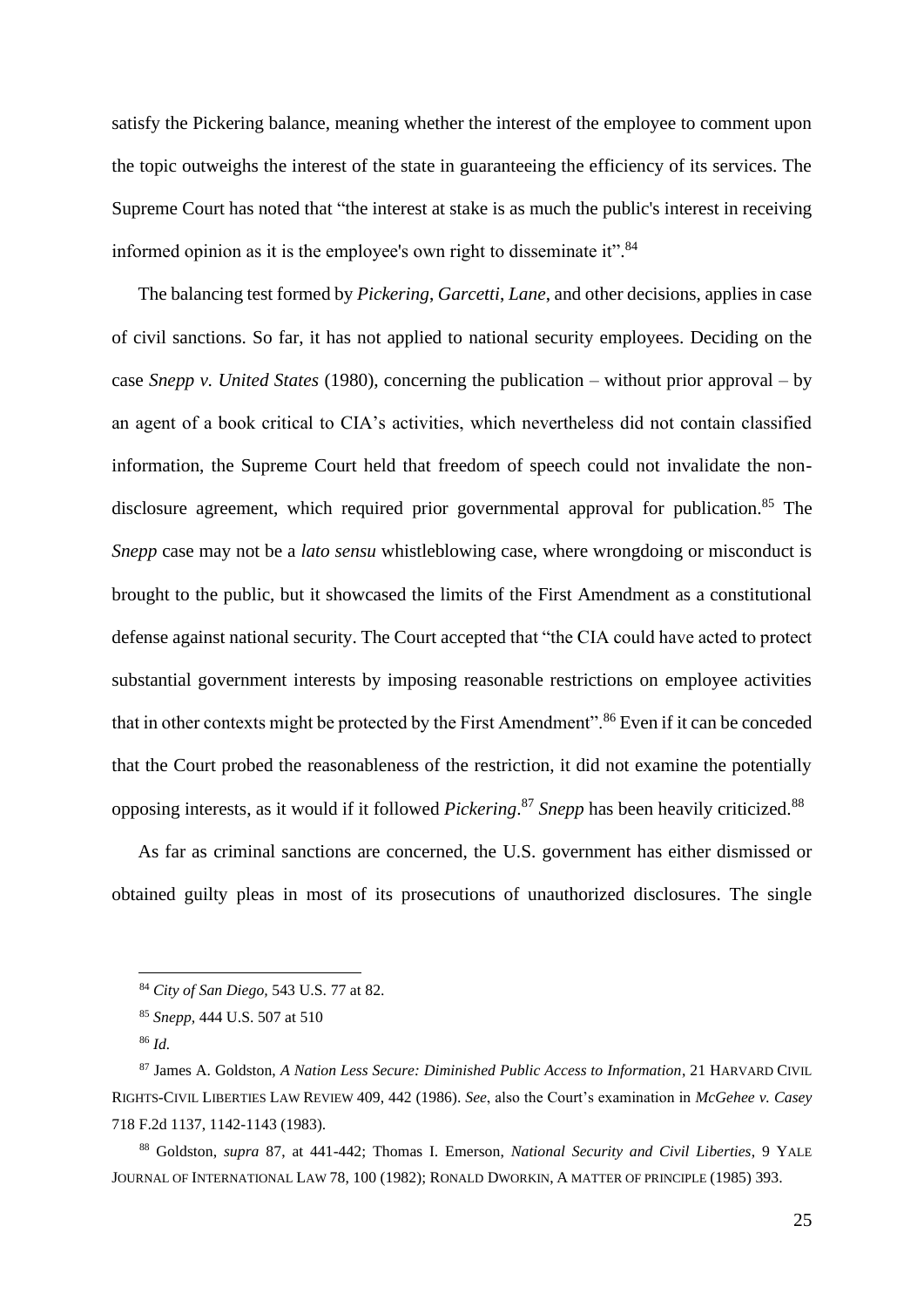appellate case on the constitutional protections from prosecution owed to *lato sensu* whistleblowers or leakers is *United States v. Morison* (1988), where Morison's actions of sending top secret intelligence photos to a magazine were characterized as pure theft, not falling within the scope of the First Amendment.<sup>89</sup> According to the Court, the First Amendment cannot be considered as 'asylum' simply because information is transmitted to the press. $90$ Nevertheless, it is worth mentioning that the two concurring opinions in Morison did not rule out First Amendment implications, even if they did not explore the topic in depth.<sup>91</sup>

Lower courts have also refused to enter into *Pickering* balancing or any other consideration of First Amendment implications in cases of *lato sensu* whistleblowing or leaking. The U.S. Court of Appeals for the D.C. Circuit, deciding on *Boehner v. McDermott* (2007), stated that "those who accept positions of trust involving a duty not to disclose information they lawfully acquire while performing their responsibilities have no First Amendment right to disclose that information".<sup>92</sup> This statement was repeated in *United States v. Kim*. <sup>93</sup> Kitrosser insightfully points out that this precedent, which traces its roots in *Snepp*, focuses excessively on the 'voluntary' aspect of the assumption of duty to preclude the invocation of freedom of speech. However, public employees do not renounce their citizenship or relinquish their constitutional rights by taking up public employment.<sup>94</sup>

It becomes apparent that national security matters render the invocation of freedom of speech even more difficult than in other sectors of public employment. This development may

<sup>89</sup> *United States v. Morison* 844 F.2d 1057, 1077 (1988), "To use the first amendment for such a purpose [handing confidential information to the press] would be to convert the first amendment into a warrant for thievery".

<sup>90</sup> *Id.* at 1068.

<sup>91</sup> *Id.* at 1081, 1085.

<sup>92</sup> *Boehner v. McDermott* 484 F.3d 573, 579 (2007).

<sup>93</sup> *United States v. Kim* 808 F. Supp. 2d 44, 56-57 (2011).

<sup>94</sup> Kitrosser, *supra* 29, at 1236-1237. *See, Lane,* 134 S. Ct. 2369 at 2377.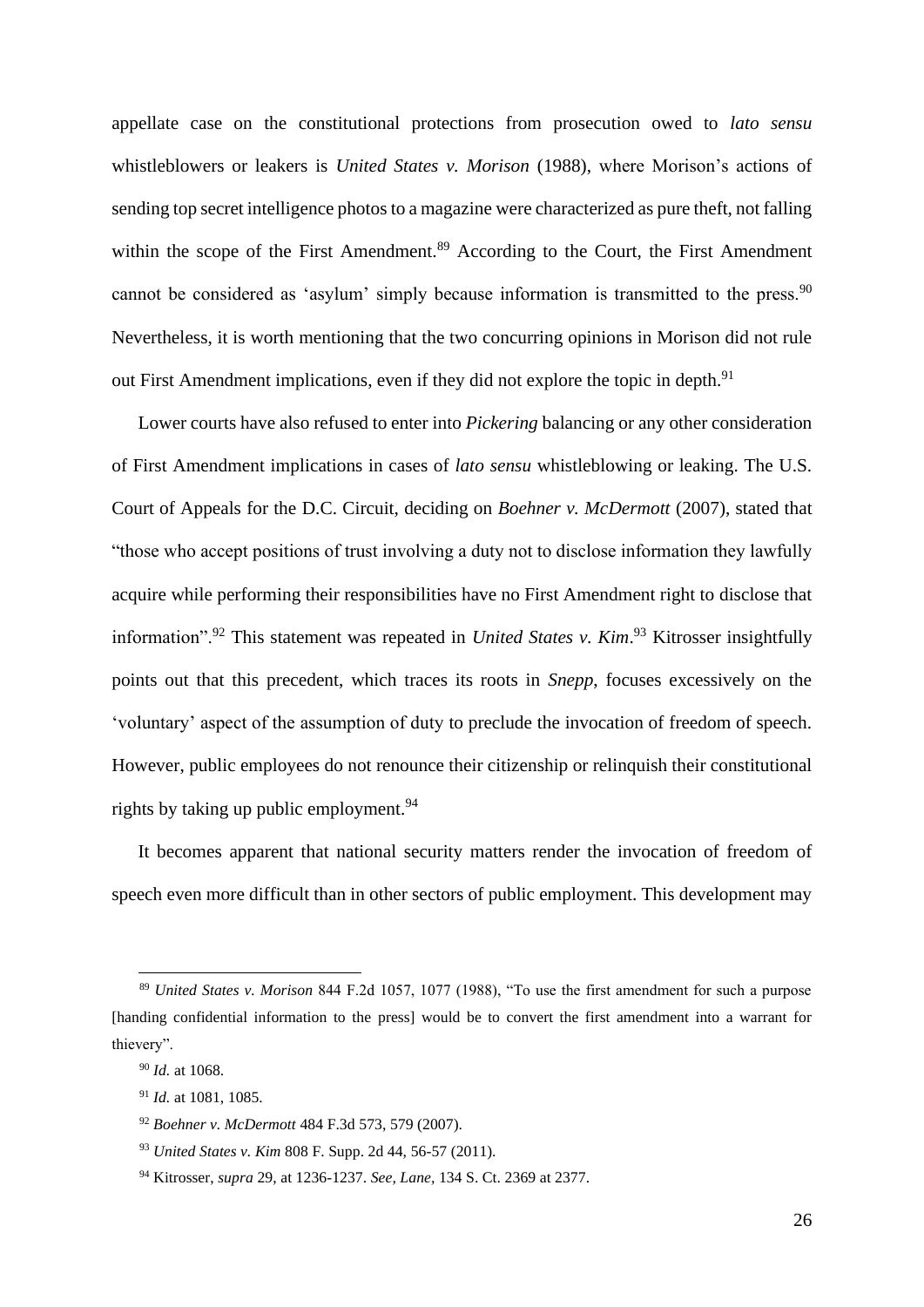be attributed to freedom of speech being confined in a subjectivist reading that foregoes the social value of the information disclosed by the whistleblowers. Before going into my normative framework, it suffices here to say that balancing national security interests with freedom of speech is predicated upon the legitimate character of these interests, which cannot be taken for granted when the disclosures relate to government wrongdoing and misconduct. The subjectivist paradigm focusing on the individual and his or her interest 'to comment upon matters of public concern' risks overlooking the instances where balancing itself is problematic.

#### <span id="page-26-0"></span>*The ECtHR*

In *Guja v. Moldova* (2008), the ECtHR, the case law of which has quasi-constitutional influence for the application of fundamental rights in the Contracting States, elaborated specific proportionality criteria for employees' freedom of speech. This case involved the dismissal of a public employee from the Prosecutor's Office for the disclosure to the press of two letters that allegedly revealed political interference in pending criminal proceedings related to the parliamentary elections. The application was dismissed on the basis that these letters were internal secret documents, to which the applicant gained access only by virtue of his employment, effectively 'stealing' them, according to the Government.<sup>95</sup> Contrary to this narrative, the applicant claimed the status of a whistleblower acting in good faith and exposing corruption and the lack of independence of the Prosecutor's office.<sup>96</sup>

The Court first stated that the applicant's dismissal amounted to an "interference by public authority" with the right to freedom of expression, as provided under Article 10 of the Convention, since it has been established by the Court that Article 10 applies to the workplace

<sup>95</sup> *Guja v. Moldova* App no 14277/04, 65 (2008).

<sup>96</sup> *Id.* at 60, 61.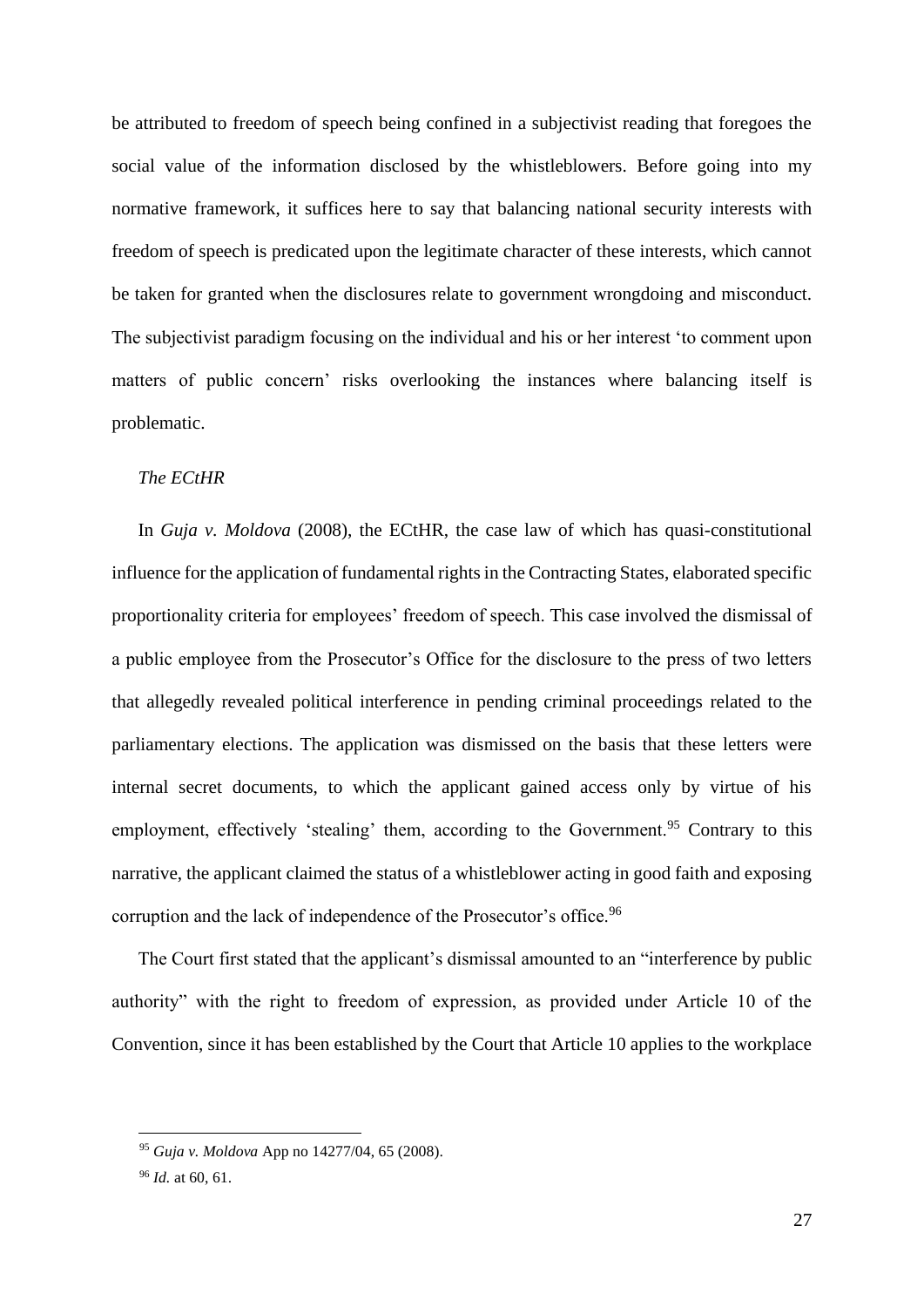and to public employees in particular.<sup>97</sup> The Court then followed the tripartite scrutiny of whether the interference was legitimate or whether it violated the Convention by examining a) whether it was prescribed by law, b) whether it pursued a legitimate aim, and c) whether the interference was necessary in a democratic society. The Court was convinced that the interference was prescribed by law and that it pursued a legitimate aim, i.e. the prevention of disclosure of information received in confidence.<sup>98</sup>

As far as it concerns the condition of the interference being "necessary in a democratic society", the Court referred first to its established case law.<sup>99</sup> It clarified that 'necessary' implies a 'pressing social need', for which the Contracting States enjoy a margin of appreciation but only under European supervision. This supervision consists in not only ascertaining whether the discretion of the state was reasonably exercised, but whether the interference was indeed proportionate and sufficiently justified by national authorities. Civil servants may invoke Article 10, but they are still bound by a duty of loyalty and discretion. How to balance the occasionally conflicting interests of the duty of loyalty and freedom of expression? The Court articulated a list of criteria that should determine whether public disclosures should be protected under freedom of speech: $100$ 

*Reporting to the appropriate channels*. The Court prioritizes disclosures to the hierarchical authority or the competent authority, when such a body exists. Disclosures to the press should be the last resort.

*Public interest*. There is little scope for restrictions on debate on questions of public interest. According to the Court, "in a democratic system, the acts or omissions of government must be

<sup>97</sup> *Id.* at 52, 55, citing *Vogt v. Germany* 21 EHRR 205 (1996).

<sup>98</sup> *Guja,* 14277/04 at 58, 59.

<sup>99</sup> *Id.* at 69; *Jersild v. Denmark* App no 15890/89, 31 (1994); *Hertel v. Switzerland* 59/1997/843/1049, 46 (1998); *Steel & Morris v. United Kingdom* App no 68416/01, 87 (2005).

<sup>100</sup> *Guja,* 14277/04 at 73-78.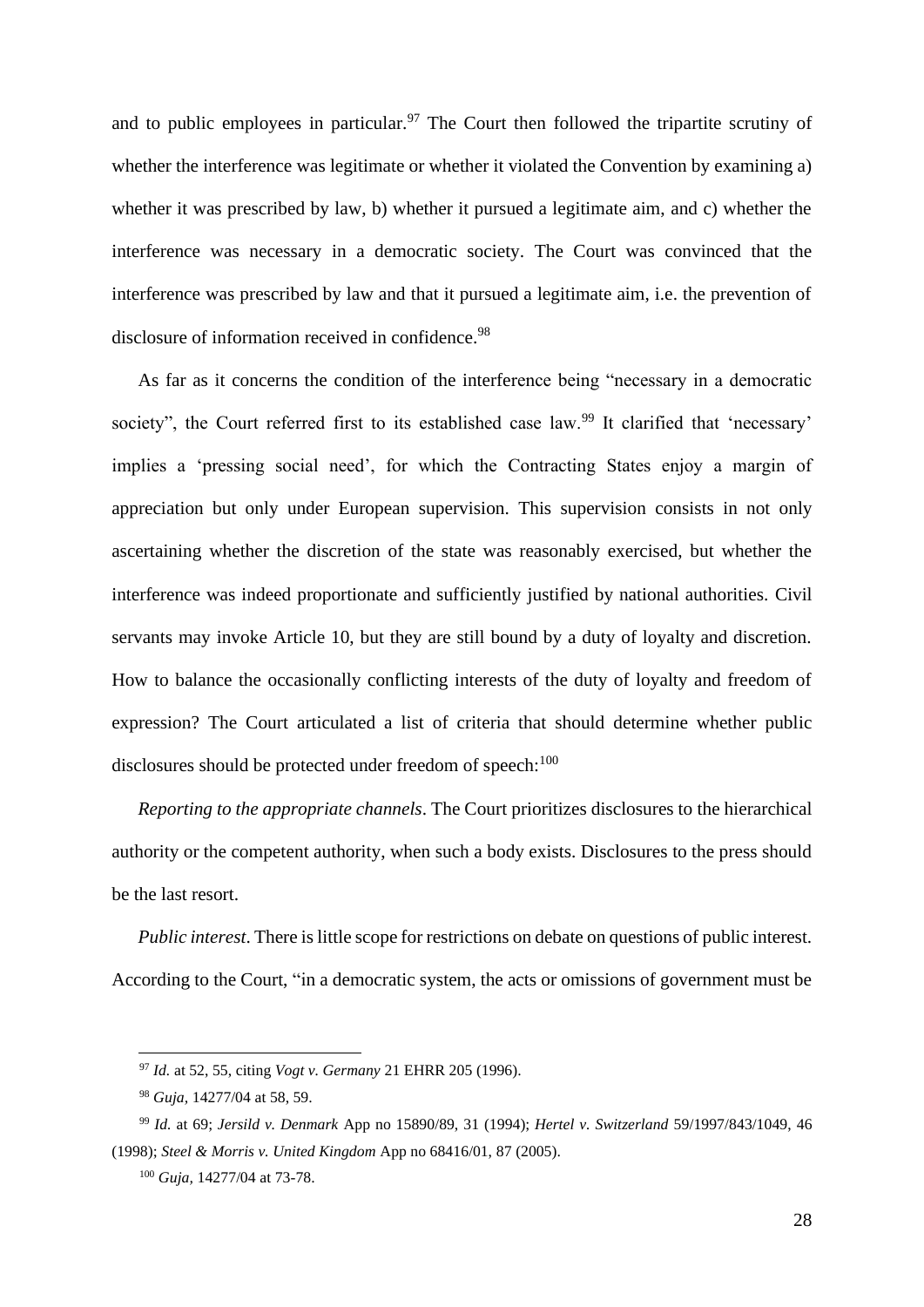subject to the close scrutiny not only of the legislative and judicial authorities but also of the media and public opinion. The interest which the public may have in particular information can sometimes be so strong as to override even a legally imposed duty of confidence".<sup>101</sup>

*Authenticity of the disclosed information*. Freedom of expression carries duties and responsibilities and any person willing to make a public disclosure should review the information as carefully as possible. The lack of elaboration of this criterion makes it difficult to determine whether it constitutes a 'reasonable belief test' or whether it requires the information to be actually true. The case *Bucur v. Romania* (2013) seems to advocate in favor of the former, rather than the latter, meaning. $102$ 

*Balancing the damage*. The Court must weigh the damage suffered by the public authority as a result of the disclosure and determine whether this damage outweighs the public interest in having the information revealed. This represents a *stricto sensu* test of proportionality.

*Good faith*. The Court correlates the protection of a public employee engaging in public disclosures of government malfeasance or wrongdoing with his or her motivations. Had the individual been motivated by personal interests or private antagonisms, then a strong level of protection is not justified. Instead, the individual must be motivated by the public interest in the disclosure. The individual must have acted in good faith (good faith test) and in the belief that the information was true (reasonable belief test).

*Proportionality of the penalty*. In case sanctions are imposed, they must be proportional to the offence committed.

In this particular case, the Court determined that these criteria were met, including the *stricto sensu* proportionality test that "the public interest in having information about undue pressure and wrongdoing within the Prosecutor's Office revealed is so important in a

<sup>101</sup> *Id.* at 74.

<sup>102</sup> *Bucur and Toma v. Romania* App no 40238/02, 107 (2013).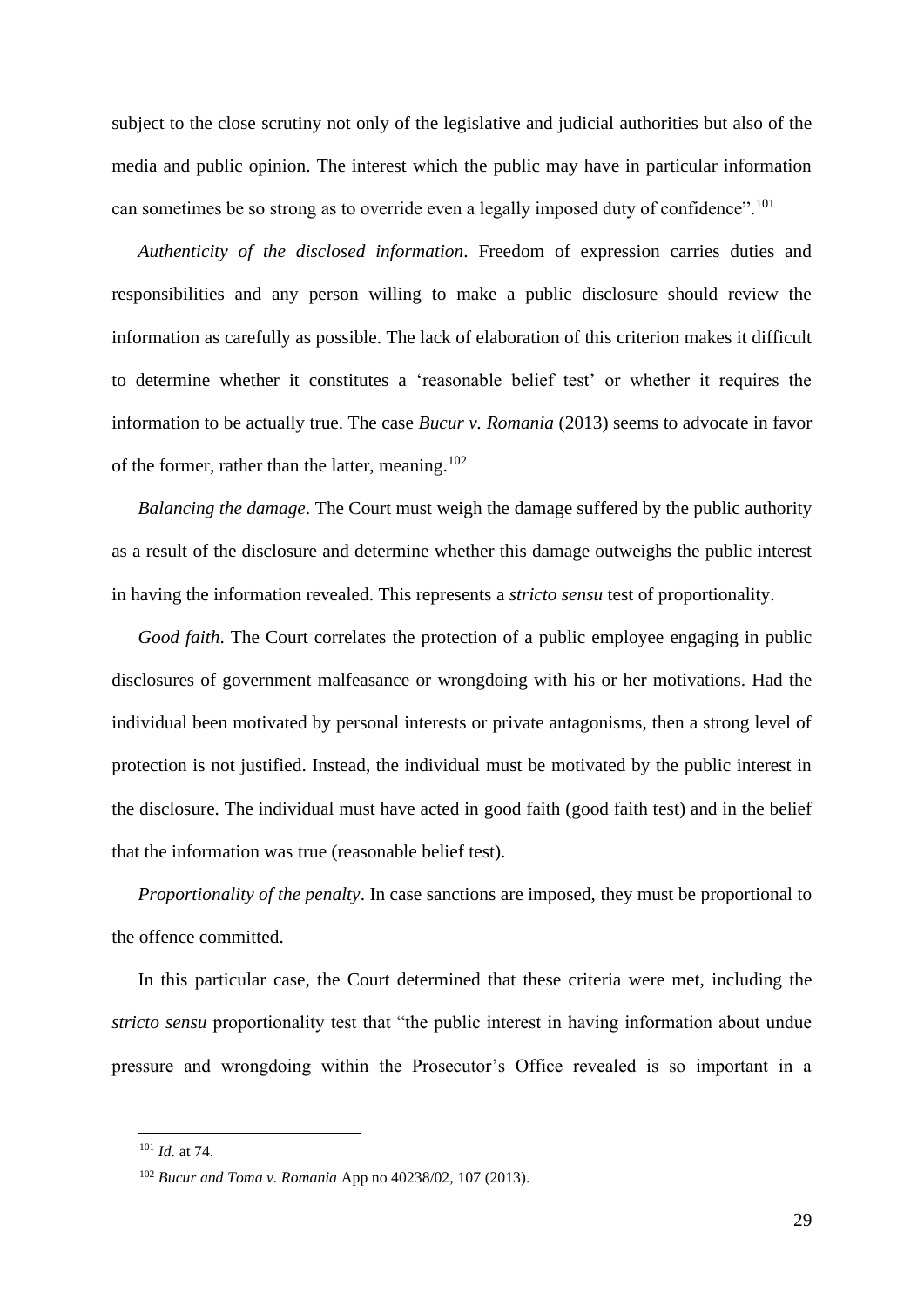democratic society that it outweighed the interest in maintaining public confidence in the Prosecutor General's Office".<sup>103</sup>

However, it is questionable whether the balancing criteria adopted by the Court represent an ideal resolution of the conflict. More specifically, the subjectivist reading of the conflict leads the Court to take into consideration factors of doubtful relevance from the perspective of the legitimate interests truly at stake. In fact, it seems that the Court itself has progressively advanced a more objective-institutional understanding of the conflict of public disclosures of wrongdoing. This has happened by accentuating the importance of the criterion of public interest and by undermining the most clearly subjective criterion, good faith. In several of its decisions on questions of whistleblowing, the Court has advanced a functionalist reading of freedom of expression, balancing the importance of the information for public debate. This highlights the preoccupation of the Court to protect the facets of Article 10 that function as safeguards for democratic deliberation.

The importance the Court attributes to the information being of public interest bridges the case law on whistleblowing with the case law on right to information. The Court establishes a functional reading of the Article 10 in these cases, underlining that what is really being examined is the extent to which the information is important for a deliberating public.<sup>104</sup> The

In *Magyar Helsinki Bizottság v. Hungary* App no 18030/11, [2016] (ECtHR), the Court clarified that the need for disclosure exists where "disclosure provides transparency on the manner of conduct of public affairs and on

<sup>103</sup> *Guja,* 14277/04 at 91. It is important to note that the Court has referred to these criteria also in cases involving private employees. In particular, in the case *Heinisch v. Germany* (2011).

<sup>104</sup> *Társaság A Szabadságjogokért (Hungarian Civil Liberties Union) v. Hungary* 53 EHRR 3, [2009] (ECtHR). The Court highlighted that it "has recently advanced towards a broader interpretation of the notion of 'freedom to receive information' and thereby towards the recognition of a right of access to information" [35]. Regarding the identity of the applicant, the Court is satisfied that the purpose of the applicant's activities was to inform public debate. The functional reading of the right to information, meaning its connection with and protection depending on its effect on public deliberation, underlines that what is essentially protected is the essential value of public debate to the democratic processes.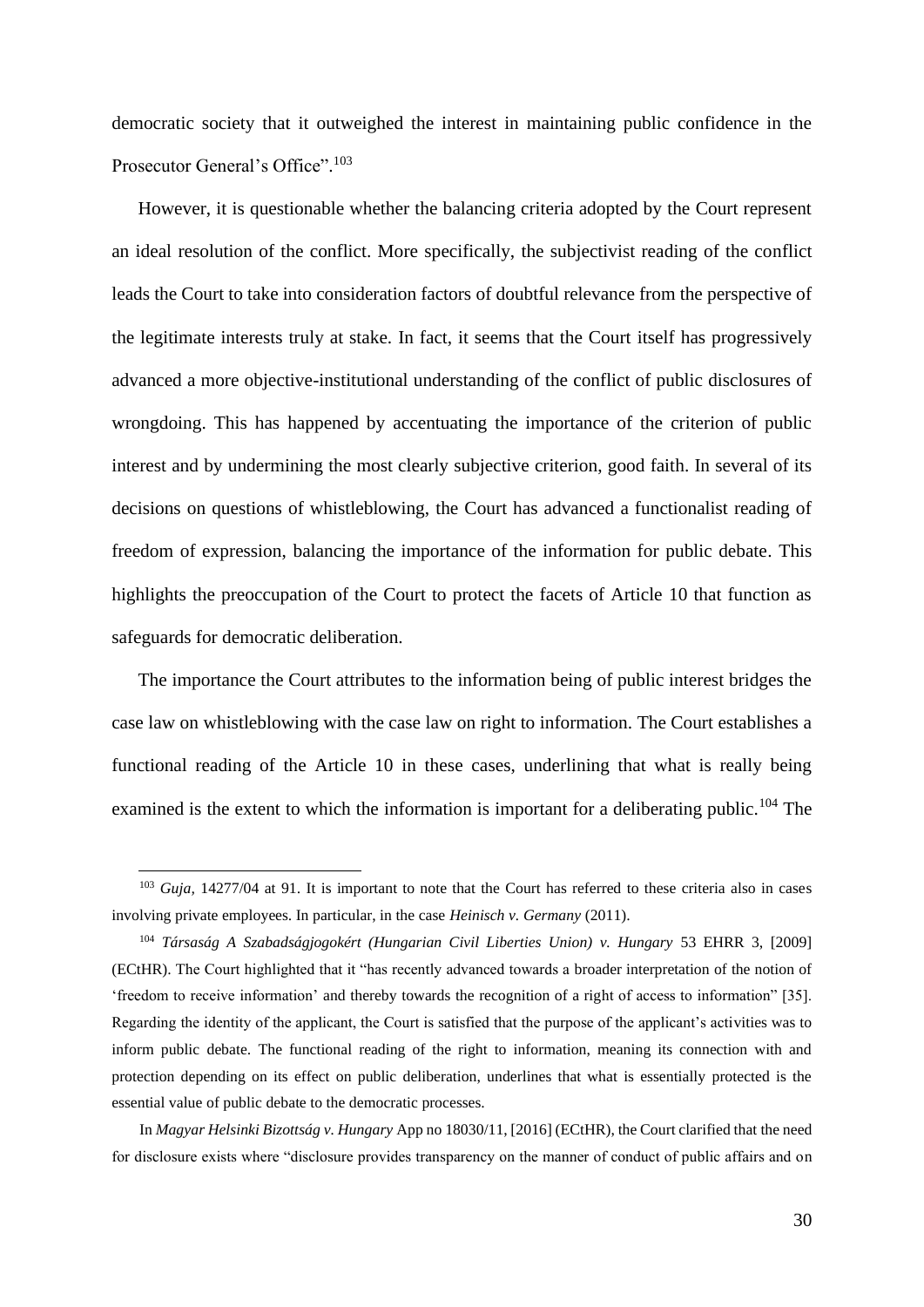case *Bucur v. Romania* (2013) addressed the question of national security whistleblowers. This time, the applicant, an employee of the Romanian Intelligence Service, brought concerns regarding illegal surveillance practices to the public, resulting in him facing criminal sanctions for theft and transmission of state secrets. The Court repeated the criteria set in *Guja* and applied them to the specific case. In the process of making its evaluation, the Court confirmed that the information brought forward by the applicant referred to "very important questions relevant to political debate in a democratic society, of which the public opinion has a legitimate interest in being informed".<sup>105</sup> After accepting that the requirement of authenticity was met by the reasonable belief of the whistleblower that the information was indeed true,  $106$  the Court underscored that national courts failed to verify whether the classification of the information as 'top secret' was justified and whether the interest in maintaining the confidentiality of the information trumped the public interest in being informed about the alleged illegal surveillance practices.<sup>107</sup> In its *stricto sensu* balancing, the Court came to the important conclusion that "the public interest in the disclosure of reports of illegal activities within the [secret service] is so important in a democratic society that it outweighs the desirability to maintain public

matters of interest for society as a whole and thereby allows participation in public governance by the public at large" [161]. Even though the Court refers only to the role of the press and social 'watchdogs' in "imparting information on matters of public concern", it is because of their function in a democracy that their actions receive protection. This functional reading of the right to information and its connection with public interest can potentially be used to encompass the disclosures of whistleblowers on topics of public interest.

See, also the cases *Kenedi v. Hungary* App no 31475/05, [2009] (ECtHR*), Österreichische vereinigung zur erhaltung, stärkung und schaffung eines wirtschaftlich gesunden land- und forstwirtschaftlichen grundbesitzes v. Austria* App no 39534/07, [2013] (ECtHR), *Youth Initiative for Human Rights v. Serbia* App no 48135/06, [2016] (ECtHR)

<sup>105</sup> *Bucur,* App no 40238/02 at 103.

<sup>&</sup>lt;sup>106</sup> *Id.* at 107 making explicit reference to CE Parliamentary Assembly, 'Resolution 1729 (2010): Protection of "whistle-blowers"' (2010).

<sup>107</sup> *Bucur,* App no 40238/02 at 111.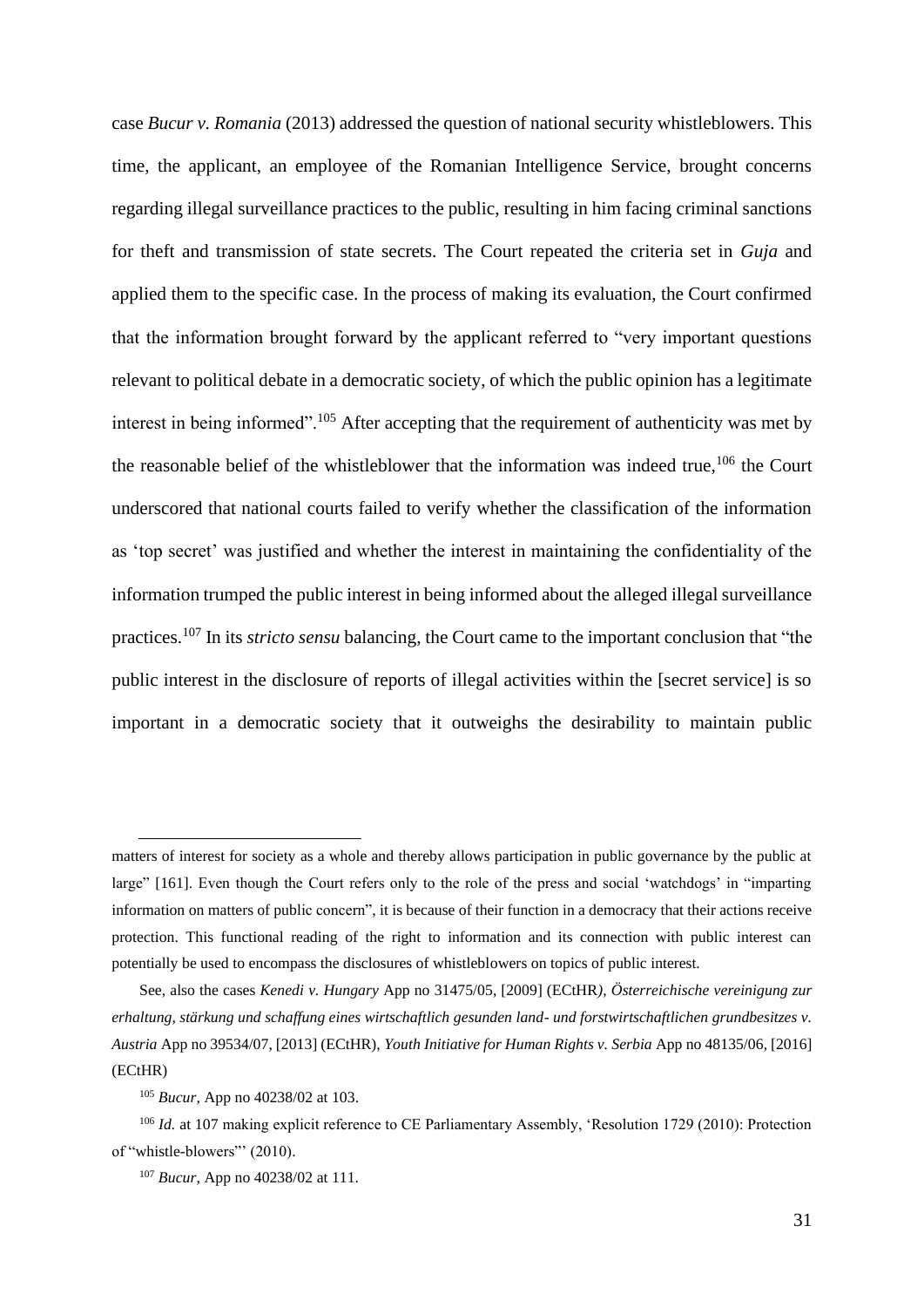confidence in this institution (...). A free discussion of public issues is essential in a democratic state and it is important not to discourage citizens to decide on such issues".<sup>108</sup>

As far as it concerns good faith, even though it figures on a number of international instruments involving the protection of whistleblowing, such the Recommendation CM/Rec(2014)7 of April 2014 of the Committee of Ministers, it seems hardly relevant in this particular context. It suffices to wonder, what if the whistleblower is indeed motivated by antagonistic concerns or personal interest but nevertheless discloses serious government wrongdoing and lack of accountability? Why should he or she be deprived of protection in such a case, where the importance of the disclosure for the public interest is acknowledged? Interestingly, the criterion of good faith has been inconsistently and loosely interpreted in the case law of the ECtHR.<sup>109</sup> In *Guja v. Moldova*, bad faith is inferred to be the motivation "by a personal grievance or a personal antagonism or the expectation of personal advantage, including pecuniary gain".<sup>110</sup> Yet, in the case *Soares v. Portugal* (2016), a different approach was adopted. The Court, balancing this time freedom of expression in the workplace and the protection of reputation, distinguished between statements of fact and value judgements and placed the allegations of the applicant about the supposed engagement of a Commander of the Portuguese National Guard in corruption in the category of factual claims.<sup>111</sup> The allegation of misuse of public money being a very serious category, the Court underlined the need for a factual basis, which the applicant did not provide, basing his accusations entirely on rumours.

<sup>108</sup> *Id.* at 115.

<sup>109</sup> The flexibility of taking into consideration –or not– 'good faith' as defined by *Guja* could be interpreted as a component of the 'open-ended' nature of balancing tests in the ECtHR, whereby the Court can freely decide which criteria it will resort to in any given case. *See*, STIJN SMET, CONFLICTS BETWEEN HUMAN RIGHTS AND THE ECTHR: TOWARDS A STRUCTURED BALANCING TEST 40 (Stijn Smet & Brems Eva eds. 2017).

<sup>110</sup> *Guja,* 14277/04 at 77.

<sup>111</sup> *Soares v. Portugal* App no 79972/12, 45-46 (2016).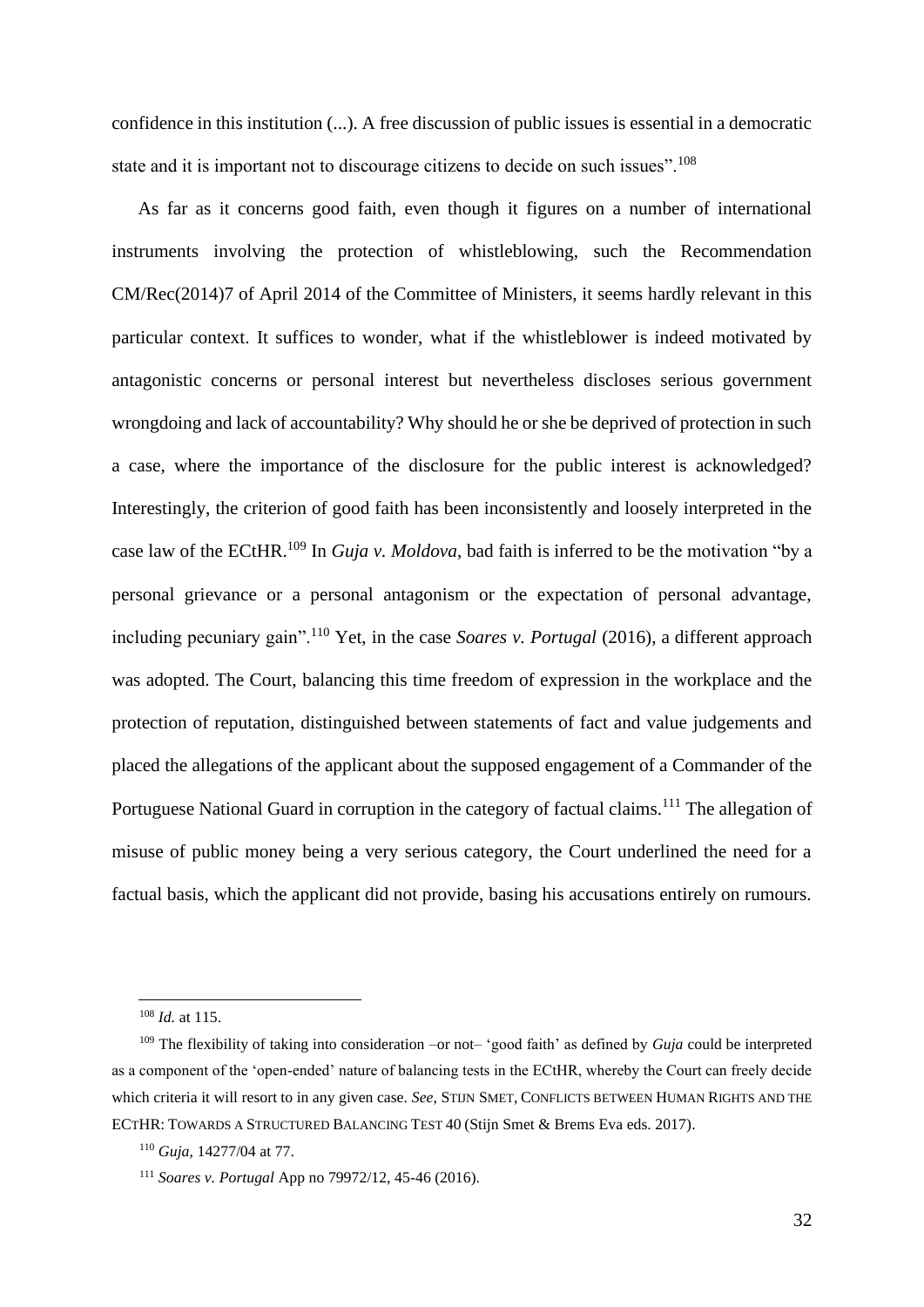Thus, the claim that he did not act in 'good faith' was justified.<sup>112</sup> Indeed, "the applicant, knowing that his allegations were based on a rumour, made no attempt to verify their authenticity before reporting them to the General Inspectorate of Internal Administration".<sup>113</sup> This interpretation of good faith approaches the 'reasonable belief' test. What is claimed by the Court for justifying the lack of good faith is not the ulterior personal interest or antagonistic motivation, but the fact that the applicant did not attempt to verify the authenticity of the information, failing thus the reasonable belief test.

The unsuitability of the 'good faith' criterion is even more striking in *Aurelian Oprea v. Romania* (2016). This time the applicant, himself an associate professor who had been denied multiple times full professorship, exposed corruption at university level by informing the press. The Court found that "the applicant's statements concerned important issues in a democratic society, about which the public had a legitimate interest in being informed".<sup>114</sup> This is a key phrase, indicating that in the final analysis the protected interest is public deliberation and the right to know of the citizenry. Therefore, the good faith of the individual immediately becomes less significant. The Court opted to place it in the background, minimizing the requirements of good faith to a sheer minimum: "[E]ven assuming that the applicant's frustration as a result of not being promoted to a position of professor might have been an additional motive for his actions, the Court has no reason to doubt that the applicant acted in good faith and in the belief that it was in the public interest to disclose the alleged shortcomings in his University to the public".<sup>115</sup> The Court continues to evaluate good faith as one of its criteria but seems unwilling

<sup>112</sup> *Id.* at 46.

<sup>113</sup> *Id.* at 47.

<sup>114</sup> *Aurelian Oprea v. Romania* App no 12138/08, 65 (2016).

<sup>115</sup> *Id.* at 71.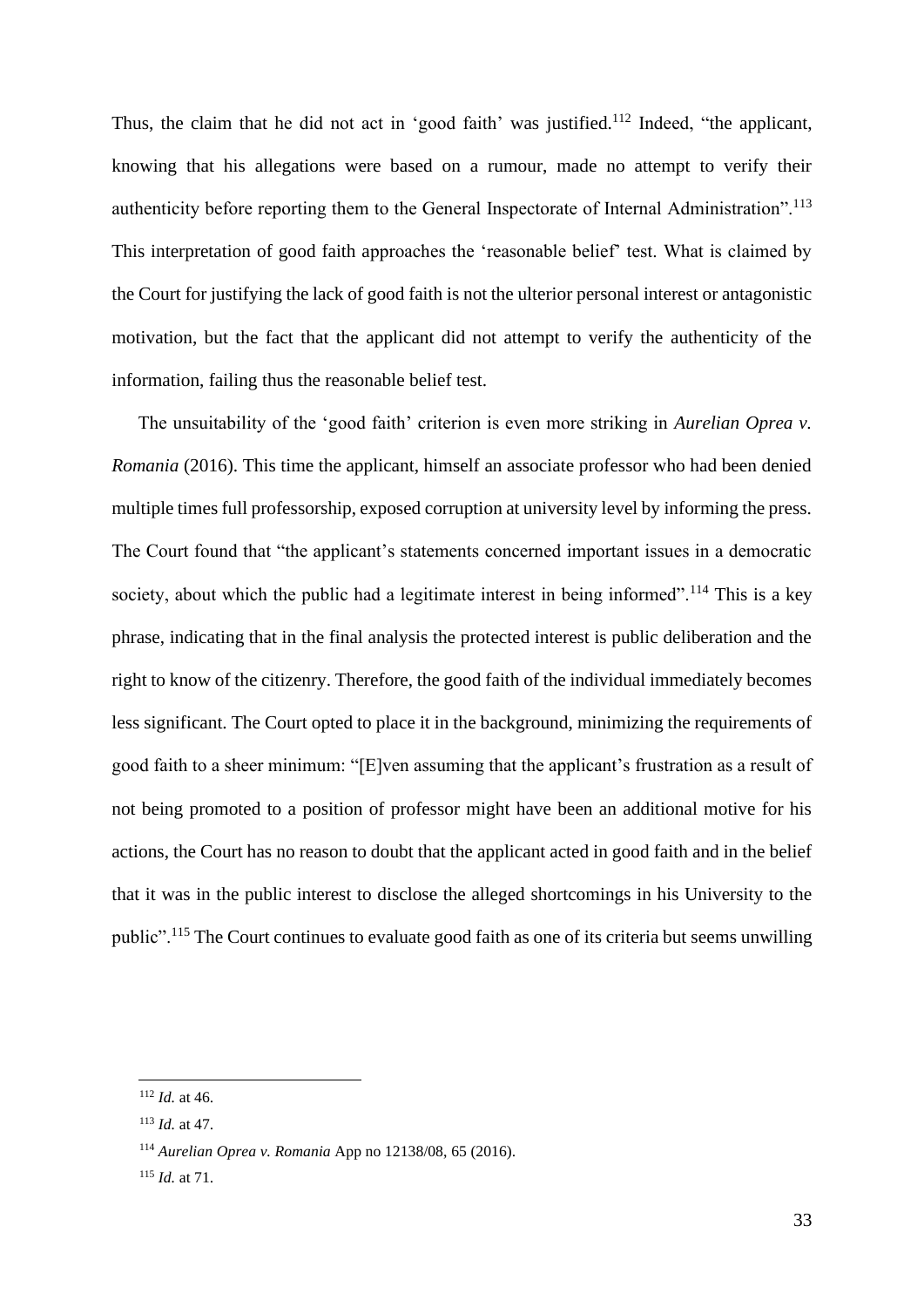to block its protective approach for this reason alone, as long as the information provided is deemed to be of public interest and important for democratic societies.<sup>116</sup>

The Court has in general adopted a very protective perspective on freedom of information on matters of general interest, important for the public debate.<sup>117</sup> Its emblematic statement that "in a democratic state governed by the rule of law the use of improper methods by public authority is precisely the kind of issue about which the public has the right to be informed"<sup>118</sup> indicates the high value of the right to know against undue secrecy. This recognition of the social value of public disclosures makes the ECtHR case law more protective of *lato sensu* whistleblowers than the U.S. case law. This, nevertheless, means that the original balancing exercise as defined by *Guja v. Moldova* is ill-suited to address situations where the disclosure under question constitutes well-founded allegations of government wrongdoing. In that case, not only good faith, but in fact even the *stricto sensu* balancing test becomes problematic. Because, if the disclosures of the whistleblower reveal illegalities and illegitimate secrecy, it becomes questionable whether the potential harm to the reputation of the institution should be

<sup>116</sup> *See*, also *Rubins v. Latvia* App no 79040/12 (2015), where the Court decided in favor of an academic who, previously to his disclosure of corruptions within the university, had sent a letter to the Rector of the University threatening to make his allegations public, if he were to not see his demands regarding the revocation of an order merging his departments met. The reasons for this decision were the public interest in the information [85] and not finding the applicant to be of bad faith [88]. *See*, also JEREMY LEWIS & et al eds., WHISTLEBLOWING: LAW AND PRACTICE 18.35 (3rd ed. 2017), commenting on *Kharlamov v. Russia* App no 27447/07 (2015), noting that the importance of protecting expression on matters of public interest may outweigh duties of good faith in the work environment.

<sup>117</sup> *See*, also *Matúz v. Hungary* App no 73571/10 (2014); *Bargão and Domingos Correia v. Portugal* App no 53579/09 and 53582/09 (2013); *Sosinowska v. Poland* App no 10247/09 (2012); even the case *Rubins* App no 79040/12, as above. Furthermore, the Court has many on many occasions protected freedom of expression of journalists against alleged violations of privacy or supposed defamatory statements, especially when the information published reveals illegal activities of public interest. Most importantly, *see Axel Springer AG v. Germany* (no. 1) App no 39954/08 (2012) (ECtHR). *See,* also*,* DIRK VOORHOOF, FREEDOM OF EXPRESSION VERSUS PRIVACY AND THE RIGHT TO REPUTATION: HOW TO PRESERVE PUBLIC INTEREST JOURNALISM 154 (Stijn Smet & Brems Eva eds. 2017).

<sup>118</sup> *Voskuil v. The Netherlands* App no 64752/01, 70 (2007) on the protection of journalists' sources.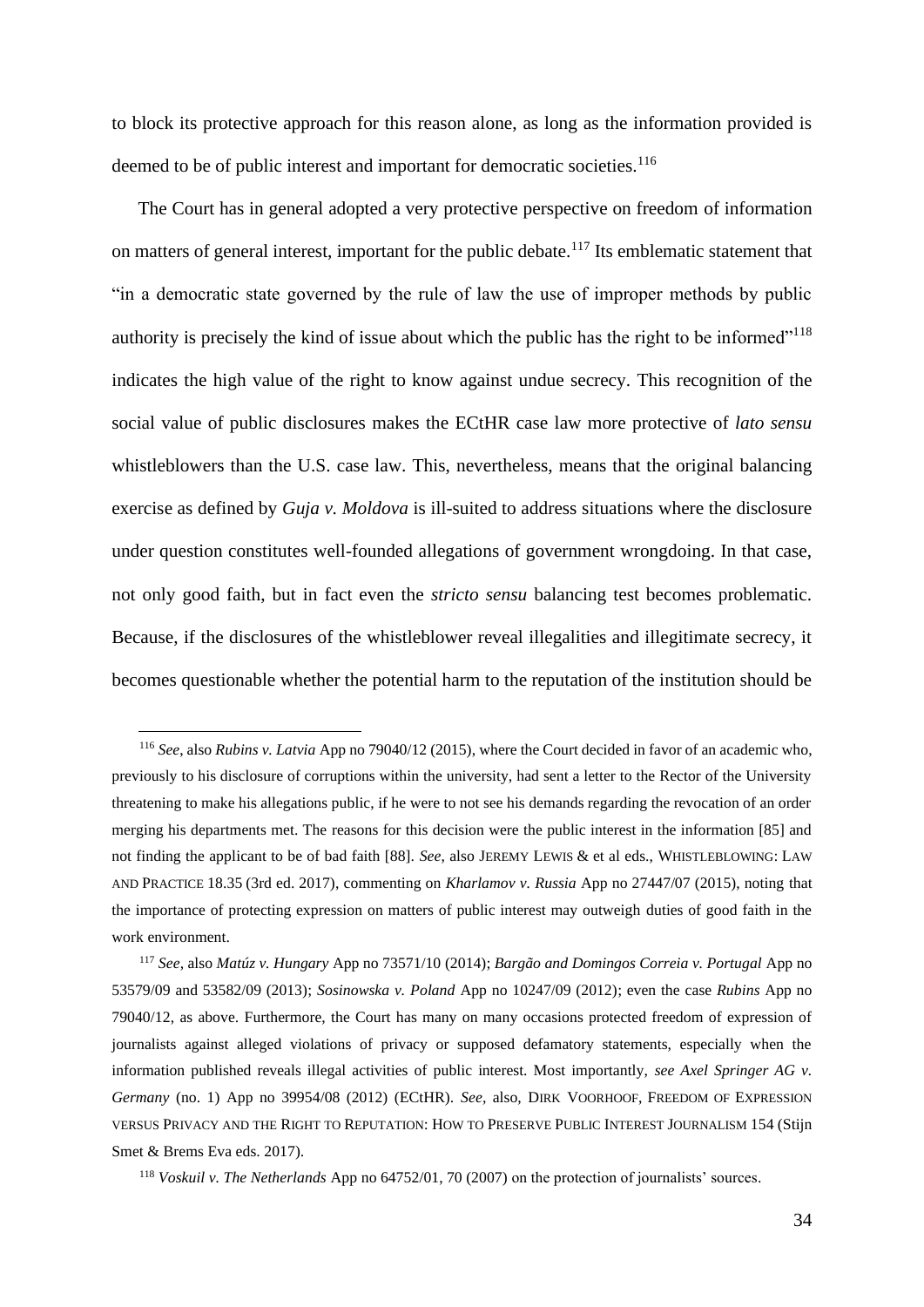taken into consideration. The reputation of the institution is valuable to the extent that it fulfils a certain legitimate function in a democratic society. Admitting some form of legitimate interest that should counter-balance the public interest in the disclosure, such as for example the potential harm to national security, implies a blank check to the executive to even break the law, insofar as it purports to protect national security. It implies that illegitimate secrecy may at times be condoned, an assumption that is in irreconcilable tension with fundamental principles of liberal democracy. In the next Section I will propose a set of distinctions as to when a balancing test is indeed necessary and based on which criteria.

## <span id="page-34-0"></span>**IV. Restructuring the balancing test**

For the purposes of outlining my normative suggestion regarding the balance between freedom of speech and national security interests, I would like to briefly capture some of its premises: A) It is a principle arising from both European and American constitutional traditions and institutions that the limitations to the right of the people to know about government's activities must be strictly defined by law (e.g. classification law), necessary to achieve their purpose of protecting national security, and proportional to the detriment inflicted on open, public deliberation. In liberal democracies, state secrecy must be the exception, not the rule.<sup>119</sup>

<sup>119</sup> In the U.S., the 1970s were a time of a cultural shift in favour of government openness, which was institutionalized in the passage of the Freedom of Information Act (FOIA) amendments and the Foreign Intelligence Surveillance Act (FISA). Although these acts did not establish a general right to know which could always be invoked, they highlighted that the normative orientation of the U.S. constitutional framework is towards government openness, a restrained executive, and an informed and deliberating public. According to Pozen, "FISA and FOIA are the closest thing we have to a constitutional amendment on state secrecy", David Pozen, *Deep Secrecy*, 62 STANFORD LAW REVIEW 257 (2010). The courts have exhibited a reliance on the capacity of political processes to force government disclosure and have generally proven unwelcoming to the recognition of the constitutionality of a right to know, see Antonin Scalia, *The Freedom of Information Act Has No Clothes*, 6 REGULATION 14 (1982) However, the First Amendment, its interpretation in *Richmond Newspapers, Inc. v.*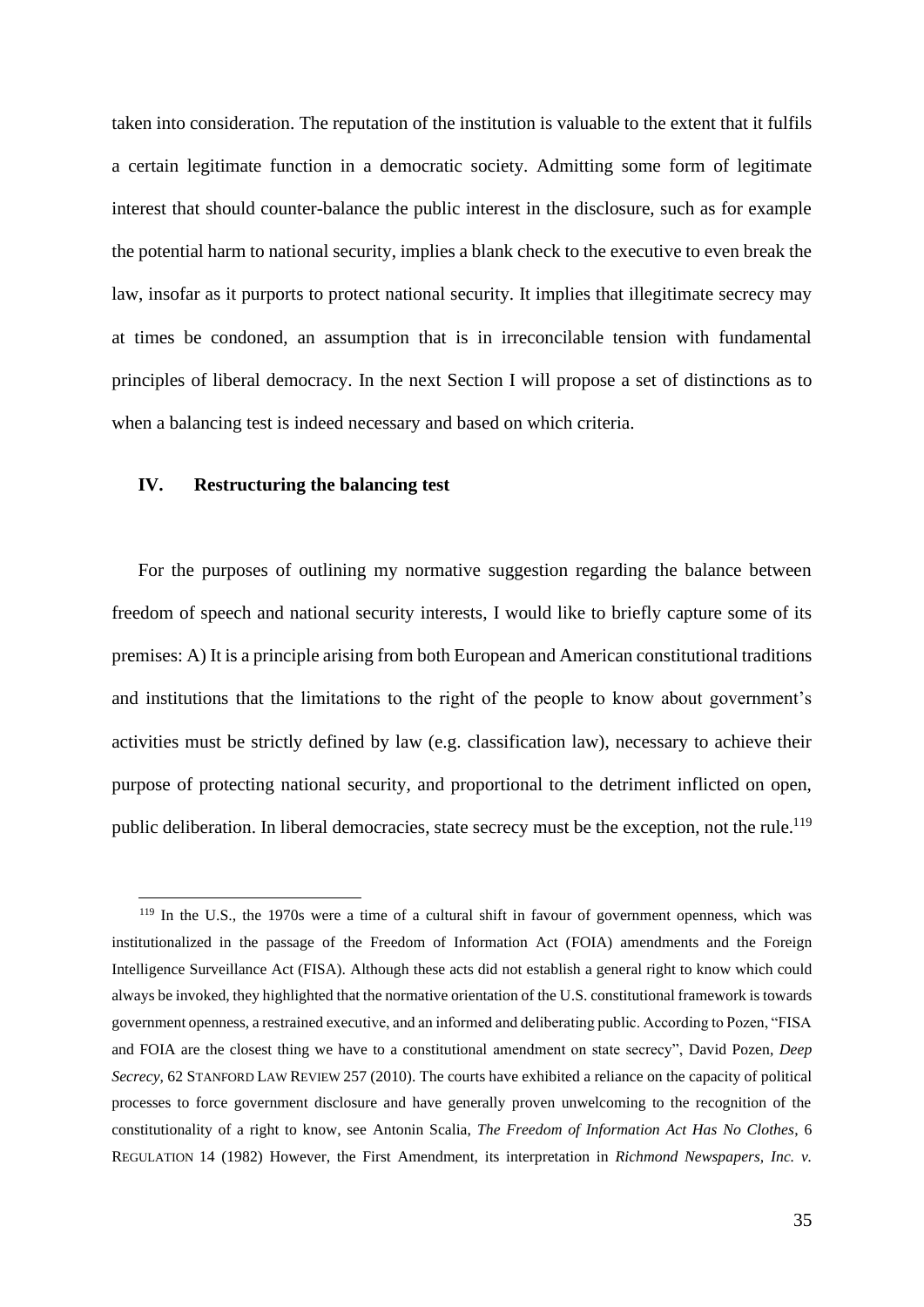B) Legitimate secrecy is 'shallow secrecy', meaning that the citizenry must be aware of the existence of a secret, even if the precise information is not known to them. Secrecy – through for example classification – cannot and should not function as a cover-up for illegality, wrongdoing, and government misconduct. C) Undue secrecy should be first addressed in a preemptive way through the regulation of over-classification and then through the establishment of an efficient inter-agency and inter-branch system of reporting of wrongdoing. Constitutional protection, through freedom of speech, against prosecution and potentially against civil and administrative sanctions imposed on *lato sensu* whistleblowers constitutes the ultimate safety valve for maintaining the democratic character of secrecy. D) *Lato sensu* whistleblowing, meaning public disclosures about government wrongdoing, does not entail so much a conflict over subjective liberties (e.g., the freedom of speech of the whistleblower), but an institutional conflict over the content of democratic governance and the ultimate control over security policies. It is the social value of whistleblowing that has to be protected, its function as a legal counter-institution against the expansive tendencies of the national security system.

It is in this frame that my normative proposal on the conditions of constitutional protection for whistleblowers and leakers unfolds. In the effort to find an elegant solution for the competing interests, scholars have been tempted to outline an all-encompassing balancing test. In that sense, the *Pickering* test has been suggested as appropriate for national security whistleblowers,<sup>120</sup> while a more generic test of "whether the potential harm to the national

*Virginia,* the legislation limiting state secrecy, and the broader principle of separation of powers, lead to the conclusion that government secrecy is legitimate under restrictions and that whenever these restrictions are not respected, there is a corresponding right to know of government's actions.

For the right to know in the ECtHR case law, see *supra* 103. See, also *Stoll v. Switzerland* App no 69698/01, [2007] (ECtHR) for a case where secrecy is legitimate and therefore freedom of expression is rightfully limited, without a corresponding right to know, despite considerable public interest in the disclosure.

<sup>120</sup> Goldston, *supra* 87, at 438-439.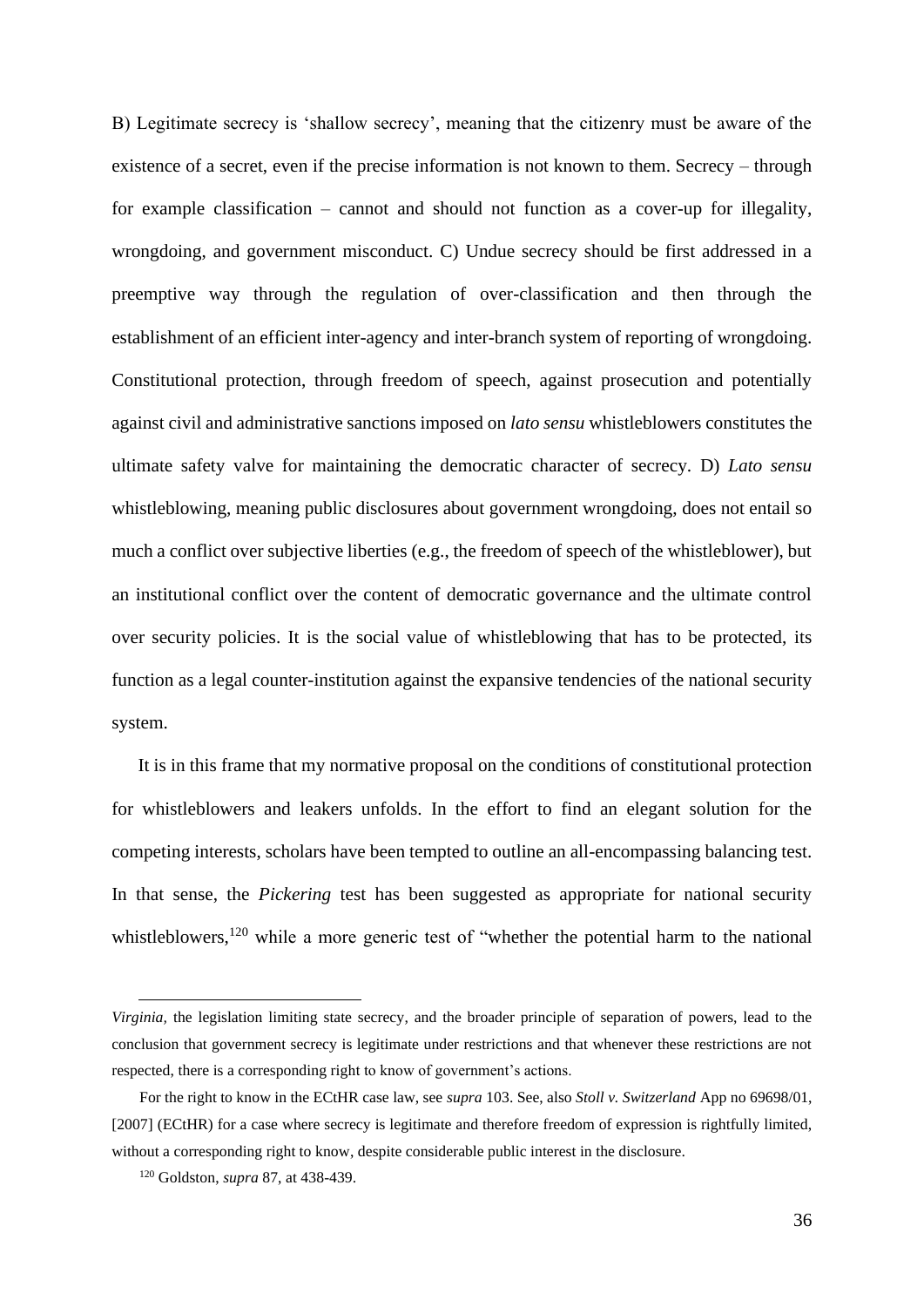security outweighs the value of the disclosure to public discourse"<sup>121</sup> has been proposed as an ideal constitutional standard, despite its admittedly difficult implementation.<sup>122</sup> I argue that the potential normative suggestions regarding the balancing of the social value of whistleblowing and national security need to take into consideration the different context and nuances of whistleblowing in practice. The distinctions of a) *lato sensu whistleblowing versus leaking* (corresponding to the distinction of illegitimate/deep and legitimate/shallow secrecy) and b) *criminal versus employment-related sanctions* will be instrumental in outlining the normative suggestion.

#### <span id="page-36-0"></span>*A. Lato sensu whistleblowing*

#### <span id="page-36-1"></span>i) Criminal sanctions

Balancing, in the case of whistleblowers exposing deep secrecy, is, for a number of reasons, not an appropriate solution when criminal sanctions are considered. First and foremost, balancing requires competing legitimate interests, which is not the case in this particular situation. The proportionality test is made up of the prongs of suitability, necessity, legitimate purpose, and *stricto sensu* proportionality. The criminal sanctions imposed on the whistleblower, following the various criminal laws, must be able to meet these requirements against the constitutional defence of freedom of speech. In fact, before even getting into the question of the *stricto sensu* proportionality test where, as it has been pointed out, it is the social value of whistleblowing that should be weighed, the absence of a legitimate purpose of the sanction renders the balancing an inappropriate solution to the conflict. Sanctions like those included in the U.S. Espionage Act, or in the UK Official Secrets Act, or in the French Penal Code serve the legitimate aim of preventing harm to national security, safeguarding state

<sup>121</sup> Geoffrey R. Stone, *Free Speech and National Security*, 84 INDIANA LAW JOURNAL 939, 961 (2009).

<sup>122</sup> Geoffrey R. Stone, *Secrecy and Self-Governance*, 56 NEW YORK LAW SCHOOL REVIEW 81, 84 (2011).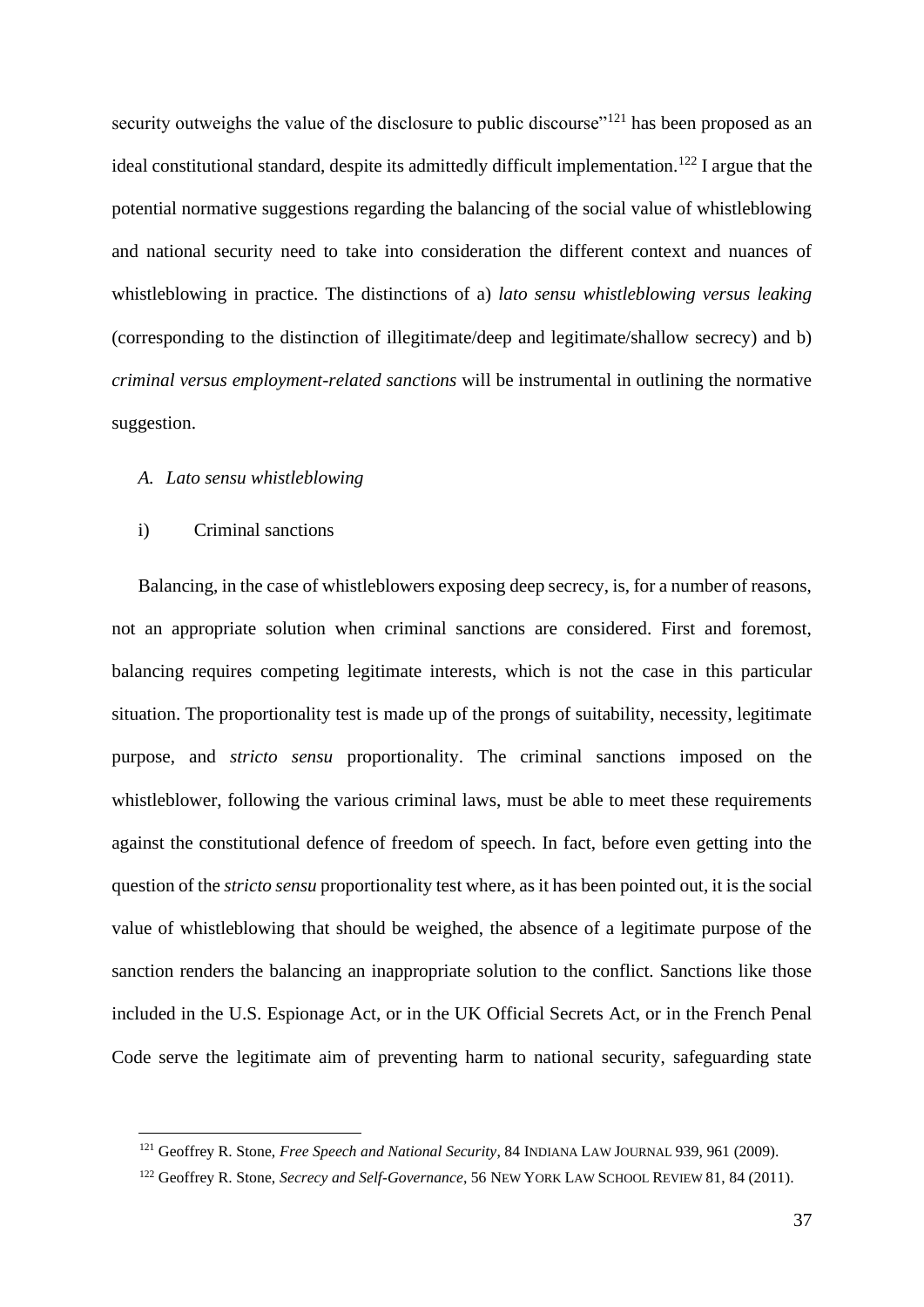secrets, and maintaining trust in government operations that require secrecy in order to operate efficiently. However, to the extent that it is not the constitutionality of the law in abstract that is being judged, but rather its application in the particular context, it is the legitimate aim of the law's application that should be evaluated.<sup>123</sup> If the application of the law, meaning the enforcement of the sanction for a public disclosure, is carried out despite the illegality of the particular form of secrecy the whistleblower is unveiling, then where does the legitimate aim lie? In other words, if it can be established that the secrecy under consideration was deep, meaning that it covered illegal activities or at least activities of contested legality that were insulated from public accountability, then there is no legitimate interest that this instance of secrecy could protect.<sup>124</sup> This covers the defence of 'improper classification',<sup>125</sup> to the extent that the classification of violations of law is prohibited. The major counter-argument – namely harm to the national security –can be claimed even if the secrecy was itself illegal and it must be rebuked because it essentially places the executive's determination of national security interests beyond the reach of law. It implies that the importance of national security is such that it could justify violations of the law – a claim that is in direct contradiction with the rule of law.<sup>126</sup> Safeguarding state secrets to the benefit of national security interests is legitimate, only

<sup>123</sup> Barak, *supra* 55, at 350-351 on the marginal effects caused by the law.

<sup>&</sup>lt;sup>124</sup> Tsakyrakis is right when suggesting that "some types of justification are not just less weighty than the right with which they conflict […] Rather, their invocation is incompatible with the recognition of that right", Stavros Tsakyrakis, *Proportionality: An assault on human rights?*, 7 INTERNATIONAL JOURNAL OF CONSTITUTIONAL LAW 468, 488 (2009).

<sup>125</sup> Patricia L. Bellia, *WikiLeaks and the Institutional Framework for National Security Disclosures*, 121 YALE LAW JOURNAL 1448, 1523 (2012), suggesting that the improper classification defence could be an amendment to the Espionage Act. According to Kitrosser, *supra* 29, at 1265, the reasonable belief that the material was improperly classified should be sufficient.

<sup>126</sup> For example, according to Sagar, *supra* 30, at 128, "a secret surveillance program may violate the privacy of citizens but also uphold public safety". Yet, the authority of the executive to make this kind of evaluation goes against democratic principles, not least because decisions about safety are decisions in which the citizens must partake. In fact, Sagar goes further to argue that clearly unlawful conduct, such as 'enhanced interrogation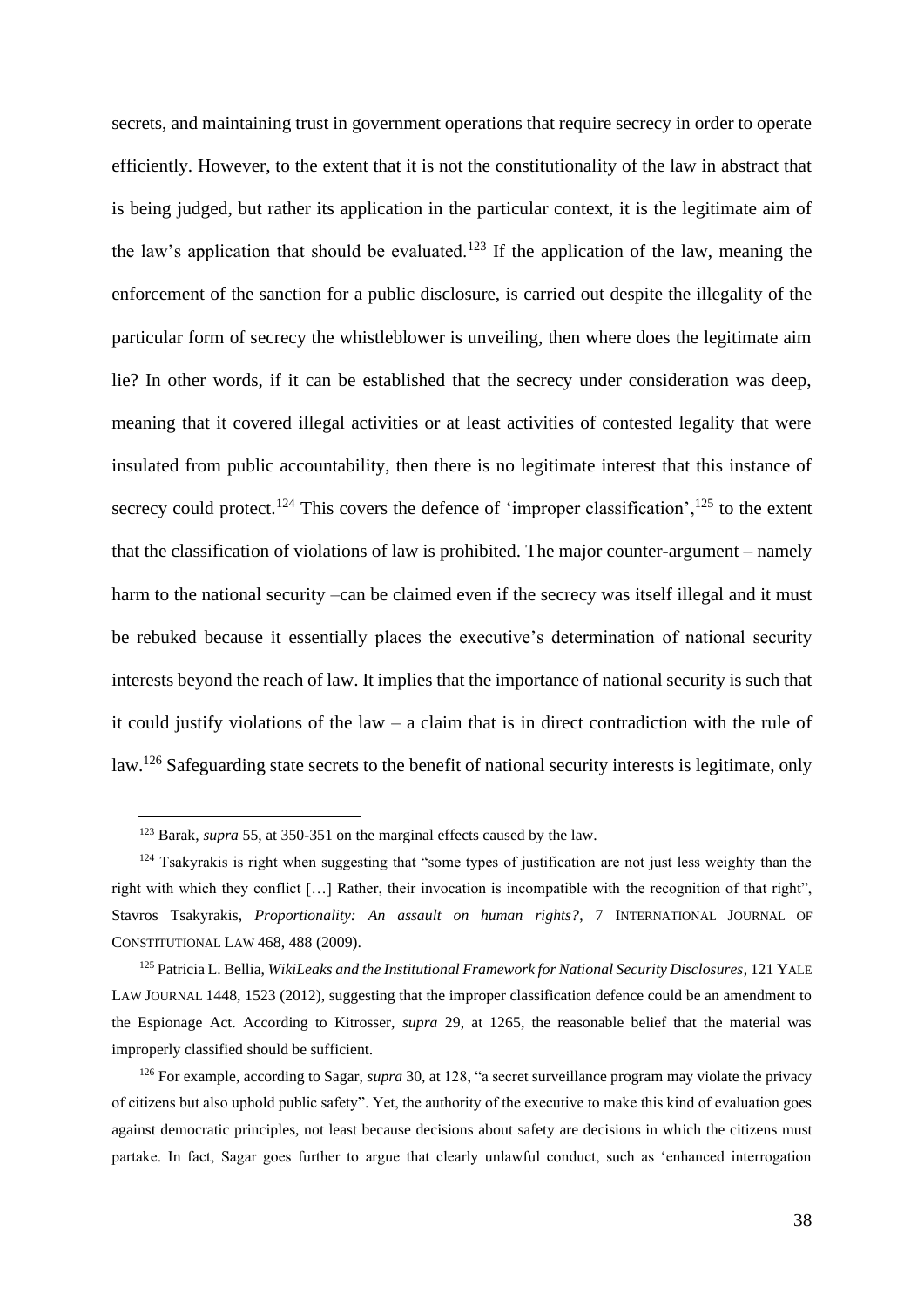to the extent that it respects the restrictions placed by democratic governance, separation of powers, and the rule of law. State secrecy cannot be a ticket to unaccountability. The disclosure of deep secrecy is therefore not interfering with the general (and in abstract legitimate) purpose of restricting the flow of information to the general public, but rather with the particular (and illegitimate) purpose of engaging into unchecked and unaccountable activity by the executive. The only argument that could be made in favor of proceeding to balancing in such a scenario of a public disclosure pertains to the legitimate aim of maintaining trust in government operations that legitimately require secrecy for their operations. Indeed, this seems to be the case in the UK Official Secrets Act, where members of security and intelligence agencies making unauthorized disclosures are liable to criminal sanctions regardless of whether their disclosure was harmful to national security. This extreme focus on internal loyalty and trust overlooks the loyalty public servants owe to society as a whole and to the Constitution.<sup>127</sup> It is reasonable that the government may restrict the freedom of speech of employees in order to maintain trust and loyalty in its institutions, but that can be expressed through employmentrelated sanctions, as I will show in the next subsection. Thus, even if it can be conceded that the maintenance of trust is a legitimate purpose of sanctions against disclosures and such a legitimate purpose is not trumped by the illegality of the secrecy (because they are questions of different order), then criminal sanctions would still not be necessary. Deterrence in that sense can be achieved through lesser sanctions, while the restoration of the rule of law and of public accountability is of paramount importance.

techniques' should not always count as wrongdoing, as for the evaluation of a violation of law, the "broader context within which the violation has occurred" has to be taken into consideration, at 129.

 $127$  It has also been supported that there is a constitutional duty, at least in the U.S., to affirmatively support the Constitution, which could entail an obligation of leaking, Alexander J. Kasner, *National Security Leaks and Constitutional Duty*, 67 STANFORD LAW REVIEW 241 (2015). *See*, also EMANUELA CEVA & MICHELE BOCCHIOLA, IS WHISTLEBLOWING A DUTY? (2019).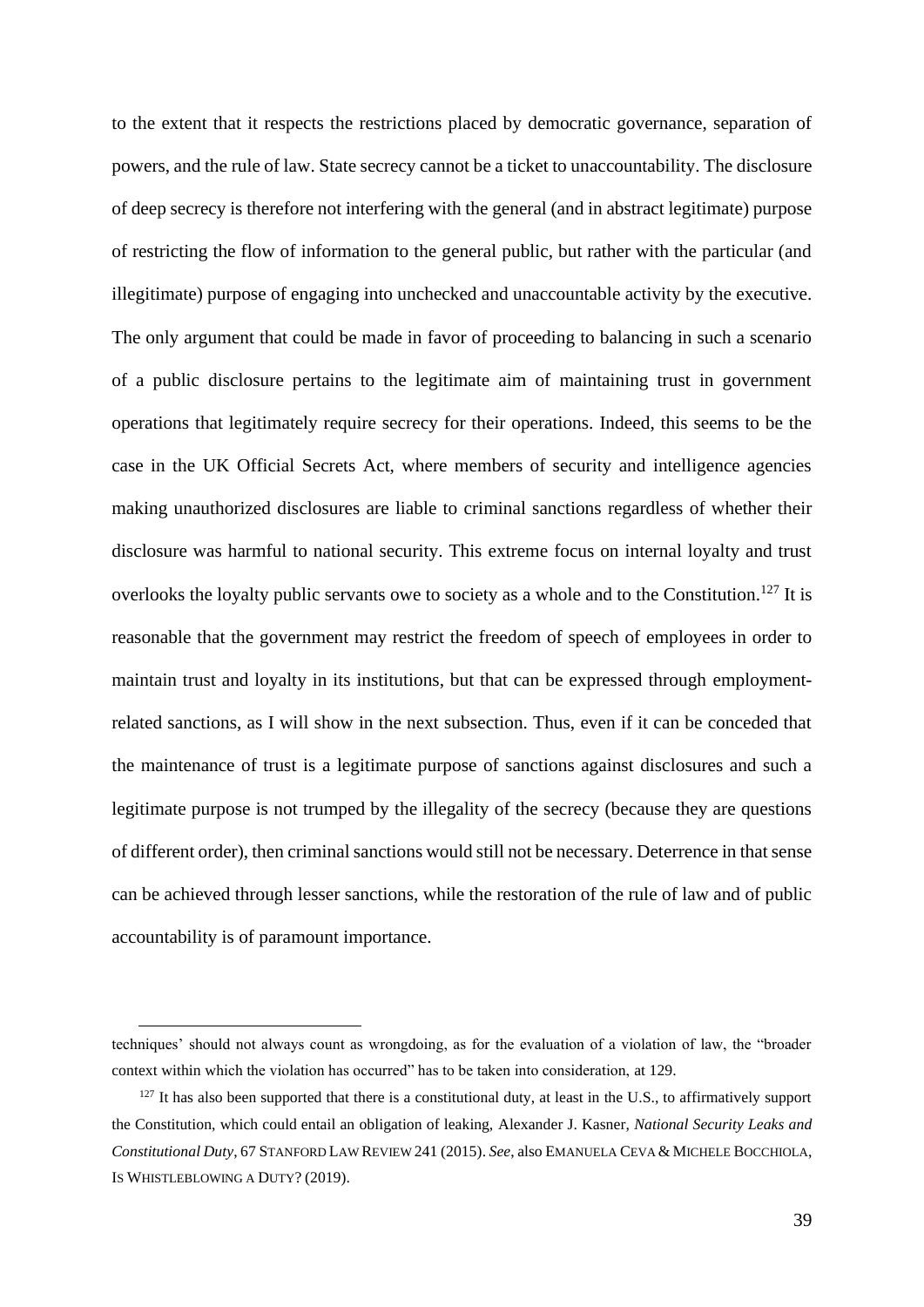Second, a broad balancing test which balances the contribution of the whistleblower to democratic deliberation against the harmfulness of the disclosure is unworkable and risks politicising the decision through 'judicial decisionism'.<sup>128</sup> This touches upon the established criticism of the incommensurability of opposing values and of the 'irrationality' of balancing.<sup>129</sup> From the perspective of irrationality,<sup>130</sup> objections to balancing can only be stronger when the elements on scale are increasingly abstract. The irrationality critique captures the epistemic problem of the lack of standards that would permit a rational reconstruction of the argumentation leading to a particular decision. According to Grégoire Webber, "without an identified common measure, the principle of proportionality cannot direct reason to an answer. It can merely assist reason in identifying the incommensurable choice that one must make." $131$ 

<sup>131</sup> GRÉGOIRE C. N. WEBBER, THE NEGOTIABLE CONSTITUTION: ON THE LIMITATION OF RIGHTS 97 (2009). See also Grégoire C. N. Webber, *Proportionality, Balancing, and the Cult of Constitutional Rights Scholarship*, 23 CANADIAN JOURNAL OF LAW & JURISPRUDENCE 179, 191 (2010), according to whom proportionality is

<sup>128</sup> Ernst-Wolfgang Böckenförde, *Grundrechtstheorie und Grundrechtsinterpretation*, 27 NEUE JURISTISCHE WOCHENSCHRIFT 1529, 1534 (1974). *See*, also Poscher's argument of 'intuitionism', RALF POSCHER, THE PRINCIPLES THEORY: HOW MANY THEORIES AND WHAT IS THEIR MERIT? (Matthias Klatt ed. 2012).

<sup>&</sup>lt;sup>129</sup> JÜRGEN HABERMAS, BETWEEN FACTS AND NORMS: CONTRIBUTIONS TO A DISCOURSE THEORY OF LAW AND DEMOCRACY 259 (1996), arguing that balancing lacks 'rational standards'.

<sup>&</sup>lt;sup>130</sup> A slightly different strain of objections starts from incommensurability to express a profound scepticism regarding proportionality's 'utilitarianism' and its aptitude to protect rights, which should enjoy priority over competing interests. These would be approaches internal to the subjective liberties paradigm. For example, according to Dworkin rights are 'trumps', prevailing over policy decisions relating to public interest, RONALD DWORKIN, TAKING RIGHTS SERIOUSLY 184-205 (1978). Tsakyrakis considers balancing a potential 'assault' on human rights, as it tends to neglect moral reasoning, which is necessary in the prioritization of values Tsakyrakis, *supra* 123, at 474-475. In a not so different vein, Aleinikoff suggests that balancing risks replicating the legislative process, when what is sought is the maximization of social welfare through an examination of similar variables in similar ways. Alexander T. Aleinikoff, *Constitutional Law in the Age of Balancing*, 96 YALE LAW JOURNAL 943, 991-992 (1987). This renders the constitutional protection of rights futile, as protection is always conditional on various circumstances and on the outcome of the balancing. According to Jeremy Waldron, a non-utilitarian justification of human rights implies that they cannot be surrendered for efficiency or 'for any aggregate of lesser interests under the heading of the public good, Jeremy Waldron, *A Right-Based Critique of Constitutional Rights*, 13 OXFORD JOURNAL OF LEGAL STUDIES 18, 30 (1993).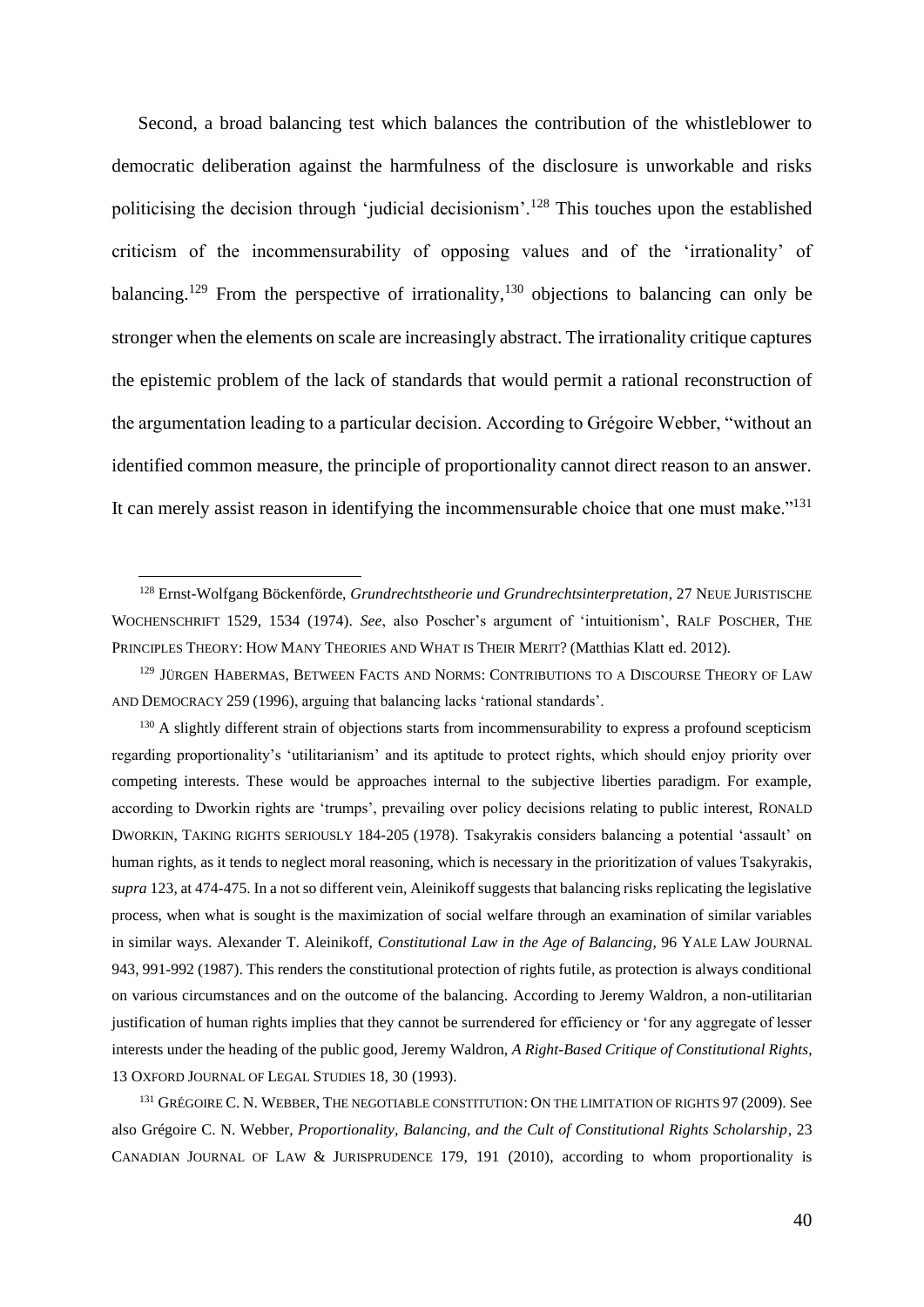How can the judge make a decision that is not arbitrary amidst such wide discretion? Robert Alexy's 'Law of Balancing', according to which "the greater the degree of non-satisfaction of, or detriment to, one principle, the greater must be the importance of satisfying the other",<sup>132</sup> cannot be applied if the detriment to one principle (say, national security) or the satisfaction of the competing principle (democratic deliberation) cannot be established using set criteria.<sup>133</sup> The very broad spectrum of discretion of the judge in the evaluation of the two parameters leads to the conclusion that the balancing test in such a scenario will necessarily rely on a personal decision not sufficiently informed by verifiable and reproducible standards.<sup>134</sup>

These arguments are not meant to oppose balancing altogether, a topic of extensive scholarly and jurisprudential analysis. The much more modest goal is to highlight the unsuitability of proportionality balancing between the contribution of the disclosure to democratic deliberation and potential harm to national security. Considering the established tendency of the judiciary to trust the expertise of the executive in matters of national security, the deterrent effect of the unpredictability of the outcome of the balancing, as well as the potential media interest in such cases, it is, in my opinion, to the benefit not only of human rights protection, but also to the benefit of separation of powers and of the system of checks

responsible for de-politicizing rights claims and transforming moral and political discourses into technicalities of weight and balance. See also Panaccio, *supra* 58.

<sup>132</sup> ROBERT ALEXY, A THEORY OF CONSTITUTIONAL RIGHTS 102 (2002). Similarly, Barak, *supra* 55, puts forward the 'relative social importance' of the public purpose or the right as the common denominator. Jeremy Waldron suggests a distinction between 'strong' and 'weak' incommensurability, Jeremy Waldron, *Fake Incommensurability: A Response to Professor Schauer*, 45 HASTINGS LAW JOURNAL 813 (1994).

<sup>133</sup> *See,* Rahul Sagar, *Creaky Leviathan: A Comment on David Pozen's Leaky Leviathan*, 127 HARVARD LAW REVIEW FORUM 75 (2013) for the impossibility of calculating national security harm.

<sup>134</sup> *See*, also LORENZO ZUCCA, CONSTITUTIONAL DILEMMAS: CONFLICTS OF FUNDAMENTAL LEGAL RIGHTS IN EUROPE AND THE USA 88 (2007). For an answer to this type of critique, see ROBERT ALEXY, PROPORTIONALITY AND RATIONALITY 23 (Vicki C. Jackson & Mark V. Tushnet eds. 2017); Alexy, *supra* 57 at 106; Barak, *supra* 55, at 485-486.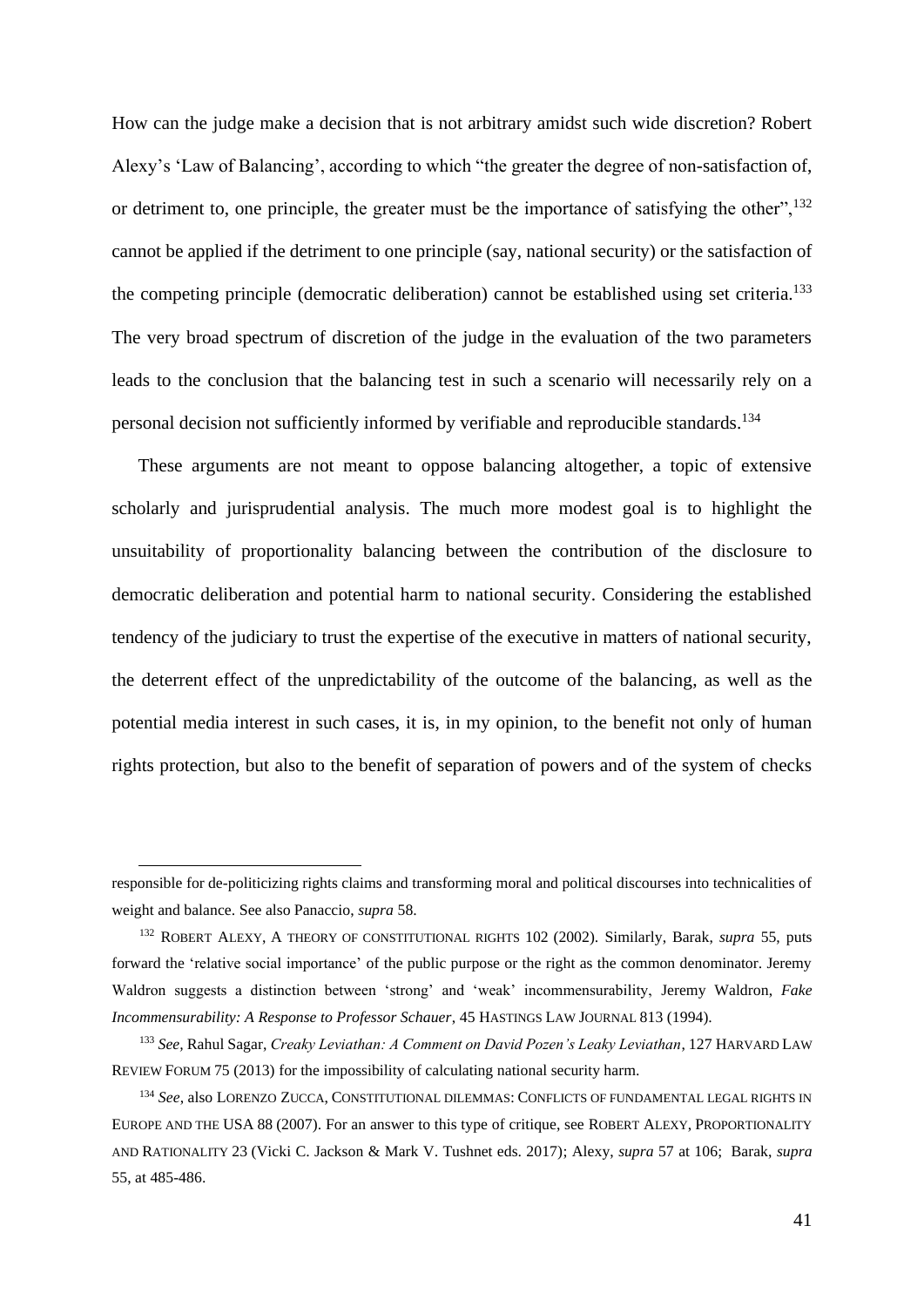and balances if judicial discretion is kept to a minimum.<sup>135</sup> Therefore, the judge should first determine whether the *ad hoc* problem belongs to the category of *lato sensu* whistleblowing, meaning the disclosure of undue secrecy, or to the categories of espionage or treason.<sup>136</sup> If the former is the case, then my suggestion is that no balancing should take place and criminal sanctions, a direct and extremely serious restriction of speech and personal freedom, should be ruled out as a possibility.

#### <span id="page-41-0"></span>ii) Employment-related sanctions

The answer for administrative, employment-related sanctions is not equally clear-cut. In cases of whistleblowing disclosing illegal secret practices, the government is still the employer. According to the ECtHR, the employee has a duty of loyalty, reserve, and discretion to the employer and, according to *Pickering* and its progeny, the government has a legitimate interest in guaranteeing the efficient functioning of its operations. Therefore, the legitimate purpose of the sanctions exists irrespectively of the (il)legitimacy of the secrecy involved. This is the major differentiation with the case of criminal sanctions, where, as I argued, there is no legitimate purpose pursued by the sanctions. This does not mean that freedom of speech cannot invalidate a Non-Disclosure Agreement, as the US Supreme Court decided on the *Snepp* case, but it does mean that the duty of loyalty that Non-Disclosure Agreements prescribe is not automatically moot because of the existence of wrongdoing within the institution that is covered by secrecy.

Assuming therefore that employment-related sanctions are also suitable and necessary, they must also satisfy the question of proportionality between the satisfaction of democratic deliberation and the detriment to the duty of loyalty. The abovementioned scepticism to the rationality of the balancing test notwithstanding, this time the test appears much more defined

<sup>&</sup>lt;sup>135</sup> This answers to Barak's point regarding proportionality critics that "[a] more adequate argument would show that the use of this seemingly too wide a discretion leads to negative effects", *Id.* at 487.

<sup>136</sup> For the distinction, *see* Papandrea, *supra* 23, at 534-543.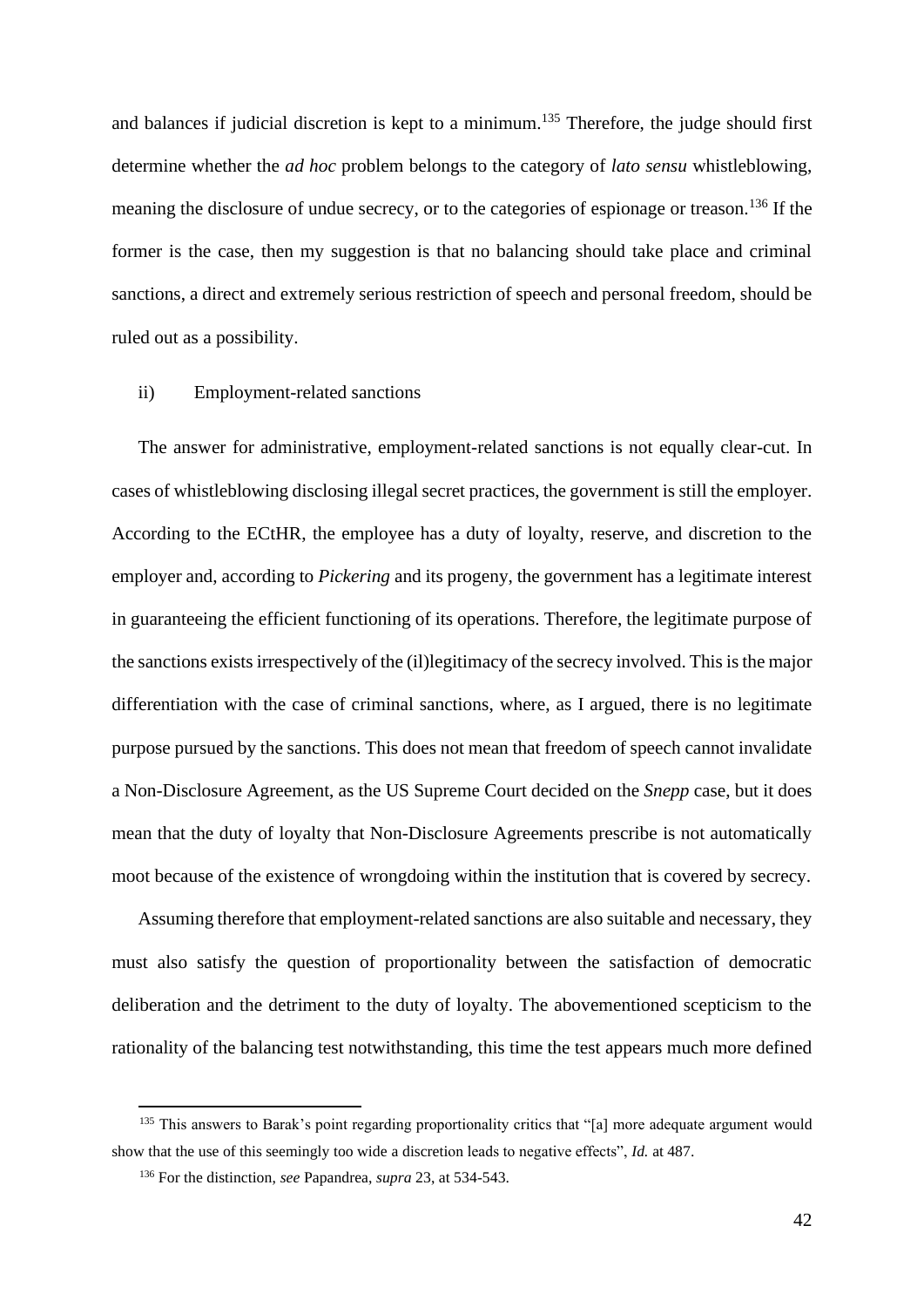and workable, under a standard that may guide the judge and frame his or her evaluation. The criterion for the particular balancing exercise is whether the whistleblower exhausted the internal means of reporting the wrongdoing, or whether such means did not exist, *or whether it would have been futile to pursue reporting through internal procedures.* This criterion is the first step of evaluation in the *Guja* case and it also figures, in different variations, in the relevant scholarship.<sup>137</sup> If official channels of reporting exist, then it is reasonable to expect the employee to make use of them, as disclosure directly to the media may carry additional reputational costs for the public institution. If reporting first to the organization were not necessary, the organization would lack the incentives to develop internal mechanisms of reporting. In turn, the lack of internal reporting mechanisms might lead to underreporting, especially for relatively minor cases of wrongdoing, where the employee might lack the motivation to face the difficulties entailed by external reporting and where the organization could have indeed resolved the situation. If the employee deliberately ignores this possibility, then the detriment to the duty of loyalty outweighs the social value of the disclosure, because democratic deliberation does not rule institutional mediation and the social value of the disclosure could have been achieved by means less costly for the institutions. However, the whistleblower, carrying the burden of proof, should be able to argue that despite the existence of channels of reporting, pursuing them would have been to no avail, for instance in cases where the channels of reporting are controlled by the perpetrators of the wrongdoing. In such a case, the futility of following the internal reporting amounts to a defence of the whistleblower against employment-related sanctions. This is because the purpose of a constitutional protection of whistleblowers is to function as the last safety valve of the rule of law, accountability, and democratic legitimacy through the right of the public to know. If David

<sup>137</sup> *Guja,* 14277/04 at 73 and, indicatively, Scharf and McLaughlin, *supra* 21, at 579-580, Kitrosser, *supra* 29, at 1273-1275.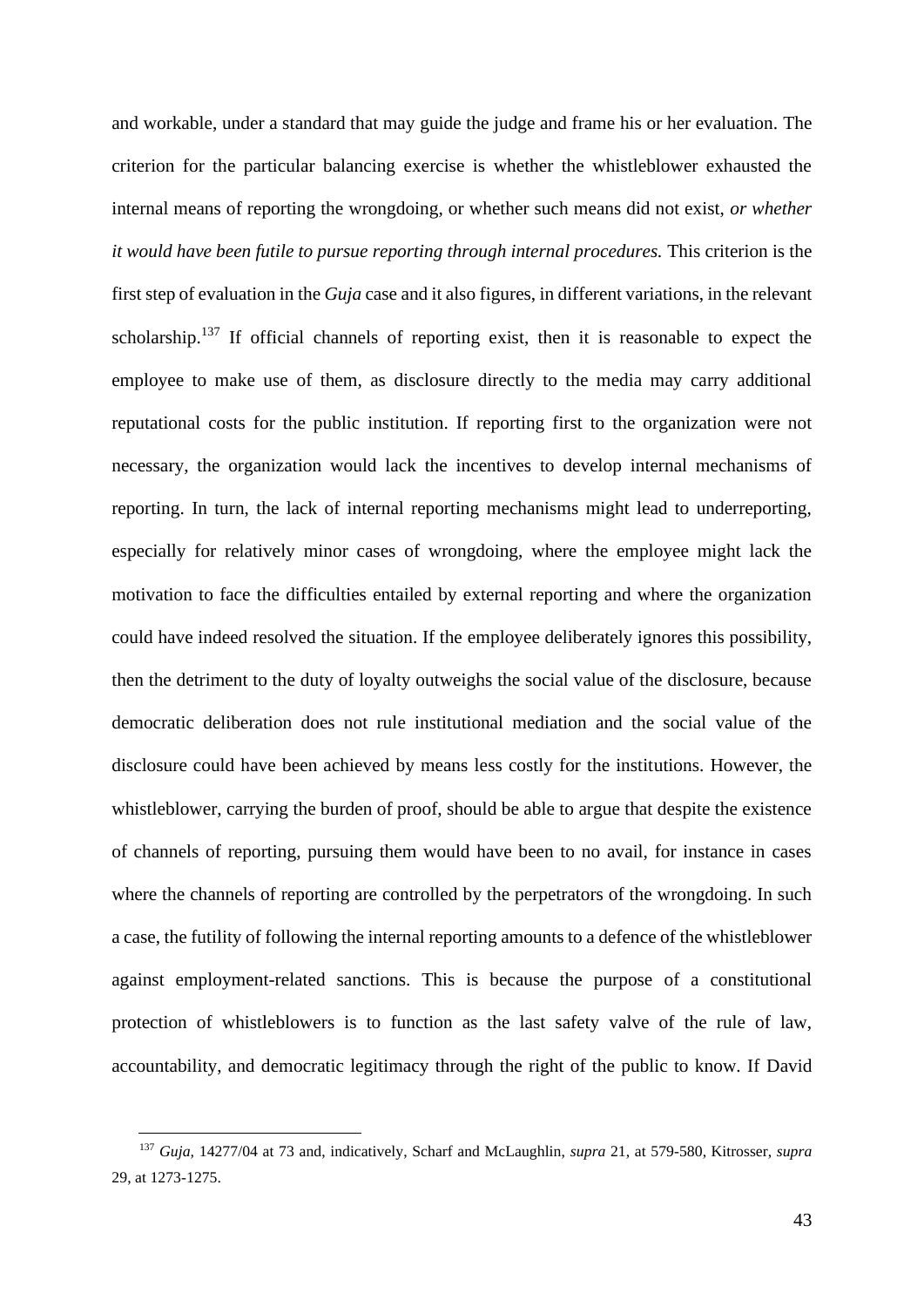Pozen is right in that interbranch and interagency disclosures should be the first priority in avoiding deep secrecy,<sup>138</sup> public disclosures still have to be protected as a means of last resort, first, because internal channels are bound to occasionally fail and second, because this protection acts as a deterrent against any efforts to prevent the disclosure of deep secrecy by controlling the internal reporting channels.

#### <span id="page-43-0"></span>*B. Leaking*

### <span id="page-43-1"></span>i) Criminal sanctions

This case involves disclosures of shallow secrecy, in other words legitimate secrecy. Therefore, the persons who disclose the information are by definition 'leakers', not *lato sensu* whistleblowers, as they do not disclose any wrongdoing. In this case, under the institutional model I have been describing, there is little, if any, social value in the disclosure of the leaker. Does this mean that criminal sanctions are in order? Here I second Papandrea's point that the government should not be allowed to punish its employees criminally unless it makes the same showing that it must make for government outsiders.<sup>139</sup> This follows my previous point that disjoints criminal sanctions from the duty of loyalty and from the special status of public employees. However, the standards the government must meet for the criminal punishment of outsiders when it comes to speech are also not clear. Papandrea in this case refers to the American standards for prior restraints as confirmed by the seminal *Pentagon Papers* case,<sup>140</sup> meaning grave and irreparable danger to national security that, if proved, may constitute an exception to the heavy presumption in favor of freedom of speech.<sup>141</sup> In liberal democracies the power of the government to prosecute the publication or dissemination of information under

<sup>138</sup> Pozen, *supra* 19, at 324.

<sup>139</sup> Papandrea, *supra* 22, at 543.

<sup>140</sup> *See, New York Times Co. v. United States* 403 U.S. 713 (1971)

<sup>141</sup> Papandrea, *supra* 22, at 544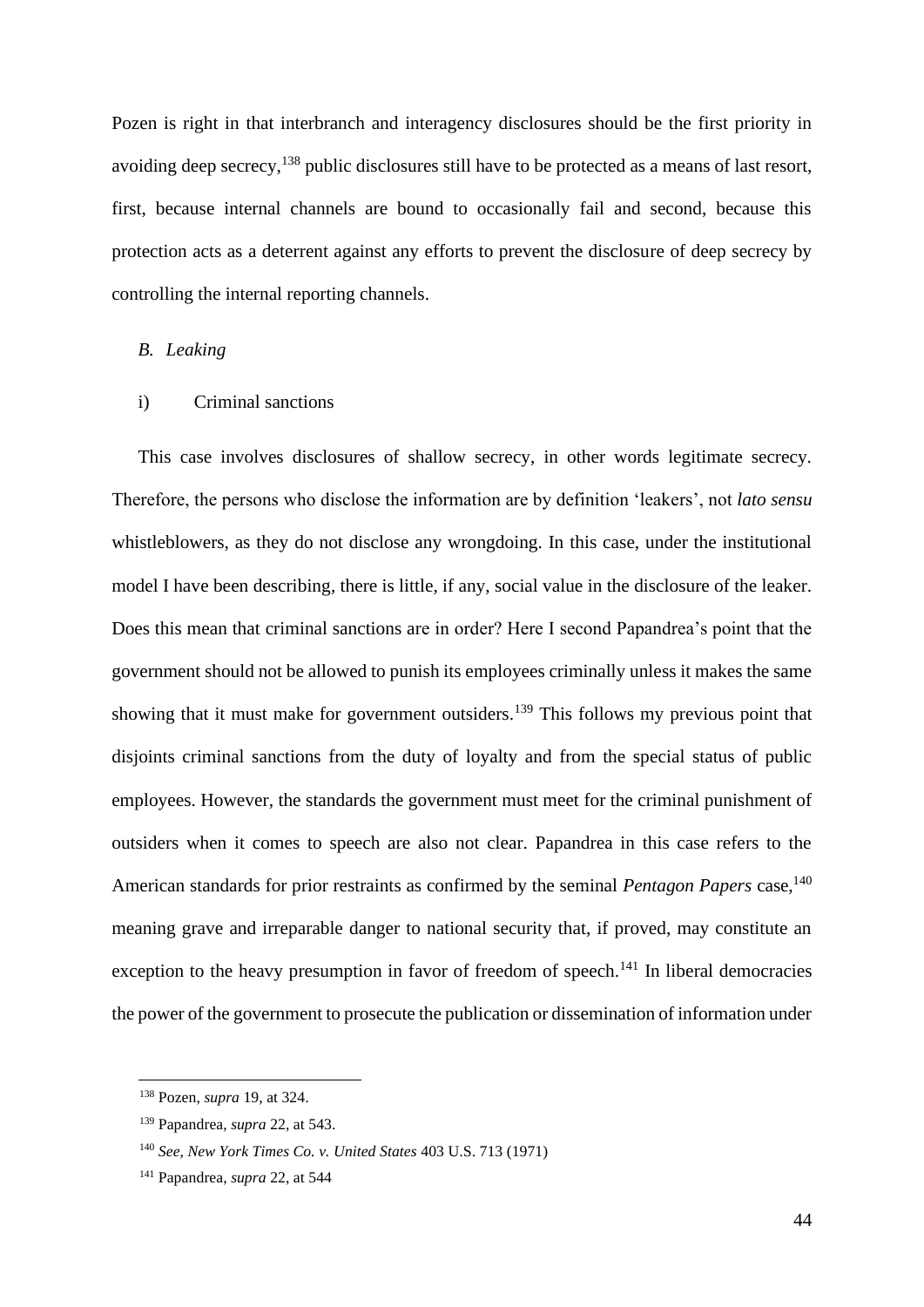the broader public purpose of national security must be met with the highest scrutiny in order to protect the unobstructed exercise of political rights that is necessary for the functioning of democracy. However, if the information is legitimately classified and the leaker has an objectively reasonable basis to believe that the information may inflict grave damage to national security, then the application of statutes such as the Espionage Act or the Official Secrets Act is justified.<sup>142</sup> A relatively straightforward example would be the disclosure (by an employee or even a journalist, as the same standards should apply) of the names of intelligence agents working undercover. On the contrary, if the information disclosed by the leaker is already available to the public, then this is a strong indication that it is not harmful to national security and therefore should not be criminally punished.<sup>143</sup>

#### <span id="page-44-0"></span>ii) Employment-related sanctions

I suggest that this is an easier case, as there is no convincing argument as to why the unauthorized disclosure of legitimate state secrecy should not entail employment-related sanctions for leakers. The government as an employer, rather than as a sovereign, may use sanctions to regulate the flow of information and to protect sensitive information. Employmentrelated sanctions are a sufficient deterrent, not only for its economic and social impact (e.g. in

<sup>&</sup>lt;sup>142</sup> Nevertheless, the "objectively reasonable basis to believe" the information was harmful does not necessarily mean 'bad faith', which focuses on the 'selfish' motivations of the leaker. This moralistic approach does not feature in my analysis. For a contrary analysis, *see*, Patrick M. Rahill, *Top-secret - the defense of national security whistleblowers: Introducing a multi-factor balancing test*, 63 CLEVELAND STATE LAW REVIEW 237, 251- 253 (2014).

<sup>&</sup>lt;sup>143</sup> Although the protection of journalistic sources is not discussed in this article, it should be noted that disclosures of shallow secrecy should be covered under its auspices, to the extent that they are not damaging to national security. The syllogism should be the same like the one presented in this Subsection. Therefore, even if the existence of a system for classifying publishing companies and journalists according to whether they were "favorable" or "hostile" to the armed forces is considered an instance of shallow secrecy, the government may not interfere with the freedom of the press to publish the story, or violate the protection of sources in order to locate and punish the source, *see* the analysis in *Görmüş a.o. v. Turkey* App no 49085/07 (2016)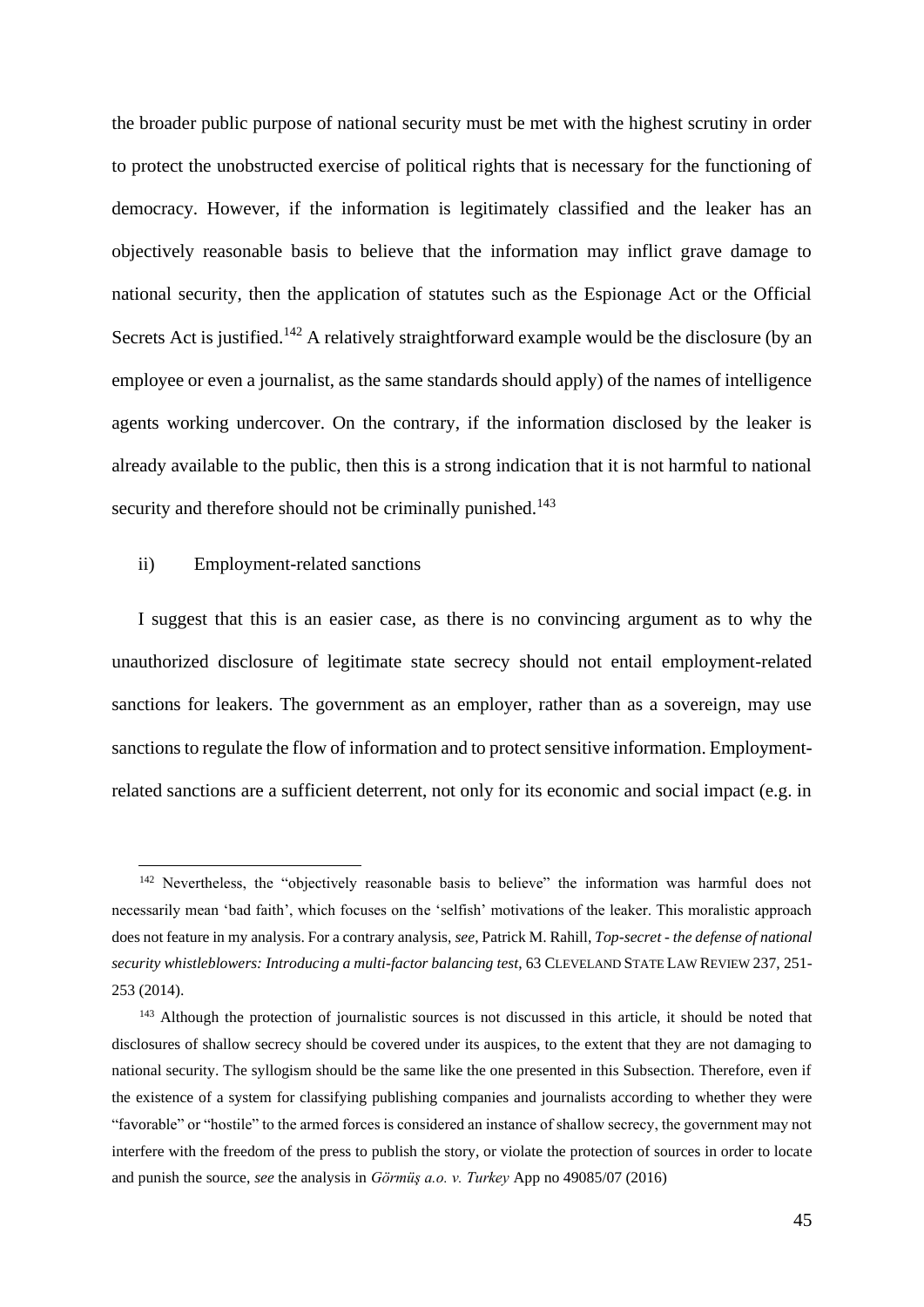the case of dismissal), but also because it could have a permanent impact on one's career paths and life, for example through the revocation of one's security clearance and the subsequent record, which would prevent future employment opportunities in the national security sector or even more broadly in the federal government sector.<sup>144</sup>

# <span id="page-45-0"></span>**V. Concluding thoughts and nuances: The reach of the institutional model of whistleblowing protection and the challenge of 'hard cases'**

A legal maxim, sometimes attributed to Justice Oliver W. Holmes, is that 'hard cases make bad law'. Following this maxim, I would like to defend the general structure of my normative suggestion, which might be exceedingly difficult to implement in a few hard cases, but it will offer balanced solutions for the great majority of whistleblowing and leaking cases. The axes of my institutional model are the following: 1) Construct a jurisprudential model that focuses on the protection of unauthorized disclosures of information against – at least – criminal sanctions when they reveal illegitimate secrecy, in order to restore accountability of the executive and to safeguard the rule of rule, the separation of powers, and the right to know, an integral element of democratic governance. 2) Protect legitimate secrecy through sanctions to leakers, which should nevertheless remain on the level of employment-related sanctions and only in exceptional circumstances, after heavy justification from the government, allow for criminal punishment. 3) Minimize the discretion of the judiciary through a categorization that allows for limited balancing through established criteria. 4) Place less emphasis on questions

<sup>&</sup>lt;sup>144</sup> See, 'Report of the Interdepartmental Group on Unauthorized Disclosures of Classified Information' (1982), A-5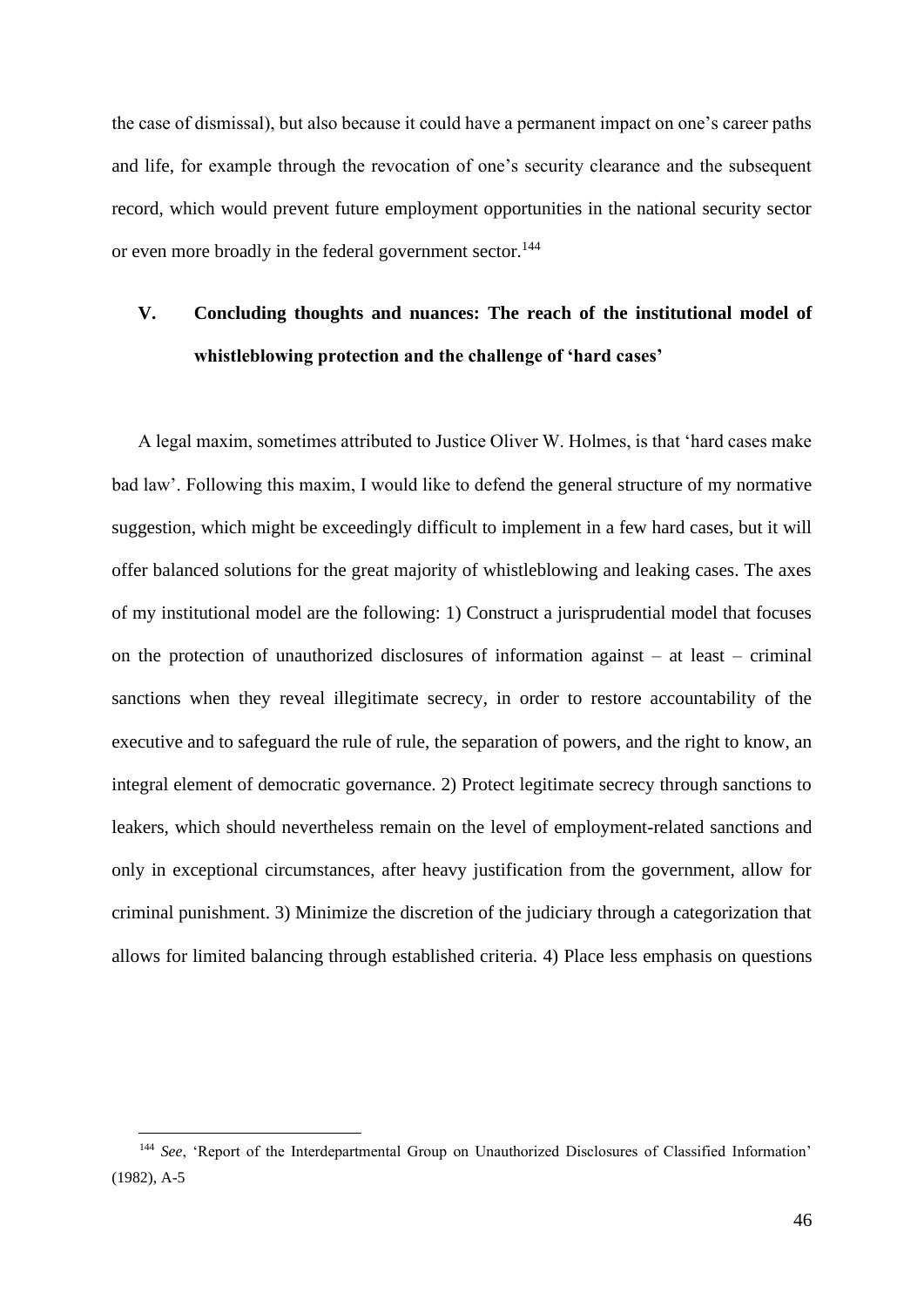of good faith, focusing instead on the social value of whistleblowing and its function as a counter-institution against undue secrecy.<sup>145</sup>

This model will work well in cases where the nature of secrecy is clear. For example, in cases where the *lato sensu* whistleblower came to the objectively reasonable conclusion that wrongdoing, abuse of authority, waste, or threat for public health and safety were concealed by state secrecy, then the described model is functional. Being based on the distinction between deep and shallow secrecy, rather than on the distinction between the legality or the illegality of the disclosed programs and actions, it has the advantage of maintaining the model's functionality in cases where the legality might be in a grey zone, but the secrecy did not permit any substantial accountability. Deep secrecy and illegality do not always overlap, as deep secrecy connotes a field larger than mere illegality to include programs or activities "the legality of which is subject to reasonable debate".<sup>146</sup> For example, in the U.S., warrantless wiretapping programs, as well as interrogations that included violations of human rights, had been justified by "internal executive branch memoranda produced by the Office of Legal Counsel (OLC) under exceedingly insular conditions".<sup>147</sup> According to Jack Goldsmith, the relevant legal opinions were written by a tiny, like-minded group, which disregarded statutes of which they did not approve.<sup>148</sup> Similarly, with regards to Snowden's disclosures, even though the existence of the bulk data collection program operated by the National Security Agency was approved by the Foreign Intelligence Surveillance Court, its legality remains

<sup>&</sup>lt;sup>145</sup> By this I do not mean that whistleblowers should not be treated as end in themselves - a fundamental principle of constitutional and criminal law, *see* Mordechai Kremnitzer, *Constitutional Principles and Criminal Law*, 27 ISRAEL LAW REVIEW 84 (1993). Instead, I suggest that good faith, meaning the motivation of the whistleblower being the public good, should not constitute a requirement the lack of which would entail an absence of protection and sanctioning of the whistleblower.

<sup>146</sup> Kitrosser, *supra* 29, at 1272.

<sup>147</sup> *Id.*

<sup>148</sup> JACK GOLDSMITH, THE TERROR PRESIDENCY: LAW AND JUDGMENT INSIDE THE BUSH ADMINISTRATION 181 (2009).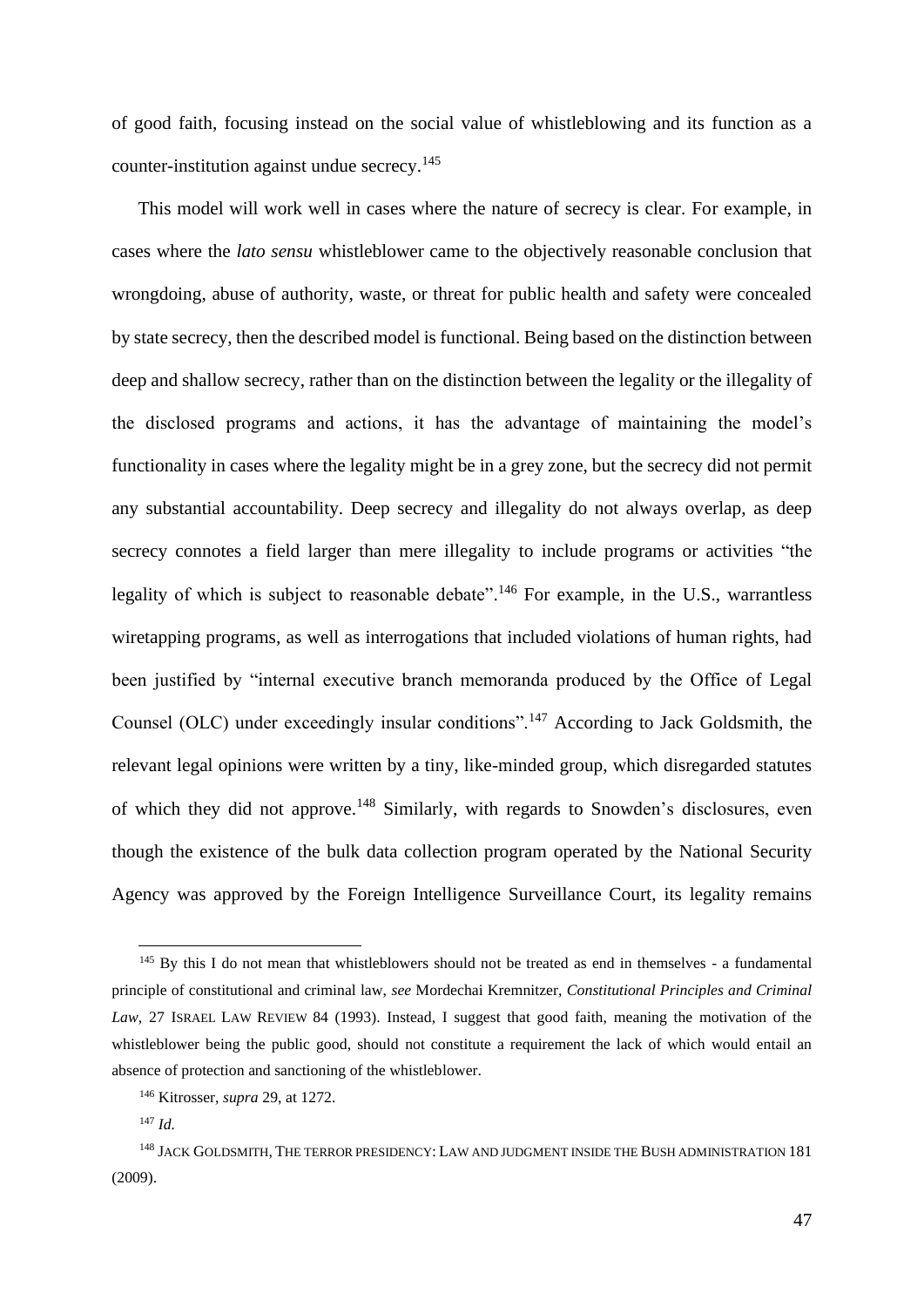contested, with strong arguments supporting its illegality.<sup>149</sup> However, as Benkler has supported, even if the bulk data collection program is itself legal, "it is the kind of decision, affecting Americans and innocent civilians in other nations, that merits public debate and a democratic decision".<sup>150</sup> Therefore, in cases of illegal government activity or activity of contested legality that had been insulated from public accountability, the suggested institutional model can apply without shortcomings.

On the contrary, for the few cases that it is difficult to determine whether the secrecy was shallow or deep, then the model might encounter some difficulties. To use the classic example of the development of the nuclear bomb during World War II, it is a difficult assessment whether this constitutes a deep or a shallow secret, because it depends on the unit of analysis. If that is the development of a weapons program, then it is a shallow secret, while if the unit of analysis is the development of weapons of *nuclear technology*, then it is a deep secret as it entails consequences citizens could not have fathomed.<sup>151</sup> In such hard cases, the judge inevitably will have to determine the nature of the secrecy disclosed and resolve the conflict accordingly. Yet, there will only be a few cases that will not fall clearly within the spectrum of deep or shallow secrecy. In general, the standards set in this article cannot preclude judicial discretion in its entirety, as it falls upon the judge to decide the legitimacy of the secrecy.

<sup>&</sup>lt;sup>149</sup>According to Judge Leon the bulk program could constitute a violation of the Fourth Amendment: "[t]he Court concludes that plaintiffs have standing to challenge the constitutionality of the Government's bulk collection and querying of phone record metadata, that they have demonstrated a substantial likelihood of success on the merits of their Fourth Amendment claim, and that they will suffer irreparable harm absent preliminary injunctive relief". *Klayman v. Obama* 957 F.Supp.2d 1, 9 (2013). According to Laura Donohue, the bulk collection program ignored the public purpose of FISA, violated statutory language, and gave rise to serious constitutional concerns, Laura K. Donohue, *Bulk Metadata Collection: Statutory and Constitutional Considerations*, 37 HARVARD JOURNAL OF LAW & PUBLIC POLICY 757, 763-766 (2014). For a contrary legal opinion, *see* John Yoo, *The Legality of the National Security Agency's Bulk Data Surveillance Programs*, 37 HARVARD JOURNAL OF LAW & PUBLIC POLICY 901 (2014).

<sup>150</sup> Benkler, *supra* 17, at 322.

<sup>151</sup> Pozen, *supra* 19, at 272-273.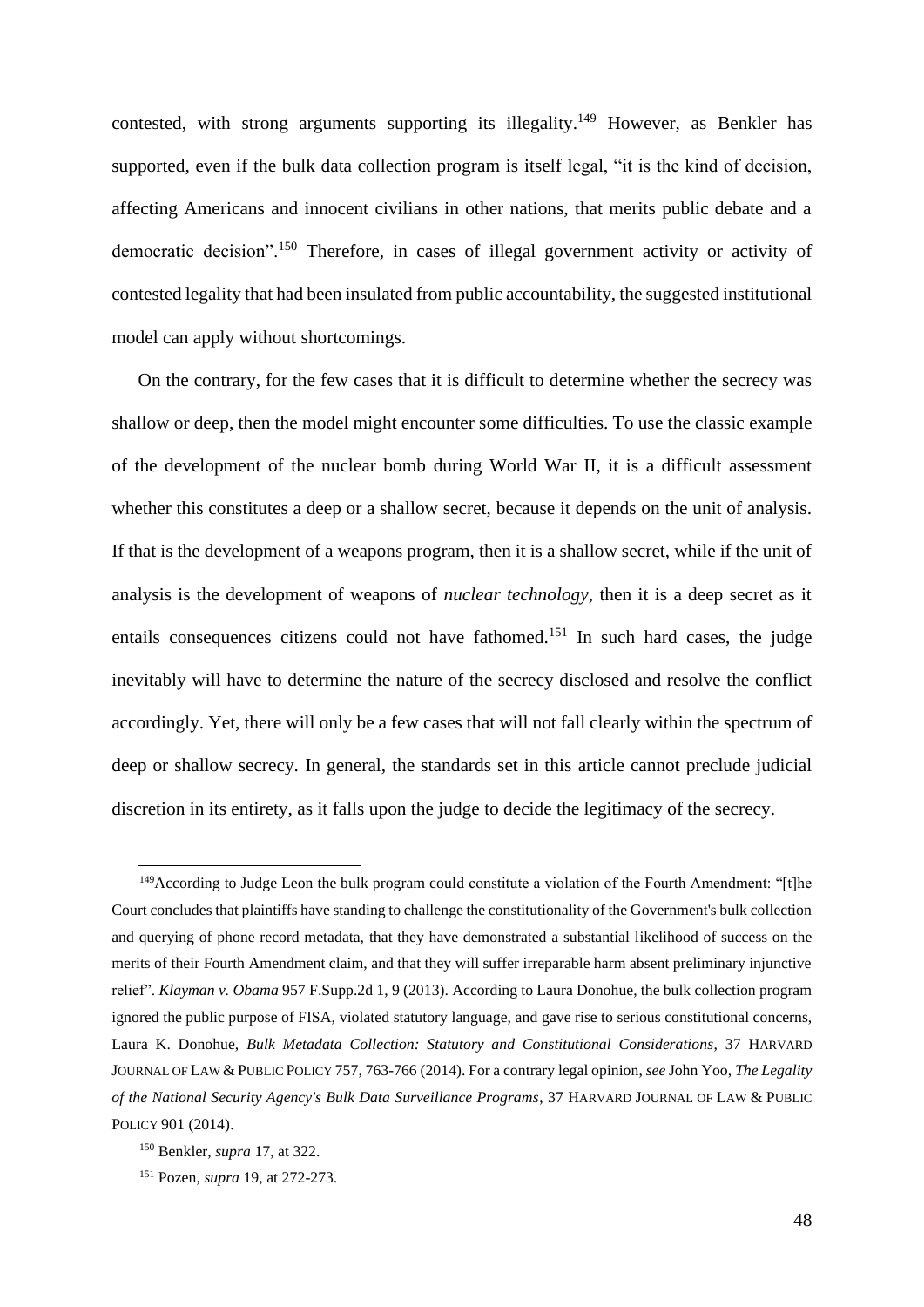What will be more often the case is that disclosures include elements of both deep and shallow secrecy. A characteristic example is the disclosures of Chelsea Manning, who leaked thousands of reports to Wikileaks, ranging from footage of airstrikes that indiscriminately targeted civilians and journalists, to war logs revealing violations of human rights, to thousands of diplomatic cables, the vast majority of which did not contain any violations and which were legitimately secret under the prerogatives of foreign affairs and international diplomacy. What matters in this case is how the information is disclosed, meaning whether it has gone through a rigorous process of selection or whether it is a data dump, as well as to whom the information is disclosed. In such a scenario of 'mixed' disclosures, the whistleblower/leaker should be sanctioned proportionately to his or her disclosures of legitimate secrecy.<sup>152</sup> This would necessarily entail the possibility of employment-related sanctions, as well as the possibility of criminal punishment under the condition of grave and irreparable danger to national security. Nevertheless, the disclosure of deep secrecy and the subsequent contribution to democratic deliberation should function as a mitigating factor.

In conclusion, the merits of the institutional model for which I have been advocating outweigh the difficulties posed by hard cases, where the role of the judge will necessarily be more determinant. The shift from the extent of the freedom of speech or the motivation and the good faith of the whistleblower/leaker to the legitimacy of the secrecy is consistent with the jurisprudence on the right to receive information and on separation of powers, as well as with the premises of deliberative democracy and political liberalism. The protection of unauthorised

<sup>152</sup> For example, Benkler, *supra* 17, at 321-324 points out that while the disclosures of the bulk collection program, the 'Bullrun' program, and the limitations of the oversight process should be protected disclosures, the disclosure of the 'Tailored Access Operations' (TAO) program, aimed at targeting specific computers, cannot be protected "unless one completely abandons espionage as a tool". This is because such a targeted counterterrorism program that does not extend its reach beyond specific targets cannot be said to be a deep secret. Yet, according to Benkler, "given the significance" of the other disclosures, Snowden should not be denied the protection of the 'public accountability defense'.